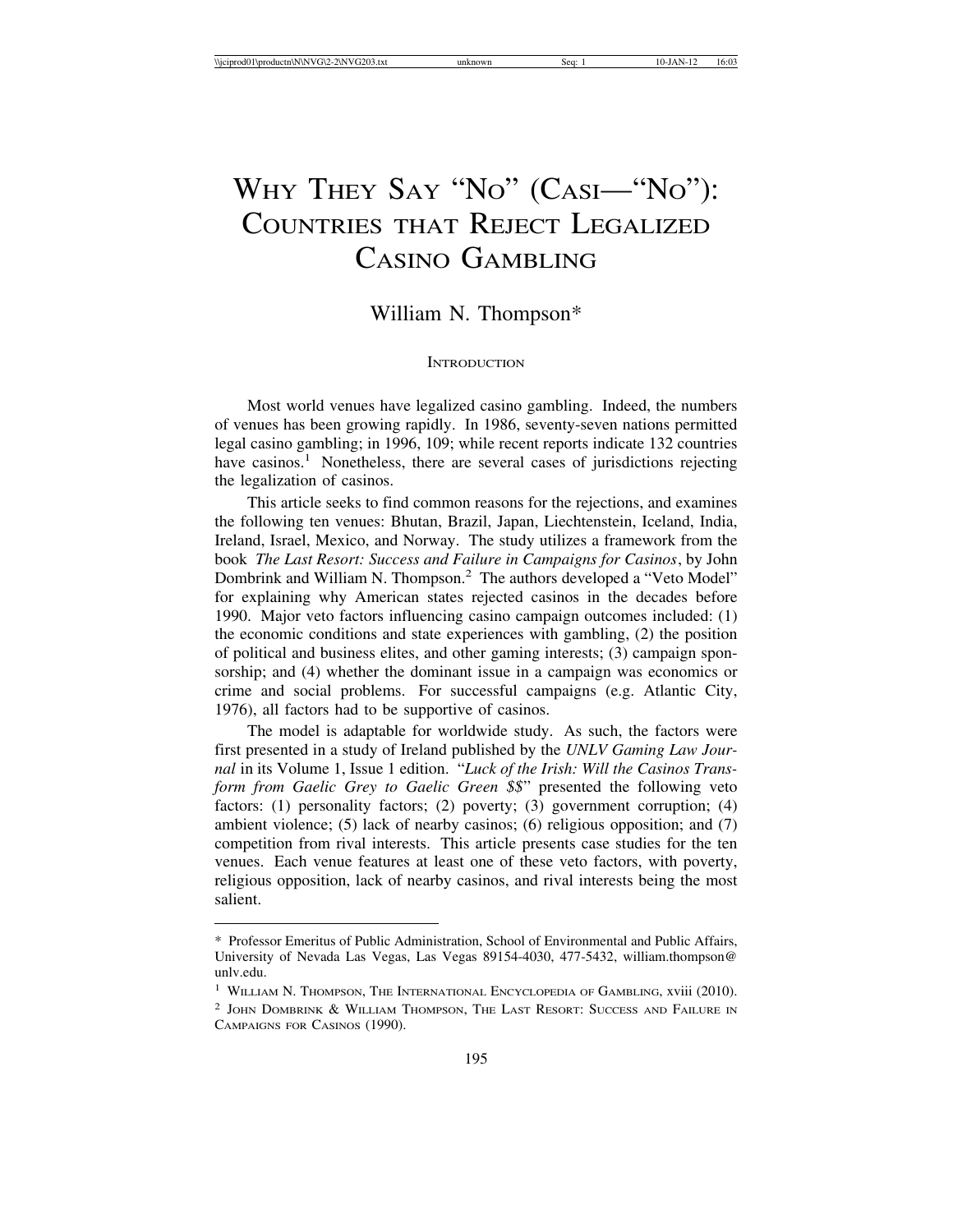## I. OVERVIEW: VICTORIES AND DEFEATS IN EFFORTS TO LEGALIZE CASINOS—THE CRITICAL GATEKEEPING MILESTONE FOR ONE INDUSTRY

In its legal contexts, gambling is critically different than other commercial enterprises. However, the essence of gambling operations is similar to other businesses because it involves details of property law, contract law, torts and product liability. Since the cessation of alcoholic prohibition in the United States, and many other nations in the early twentieth century, this one basic prescription—"Is the business legal?"—has not been placed upon any other business activity as it has been placed on gambling. Gambling entities can openly succeed only where they may operate under the positive expression of legal authority—constitutional, legislative, and regulatory authority. This article examines legal permissions and prohibitions of the most visible of commercial gambling establishments—the casino. Virtually no other industry finds its very existence so dependent upon the nexus of the legal and political forces considered here. The basic question asked is "why do some venues continue prohibition of casino gambling?"

Most world venues have legalized casino gambling. Indeed, the number of casino venues has been growing rapidly. In 1986, there were seventy-seven casinos worldwide. This article focuses on the following ten venues: Bhutan, Brazil, Japan, Liechtenstein, Iceland, India, Ireland, Israel, Mexico, and Norway ("the ten venues"). Left off the list are Islamic nations where religious condemnation of gambling dominates policy decisions regarding casinos. In countries of the Arabic and Islamic world, the few casinos permitted, do not allow play by local residents, or in the case of Malaysia, local Muslim residents.3 Also, the study does not consider enclave states and venues where other jurisdictions maintain a notable degree of control over their policy making. Examples include: Hong Kong, San Marino, Andorra, Samoa and Guam, as well as some smaller island countries (e.g., Barbados, The Caymans, [southern] Cyprus). China is excluded, as it now should be, in that its enclave Macao is a major casino center. Places that have tolerated open casinos, or have had them on an "off and on" basis, such as Bolivia, Guatemala, Venezuela, Sri Lanka and Turkey, are also excluded from the study. The ten venues this article focuses on allow forms of legalized gambling with horse racing in some (e.g., India, Japan, Mexico, and Norway), and lotteries or machine gaming in most. While restricting public access, a few of the ten venues permit casino operations on a private member basis only.4 Of the ten venues, most have witnessed active campaigns for legalization, and for instance, in Ireland, Japan, and Mexico, the campaigns remain "hopeful."

<sup>3</sup> THOMPSON*, supra* note 1, at 379-80.

<sup>4</sup> *See id.* at 364-70, 446-50, 469-71, 490-91, 506-07, 513-17; *Liechtenstein Gambling*, WORLD GAMBLING REV., http://onlinecasinosuite.com/gambling/Liechtenstein (last visited Sept. 26, 2010).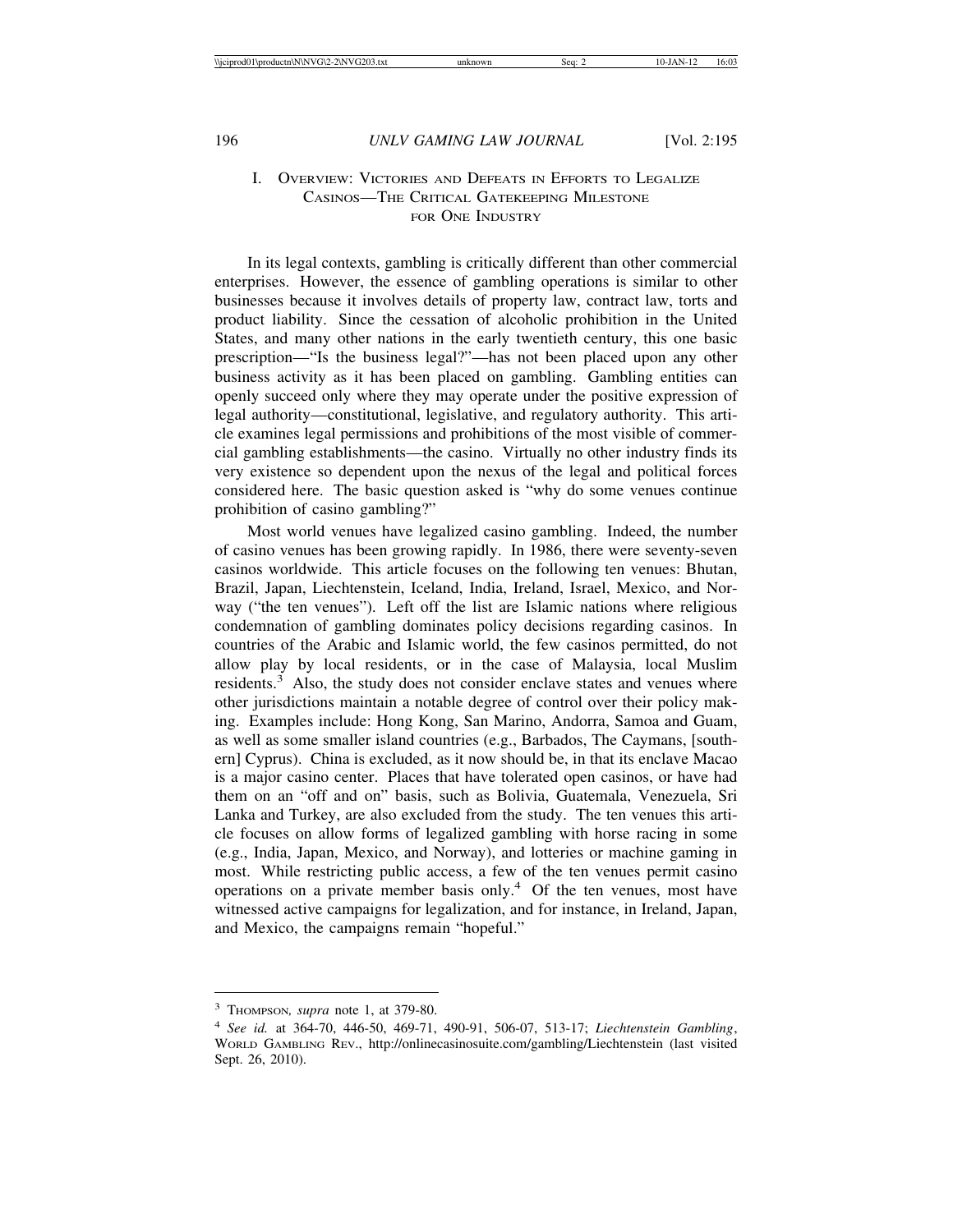## II. VETO FACTORS DEFEAT CASINO LEGALIZATIONS: AMERICAN AND IRISH MODELS

*The Last Resort* developed a "Veto Model" explaining why American states rejected casinos before 1990.<sup>5</sup> Major factors influencing casino campaign outcomes included: (1) economic conditions in the state and state experience with legalized gambling; (2) the position of political elites, business elites, and other gaming interests; (3) campaign sponsorship; and (4) whether the dominant issue was rooted in economics or social problems.<sup>6</sup> For the campaigns to be successful,<sup>7</sup> all factors had to weigh in favor of adoption: the state had to be facing difficult economic times, major elites and rival gaming interests had to support (or at least not oppose) the proposition for casino development, and sponsors had to be legitimate and have financial resources far above those of opponents.<sup>8</sup> Moreover, rather than crime or other social problems such as compulsive gambling, the predominant issue driver had to be economic benefits.<sup>9</sup>

While the "Veto Model" is an appropriate point of reference explaining why casino efforts failed in the ten venues, the list of veto factors impacting the ten venues is distinguishable from those impacting U.S. states. The study of Irish casino efforts readily provides seven factors relevant to developing casinos in the ten venues: (1) personality factors; (2) poverty; (3) government corruption; (4) ambient violence; (5) lack of nearby casinos; (6) religious opposition; and  $(7)$  competition from rival interests.<sup>10</sup> The factors will be referred to below as "Worldwide Veto Model" factors.

## *1. Personality and the "All In" Spirit*

Political leaders feel a need to "protect" the Irish common folk from their own foibles—notably a desire to "fight on" regardless of the odds against them.<sup>11</sup> A spirit which won independence for the land may not be so desirable at casino gaming tables. Indeed, they might be tied to addictive behaviors.<sup>12</sup>

## *2. Poverty*

Successful casinos exploit markets. Markets are comprised of people with money. A population engulfed by poverty must focus its energy upon finding resources for daily life—housing, food, necessities; there is neither time nor resources for leisure pursuits, especially those requiring the investment of

<sup>5</sup> DOMBRINK & THOMPSON, *supra* note 2, at 93-97.

<sup>6</sup> *Id*. at 94-95.

<sup>7</sup> *See e.g., id.* at 29-37 (The successful 1976 New Jersey vote in favor of casinos for Atlantic City).

<sup>8</sup> *Id*. at 95-96.

<sup>9</sup> *Id.* at 176-77.

<sup>10</sup> THOMPSON, *supra* note 1, at 132-38.

<sup>11</sup> *Id.* at 132-33.

<sup>12</sup> *Id.*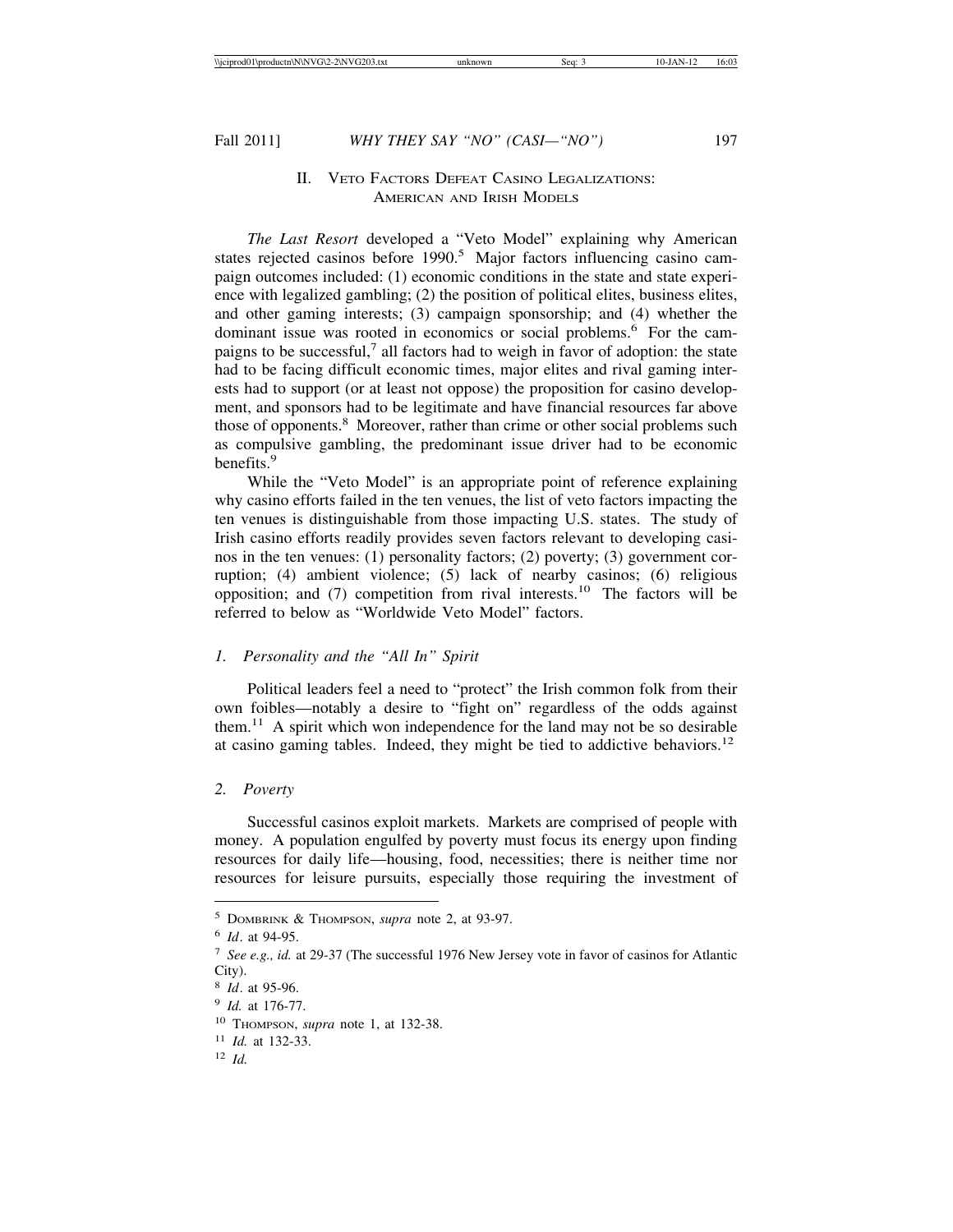money. A government official offered that the law against casino gambling existed so that the poor would not be enticed to waste their limited resources.<sup>13</sup>

#### *3. Corruption in Politics and Legalized Casinos*

The political attention span of Ireland did not leave much time for things other than nationalism until recent years of prosperity.14 The consumption of the public mind with "what it is to be Irish," caused a neglect of efficiency and honesty in public affairs.<sup>15</sup> During Ireland's first decades of independence, localism, nepotism, and outright corruption left its mark. Casino gambling presented a major threat to good government, and was rejected as a factor adding to bad practices.<sup>16</sup>

#### *4. A Culture of Violence*

People with wealth avoid places where their resources may be observed, if they feel that they could become victims of foul play.17 A culture of violence, as found in Irish history, is incompatible with casino development.<sup>18</sup>

## *5. No Need to Defend Borders from Neighboring Casinos*

A primary rationale promoters use to win legalization is that neighboring venues have casinos, and as a result, are taking "our" money away.19 But there are no casinos in Ireland. In fact, while Scotland, Wales, and England have the nearest casinos, each one features only small operations catering to local, rather than tourist populations.<sup>20</sup>

## *6. Religious Influence*

In Ireland, the Catholic Church has dampened efforts to legalize casinos.<sup>21</sup> The Church has been a major force in Irish politics. In 1935, Taoiseach Eamon de Valera stated: "Since the coming of St. Patrick, 1,500 years ago, Ireland has been a Christian and a Catholic nation. All the ruthless attempts made through the centuries to force her from this allegiance have not shaken her faith."<sup>22</sup> Before the exposure of sex scandals involving clergy and children in the past

<sup>13</sup> *Id*. at 133 (quoting an interview with Michael Walsh, Ireland Dep't of Just., Equal. and Law Reform, in Dublin, Ir. (Oct. 5, 2007)).

<sup>14</sup> Deirdre Hennessey, *A Study of Political Corruption in Twentieth Century Ireland* (2004), (unpublished B.A. Dissertation. Univ. College, Cork (Ir.)); *see generally* DAVID MCWIL-LIAMS, THE POPE'S CHILDREN (2005).<br><sup>15</sup> Hennessey, *supra* note 14.<br><sup>16</sup> THOMPSON, *supra* note 1, at 134-35.<br><sup>17</sup> *Id.* at 135-36 (discusses how terrorism in Basque Country, Spain, negatively impacted the

profits of the casino in San Sebastian. The unstable security situation throughout Europe in the late nineteenth century and early twentieth century severely affected casino development in that part of the world).<br> $\frac{18}{16}$ 

<sup>&</sup>lt;sup>19</sup> *See generally id.* at 518-98 (discusses how the factor of legalization of casinos in one U.S. state would propel the legalization of casinos in an adjacent state).<br><sup>20</sup> *Id.* at 136.

<sup>20</sup> *Id.* at 136. <sup>21</sup> *Id*. <sup>22</sup> *Id.* at 137.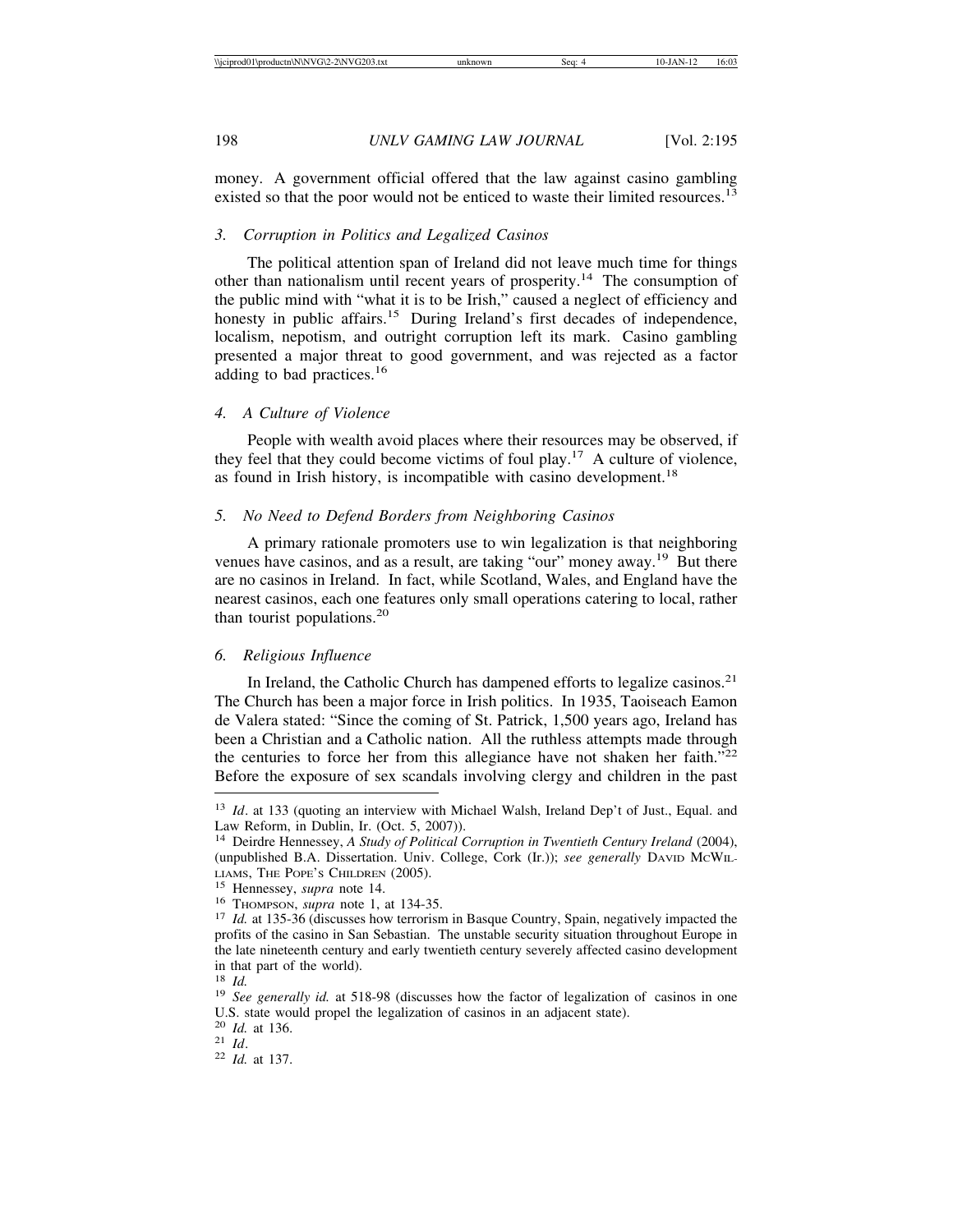two decades, the views of the Catholic Church leaders were not openly challenged.<sup>23</sup>

## *7. Competitive Businesses that Wish to Suppress Casinos: Gaming and Non-Gaming*

The addition of casinos could compromise the success of several existing Irish entertainment businesses. Two interests led policy makers away from legalizing casinos: Irish pubs and betting shops.<sup>24</sup> There are 11,000 privatelyowned pubs in Ireland (three times the number per person as in England).<sup>25</sup> Betting shops emerged in the 1920s.<sup>26</sup> There are 1,100 licensed betting shops, and they are growing in numbers.27 Many of the shops are owned by major companies.28

The previous study of Ireland developed seven factors, which will be used when analyzing why each of the ten venues have rejected legalized casino gambling. The Worldwide Veto Model's veracity for explaining the rejection of casinos will be tested through an examination of events in each of the ten venues. The analysis that follows will assess each factor, and review the totality of factors for each venue. At the conclusion of the discussion, the analysis will review the model to gain a sense of its efficacy, and to seek an understanding of precisely which factors in the model have the greatest saliency for determining the likely demise of casino legalization policies.

## III. THE IRISH EXPERIENCE: VETO FACTORS DISSIPATE, VETO FACTORS PERSIST

In Ireland the force of the factors identified in the Veto Model have been dissipating in recent decades.29 For instance, following the Easter Peace Accord of 1998,<sup>30</sup> the Irish economy blossomed as a computer industry flourished at the turn of the century, $31$  the Catholic Church lost political influence amidst revelations of misconduct by priests, $32$  and interests rivaling casinos have either embraced more gambling (sports betting shops) or they themselves have lost political clout (the pubs).<sup>33</sup> Nonetheless, the forces pushing for legalized casinos have been stymied as concerns over corruption and the penchant

<sup>&</sup>lt;sup>23</sup> McWILLIAMS, *supra* note 14, at 232-33.<br><sup>24</sup> THOMPSON, *supra* note 1, at 137-38.<br><sup>25</sup> *Id.* at 138.<br><sup>26</sup> Gov't of Ir., Dep't of Just., Equal. & Law Reform, Review of the Gaming and Lotteries Acts 1956-1986, at 9 (2000).

<sup>27</sup> THOMPSON*, supra* note 1, at 137-38 (citing William N. Thompson, *Will Ireland Legalize Casinos in 2008?*, 4 CASINO LAW. 12, 14 (2008)).<br><sup>28</sup> *Id.* at 138 n.195.<br><sup>29</sup> *Id.* at 138-39.<br><sup>30</sup> The Easter Peace Accord of 1998 muted violence between Catholics and Protestants in

Northern Ireland after decades of violent struggle between them. MCWILLIAMS, *supra* note 14, at 228-30.

<sup>31</sup> Sean Dorgan, *How Ireland Became the Celtic Tiger*, BACKGROUNDER 8, 12 (2006), *available at* http://www.heritage.org/research. <sup>32</sup> MCWILLIAMS, *supra* note 14, at 232-33. <sup>33</sup> *Id.*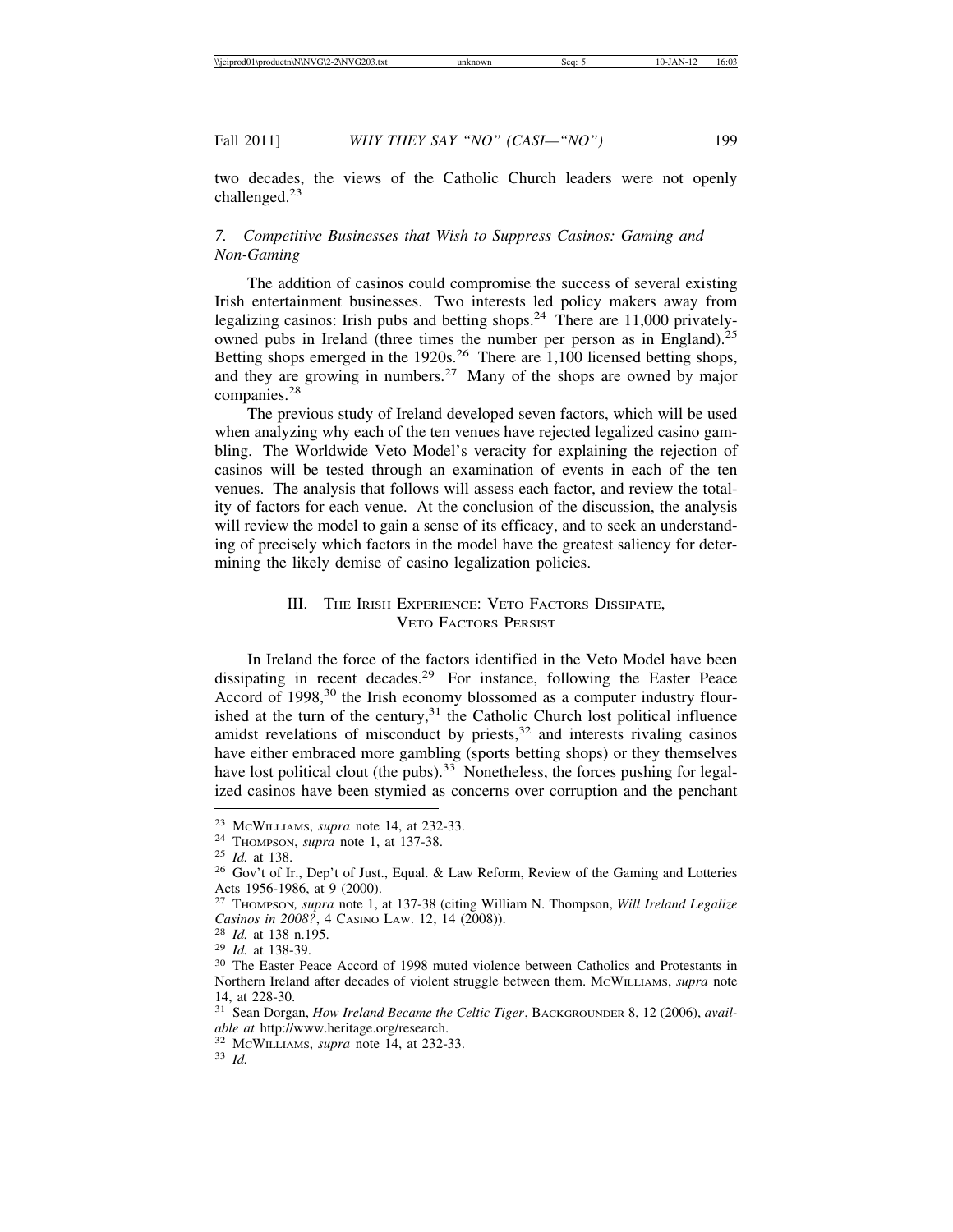for the Irish personality to "not give up," that is, to overindulge in the activity of the moment, persists.<sup>34</sup>

As a matter of policy-making strategy, Ireland's officials are conducting studies and issuing various "white papers" on the subject of gaming reform.<sup>35</sup> The thrust of their efforts seem to advocate a comprehensive overhaul of all laws dating back to the establishment of a national sweepstakes in  $1931<sup>36</sup>$  and the Irish Gaming and Lotteries Act of  $1956<sup>37</sup>$  as well as to advocate for a meaningful and effective law to deal with internet gambling services.<sup>38</sup> In their quest to "bite off" everything they wish to chew, policy makers may confront one another with a realization that it is "too much to chew" at one time, and accordingly, they may fall into a pattern of delaying action.

As we will see in this article, policy makers in several other venues are also bitten by the "manana" (that is, a "wait until tomorrow") bug, including Mexico, Brazil, and Japan. Leaders in the venues often talk vigorously about issues, but then find it inconvenient to resolve issues by making actual decisions. The stories below illustrate how each venue employs this delaying strategy along with the seven veto factors in a generalized refusal to accept the legalization of casinos.<sup>39</sup>

#### IV. BHUTAN

Bhutan is a small isolated land-locked country located at the end of the Himalayas, bordering the Indian state Sikkim and Tibet, China. The population of 690,000 displays lifestyles that have not changed much over many centuries. Of the population, seventy-five percent are Buddhists, and the remaining Hindu.<sup>40</sup> Bhutan holds its national identity and cultural heritage in such high regard that they severely restrict outside influences.<sup>41</sup> One result of this restriction is that tourism, while important, is also very limited.<sup>42</sup> The economy is largely tied to India's economy, as citizens of each country have free access to the other. A major portion of the nation's exports go to India, with hydroelectric power being the leading product. $43$ 

Bhutan reveres national isolation as a means of preserving not only local values, but also "happiness." In 1972, the King of Bhutan stated the country's

<sup>34</sup> *See* THOMPSON, *supra* note 1, at 132-35. <sup>35</sup> *See e.g.*, Casino Committee, Dep't of Just., Equal. & Law Reform, Regulating Gaming in Ireland (2008).<br> $36$  *Id.* 

<sup>&</sup>lt;sup>37</sup> Gaming and Lotteries Act 1956 § 4 (Act. No. 2/1956) (Ir.), *available at http://222.irish*statutebook.ie/1956/en/pub/0002.index.html (amended in 1979, Act 6, to set prize limits). <sup>38</sup> Katie Byrne, Att'y at Law, A & L Goodbody, UK to Germany via Greece: A Journey Across Some European Jurisdiction in Change at IMGL 2011 Spring Conference (May 24, 2011); Interview with Grainne Bolger, Assistant Principal Officer, Dep't of Justice Equality and Law Reform, in Dublin, Ir. (Oct. 5, 2007).  $39$  Byrne, *supra* note 38.

<sup>&</sup>lt;sup>40</sup> Bhutan, *in* CIA WORLD FACT BOOK 2011, at 699 (2010); see CAMBRIDGE UNIV. PRESS, CAMBRIDGE FACT FINDER 214-15 (David Crystal ed. 1993); *see also Bhutan Gambling*, WORLD GAMBLING REV., http://www.onlinecasinosuite.com (last visited Sept. 21, 2011).<br>
<sup>41</sup> Bhutan Gambling, supra note 40.<br>
<sup>42</sup> FRANCOISE POMMARET, BHUTAN: HIMALAYAN MOUNTAIN KINGDOM 14 (2003).<br>
<sup>43</sup> CIA WORLD FACT BOOK,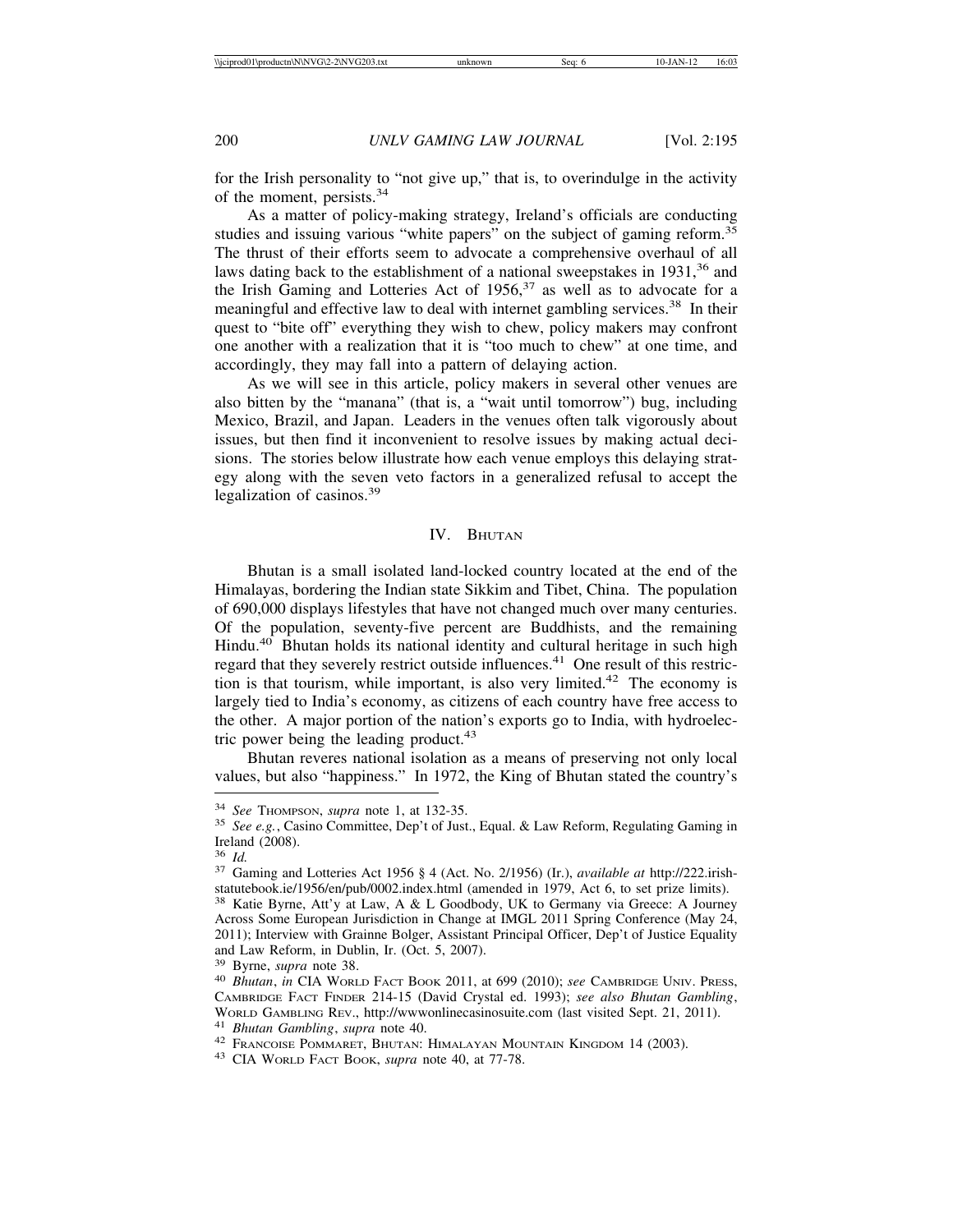success was not measured by its "Gross National Product," but rather "Gross National Happiness."<sup>44</sup> Isolation has served this goal. Along with counting currency in economic transactions, the government's Centre for Bhutan Studies uses surveys to measure the "level of well-being" of the population.<sup>45</sup> Crossnational surveys built on a Bhutanese format have found that on scales of "happiness," Bhutan ranks comparatively near the top in the world.<sup>46</sup> The country wants to keep things that way.<sup>47</sup>

Governmental policies have been consistent with the King's desires and those of his people. For instance, television has been permitted only since 1999. Bhutan is the only country in the world to ban smoking. The environment is a major national concern. Happiness does not mean that the government frowns on all things celebratory, quite to the contrary. There are no serious threats to national security, so the approximate 6,000 troops in the military spend more time distilling alcoholic beverages than going through military drills.<sup>48</sup> Moreover, during its many holidays and festivals, Bhutan's residents enjoy copious amounts of alcohol consumption and "tolerated gambling."<sup>49</sup> Notably, residents engage in recreational gaming, and even serious wagering in homes throughout the country—quite illegally, but also quite openly.<sup>50</sup>

With the exception of lotteries, gambling is illegal. In 1978 gambling was banned, and persons participating in games were subject to prison terms ranging from a month to a year.<sup>51</sup> However, no efforts were made to enforce the law for the following two decades.<sup>52</sup> But even after enforcement began, people continued to participate in games at private residences where law enforcement officers were reluctant to impede—especially when those residences were often the homes of leading government officials.<sup>53</sup> A state-run lottery has been established, and in 2004 a Department of the Lottery was created.<sup>54</sup> Bhutan lottery tickets were freely sold in India, but when the state of Sikkim began selling tickets in Bhutan, the government protested.<sup>55</sup> Subsequently, negotia-

<sup>44</sup> Nadia Mustafa, *What About Gross National Happiness*, TIME HEALTH (Jan. 10, 2005), www.time.com/time/health/article/0,8599,1016266,00.hmtl.

<sup>45</sup> Centre for Bhutan Studies*, Gross National Happiness Pre-Test Questionnaire #3 November* 2007, http://grossnationalhappiness.com/GNHSurvey/gnhquestionnaire.pdf.

<sup>46</sup> *Bhutan Gambling*, *supra* note 39; *see generally* ERIC WEINER, THE GEOGRAPHY OF BLISS 49-95 (2008).

<sup>47</sup> POMMARET, *supra* note 42, at 14-15.

<sup>48</sup> *Bhutan*, LYCOS RETRIEVER, http://www.lycos.com/info/Bhutan.html (last visited Sept. 13, 2011); *Catching a Buzz in Bhutan*, CHAMPACA JOURNEYS (July 13, 2010), http:champaca journeys.com/catching\_a\_buzz.html.

<sup>49</sup> Kinzang Choden, *When Gambling Habit Takes Root*, BHUTAN OBSERVER (Feb. 21, 2009), http://bhutanobserver.bt/when-gambling-habit-takes-root/.

<sup>50</sup> *Id.*

<sup>51</sup> Rinzin Wangchuk, *Another Ban on Gambling*, KUENSEL NEWSPAPER (Jan. 16, 2007), www.kuenselonline.com/modules.php?name=News&file=print&sid=7970.

<sup>52</sup> *Gambling Away*, BHUTAN OBSERVER (Nov. 11, 2011), www.bhutanobserver.bt/gambling. <sup>53</sup> *See* Wangchuk, *supra* note 51.

<sup>54</sup> Ministry of Finance, *Bhutan History*, www.mof.gov.bt/index.php?deptid=2 (last visited Nov. 16, 2011).

<sup>55</sup> Jay Sayta, *Recent Kerala HC Decision on Lotteries*, GAMBLING LAWS IN INDIA (Nov. 4, 2010), http://glaws.in/2010/11/recent-kerala-hc-decision-on-lotteries/.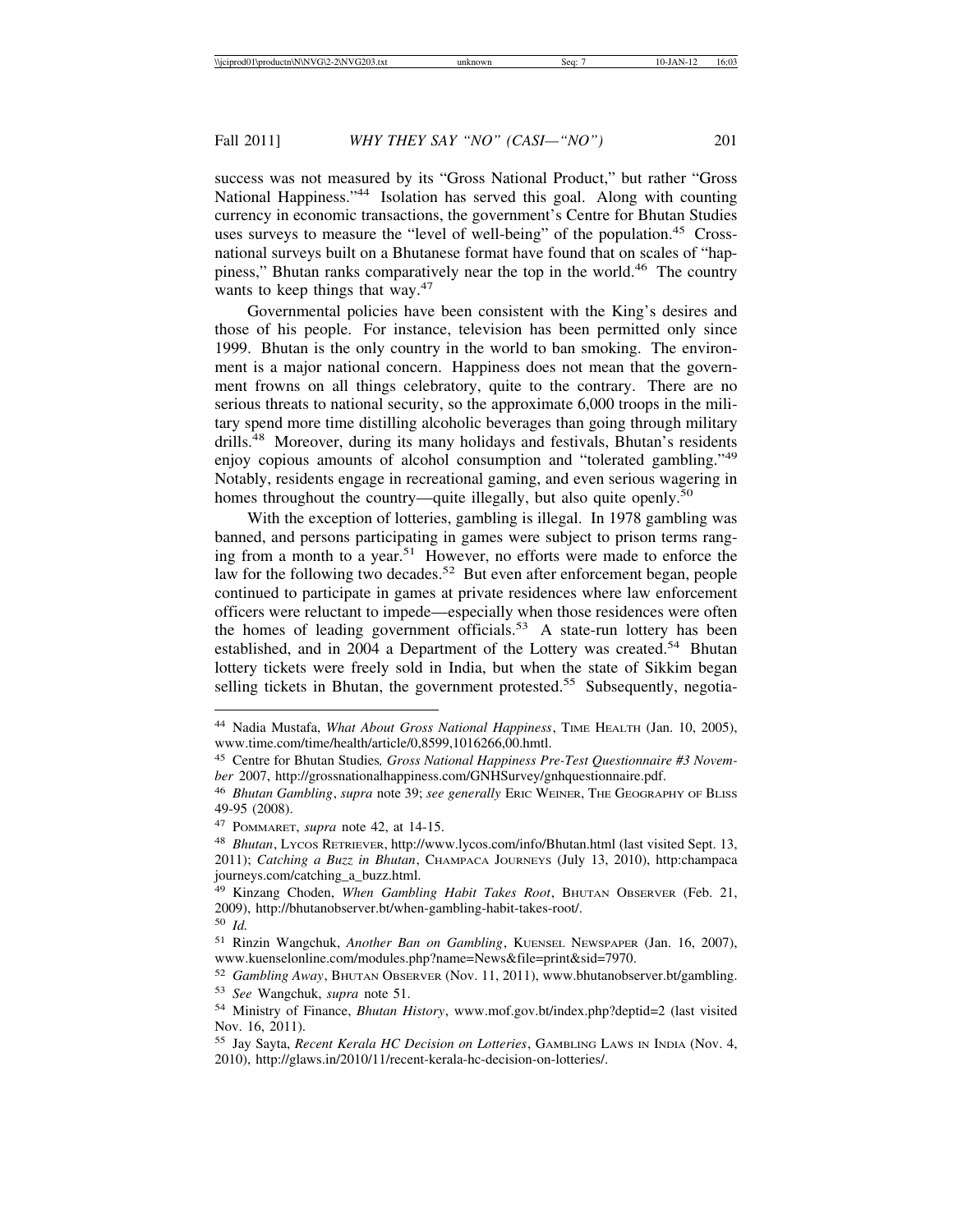tions allowed trade routes between Sikkim to open.<sup>56</sup> Indian lottery operators seized the moment and began selling a lottery called Playwin.<sup>57</sup> This Mumbaibased online lotto game enticed much play to the consternation of Bhutan officials.58 Bhutan imposed very high taxes on the game causing it to close down marketing in 2007.<sup>59</sup> The King of Bhutan also abdicated his throne in 2006, and the following year, the nation established a parliamentary democracy.<sup>60</sup> The lottery and other gambling has remained an issue of contention for the new policy makers. However, they have not seen fit to authorize and license casinos. This issue has not been presented for consideration.

On the other hand, casino activity has been initiated in nearby Sikkim. Not very long after the formerly separate protectorate became a state of India in 1975, it set its eyes on casino gaming. The Sikkim Casino Games Act was passed in 2004 and four years later a small, fifteen table casino opened within the Indian state.<sup>61</sup>

The Worldwide Veto Model provides a few salient factors for analysis here. Bhutan's central religious ideologies have not operated as a barrier to casino development. Religions emphasize tolerance. Prior to the advent of democratic rule, the King had no desire for gambling activity to exist in Bhutan. Yet his adherence to Buddhist principles led him (and the police) to be tolerant of the limited gambling activities in which his subjects engaged.<sup>62</sup>

There is a developing network of home casinos in which many citizens, indeed leading citizens, participate. Gambling activity brings funds into many households—including those of several high officials. This "private" activity represents a major competitive force standing against efforts for legalization of state-controlled casinos. At the same time home-based gambling is not available for tourists, and tourism is a minor activity. In any event, the Bhutanese government does not appear interested in encouraging tourism through gambling.

The new casinos of Sikkim may appeal to some Bhutan residents, but roads and transportation are very rugged and uninviting between the regions of Bhutan and Sikkim. Casinos have not been close to Bhutan's borders before, and the Sikkim facilities are unlikely to entice members of a new parliament to welcome casinos. Leaders of Bhutan may seek to protect their citizens, not out

80\_1\_nathula-trade-basket-border-trade.<br><sup>57</sup> Wangchuck, *supra* note 51.

<sup>56</sup> Amiti Sen, *Sikkim to Gain Most as Trade via Nethula Takes Off*, THE ECON. TIMES (July 12, 2006, 2:51AM), http://articles.economictimes.indiatimes.com/2006-07-12/news/274217

<sup>58</sup> Tenzing Lamsang, *Bhutan Cuts Ties with Lottery Don Santiago Martin*, Bus. BHUTAN (May 6, 2011), http://www.businessbhutan.bt/?p=5863.

<sup>&</sup>lt;sup>59</sup> *Bhutan Gambling*, *supra* note 40.<br><sup>60</sup> *Bhutanese King Steps Down Early*, BBC News, http://news.bbc.co.uk/2/hi/south\_asia/ 6184349.stm (last updated Dec. 15, 2006); Mehdi Hassan, *Bhutan's New King*, SOUTH ASIA BIZ. (Dec. 16, 2006), http://www.southasiabiz.com/2006/12/bhutans\_new\_king.html.<br><sup>61</sup> *Sikkim all Set to Roll*, INDIAN REALTY NEWS, http://www.indiarealitynews.com/real-

estate-india/sikkim-all-set-to-roll-its-roullette-for-great-gamblers.html (last visited Sept. 12, 2011); *see also Features*, CASINO MAHJONG, SIKKIM, www.casinomahjongsikkim.com (last visited Dec. 5, 2011).

<sup>62</sup> For a discussion of Buddhism and tolerance see Daya Hewapathirane, *Spirit of Tolerance, Harmonisation and Assimilation in Buddhism* (Sept. 6, 2007), http://www.buddhistchannel.tv/index.php?id=8,4808,0,0,1,0.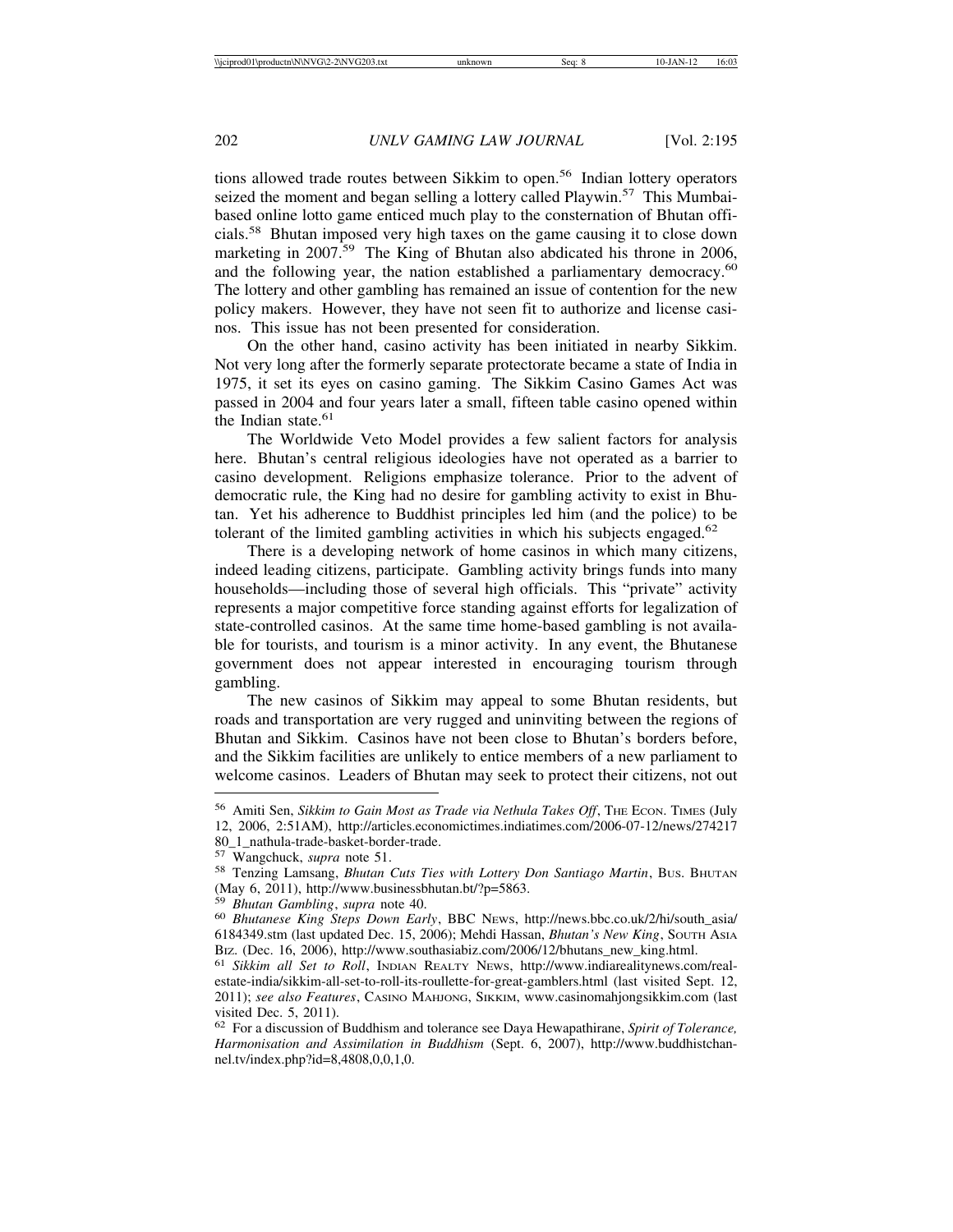of obligations to guard their happiness from addictions, but in recognition that most are poor. For all of these reasons, Bhutan is not likely to legalize commercial casino games in the foreseeable future.

## V. BRAZIL

Brazil is the fifth largest country in the world, both in population and in land area.<sup>63</sup> It is the largest country in Latin America, with a population of 190 million and a landmass slightly smaller than the forty-eight contiguous states of the United States.64 The country boasts two of the world's largest cities: Rio de Janeiro and São Paulo.<sup>65</sup> In the early twenty-first century, the economy was booming with expanding exports. However, this situation is of recent duration only. For the latter years of the twentieth century, the country was economically weak and poverty levels were very high.<sup>66</sup> Things did not improve much until the 1990s. In 1992, thirty-five percent of the population lived in poverty; however, concerted governmental efforts have since pulled that number down to sixteen percent in 2008.<sup>67</sup> Nonetheless, poverty is pervasive, and there is a wide gulf between the rich and the poor.<sup>68</sup>

Casino gambling is currently illegal in Brazil; however, the people participate in illegal casino-type games and several other forms of gambling.<sup>69</sup> The wealthy citizens of Brazil support casinos in the surrounding countries with their business.70 Casinos near Brazil's border are found in Argentina, Paraguay, Uruguay, and Venezuela.<sup>71</sup>

Casino gambling was successful during the 1930s and 1940s; however, it was banned by presidential decree in 1946 when a military coup established a new reform government.72 Since then, remnants of casino-type games have remained. Video machines are prevalent in many bingo halls.<sup>73</sup> Sports betting and football pools are popular, as are cockfighting, horse racing, and all forms of lotteries.74 A private lottery called jogo do bicho ("the animal game") is held to support the Mardi Gras carnival in Rio de Janeiro.<sup>75</sup>

<sup>63</sup> *Background Note: Brazil*, U.S. DEP'T OF STATE (Mar. 8, 2011), http://www.state.gov/r/ pa/ei/bgn/35640.htm.<br> $64$  *Id.* 

<sup>64</sup> *Id*. <sup>65</sup> CAMBRIDGE UNIV. PRESS, *supra* note 40, at 217-18. <sup>66</sup> Bruno Bocchini, *Brazil Believes it can Have Social Indicators of Rich Country in 6 Years*, BRAZZILMAG (Jan. 12, 2010), http://www.brazzilmag.com/component/content/article/ 81-january-2010/11686-brazil-believes-it-can-have-social-indicators-of-rich-country-in-6 years.html.

<sup>67</sup> *Focus Brazil*, THE ECONOMIST (Nov. 1, 2011, 15:14), www.economist.com/blogs/daily chart/2011/11/focus.

<sup>68</sup> OECD Secretariat, *Growth, Employment and Inequality in Brazil, China, India and South Africa: An Overview*, www.oecd.org/dataoecd/16/59/45282661.pdf (last visited Dec. 5, 2011).

<sup>69</sup> THOMPSON, *supra* note 1, at 490. <sup>70</sup> *Id.* <sup>71</sup> *See id.* at 508-12. <sup>72</sup> *Id*. at 490-91. <sup>73</sup> *Id.* <sup>74</sup> *Id*. <sup>75</sup> *Id.*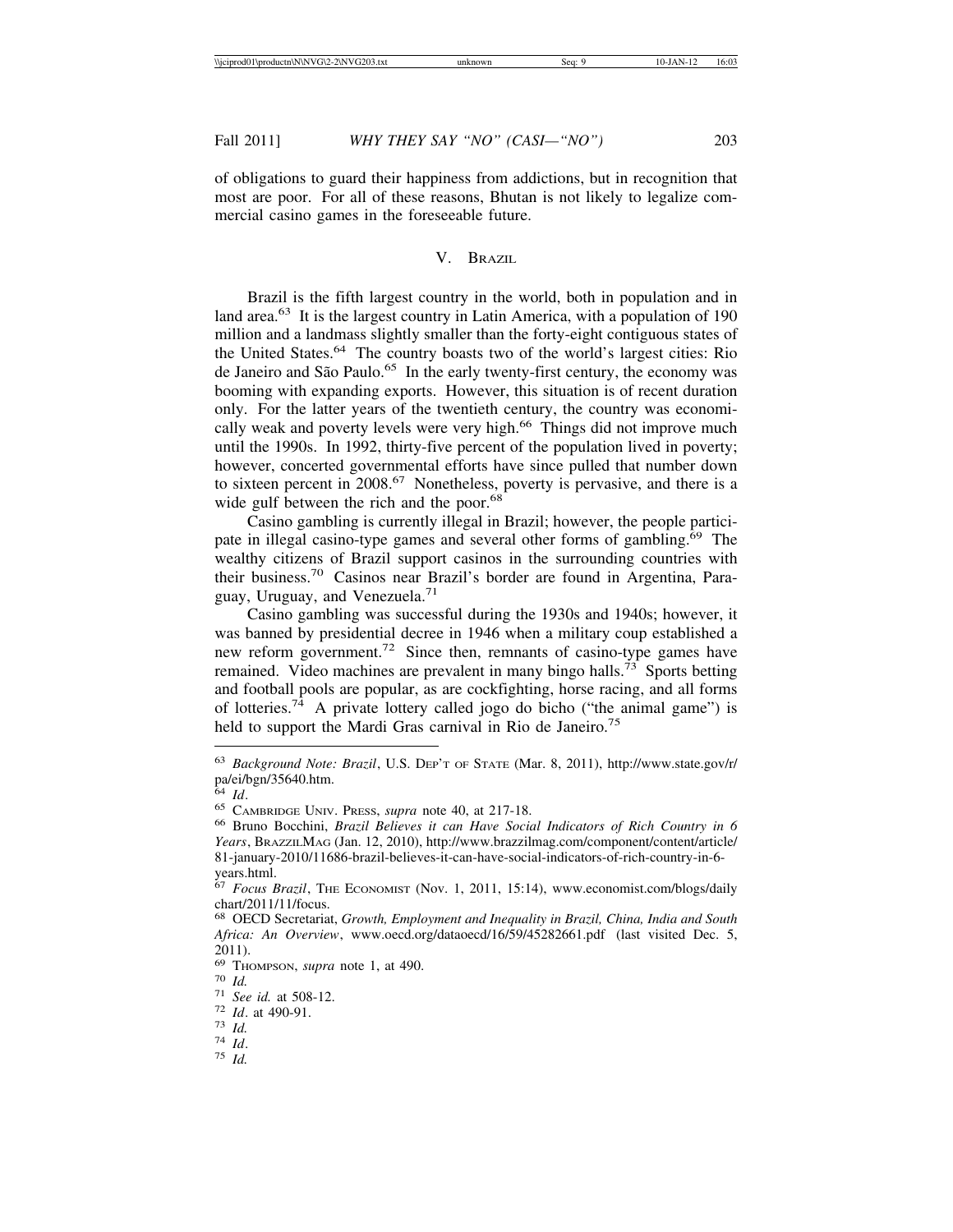Efforts to legalize casinos began to mount in the 1990s as a new democracy replaced military rule. In 1991, the efforts were narrowly defeated in the national legislature.<sup>76</sup> In 1995, a special study committee examined the question of legalization.<sup>77</sup> Nothing was done; the issue remains open and controversial today.<sup>78</sup>

There is support for the reconsideration of legalizing casinos, but there is also opposition. $\frac{79}{9}$  The government of President Lula de Silva was elected in 2002 and embraced an anti-gambling social reform posture. President Lula de Silva ordered the closing of hundreds of bingo halls in 2004.<sup>80</sup> However, in 2005, the national senate reversed his decree and the halls reopened.<sup>81</sup> The Supreme Court in 2007 found that corrupt officials and organized crime elements were linked to bingo halls.<sup>82</sup> The halls were closed down again; however, the issue remained unsettled.

The Lula de Silva government was active in seeking to control government corruption, but it found the task to be a daunting one. Corruption has permeated governmental offices from the top down for generations.<sup>83</sup> In addition, there is a strong anti-casino lobby led by Catholic Church forces advancing moral arguments.<sup>84</sup> Lula's successor in office, Dilma Rousseff, remains an anti-casino force in Brazil's government. Casino legalization proponents persist with their efforts, but they witnessed legislative defeats in both 2009 and 2010.85

Three veto factors have been most notable as resisting pressure to legalize casinos: (1) the Catholic Church's influence over legislation, (2) general concern that casinos pose a threat to a relatively impoverished population, and (3) the fact that many officials not adverse to bribery and corrupt activity, would ultimately provide oversight to the casino industry.

## VI. ICELAND

Iceland has 318,000 residents and occupies the second largest island in the North Atlantic Ocean.<sup>86</sup> The general policy is that gambling is illegal. The

<sup>&</sup>lt;sup>76</sup> Larry Dandurand, *Brazil*, *in* GAMBLING IN AMERICA 29 (2001).<br>
<sup>77</sup> THOMPSON, *supra* note 1, at 490-91.<br>
<sup>78</sup> Id.<br>
<sup>79</sup> Id.<br>
<sup>80</sup> Brazil: A Regulatory Report, GAMBLING COMPLIANCE, 5 (May 28, 2010), www.gambling compliance.com/files/Brazil\_Reg\_Report.pdf.<br><sup>81</sup> Id.

<sup>81</sup> *Id.* <sup>82</sup> *Id*. <sup>83</sup> *See generally* Claudia Ferraz & Frederico Finan, Preliminary Draft, *Exposing Corrupt Politicians: The Effect of Brazil's Anti-Corruption Program on Electoral Outcomes* (Apr. 2005), http://are.berkeley.edu/~sberto/AuditExp1.pdf; Stuart Grudgings, *Analysis: Brazil's Rousseff Rides Anti-Graft Wave, for Now*, REUTERS (Nov. 7, 2011, 10:31AM), http://www. reuters.com/article/2011/11/07/us-brazil-corruption-idUSTRE7A63G420111107.

<sup>&</sup>lt;sup>84</sup> Dandurand, *supra* note 76, at 29.<br><sup>85</sup> *Brazil Gambling Debate Shifts to Casinos*, GAMBLING COMPLIANCE (May 13, 2011), www.gamblingcompliance.com/search/site/?f%BO%5D=im\_7\_field\_geography%3A2.

<sup>86</sup> *Population*, STATISTICS ICELAND, http://www.statice.is/Statistics/Population (last visited Dec. 5, 2011); *Iceland*, NOVAMEDIA GAMING & LOTTERY FILES, http://www.gamingandlotteryfiles.com/novamediafile.php?file=Iceland.htm#1 (last visited Dec. 5, 2011). Also, about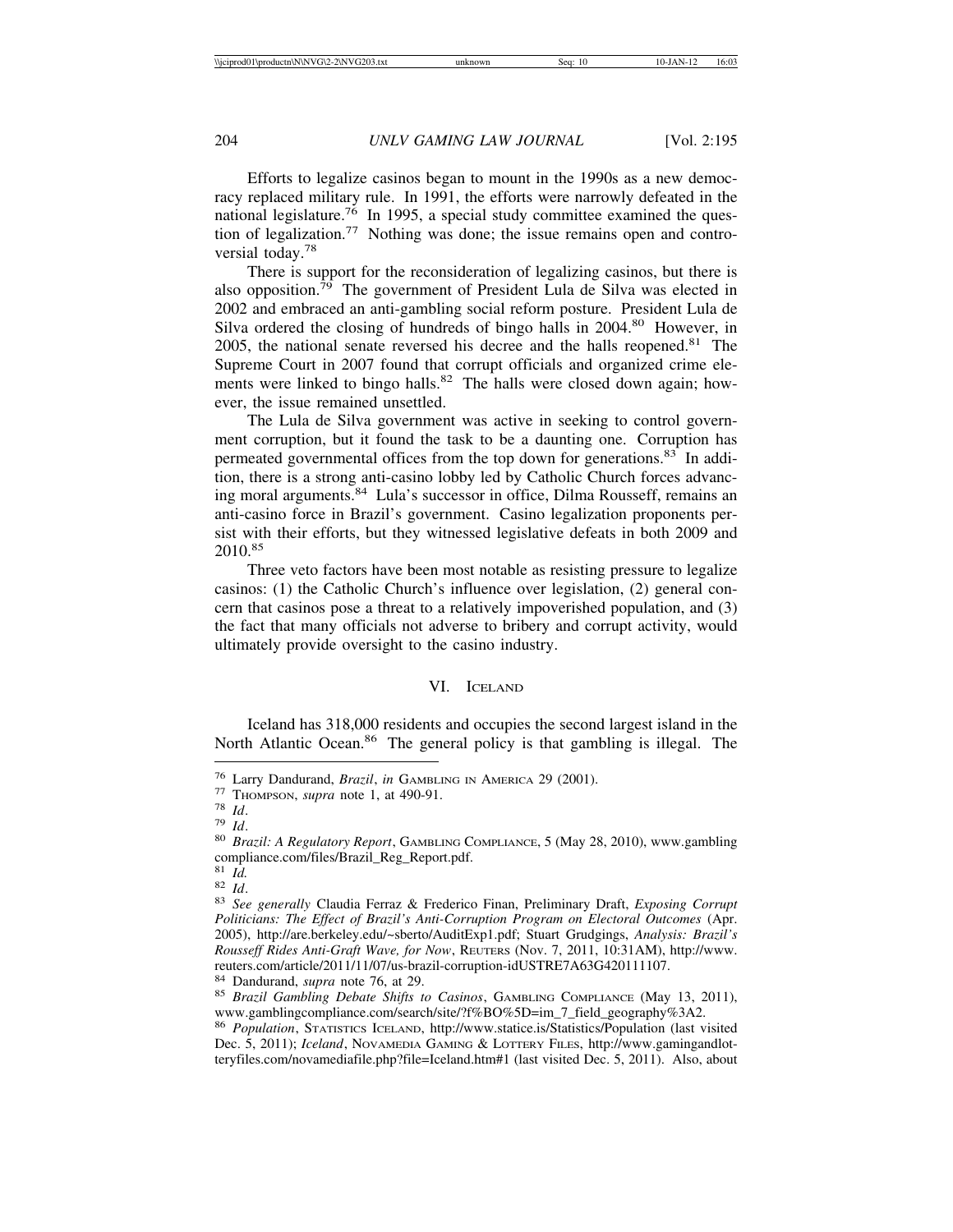country banned all lotteries in a 1926 parliamentary Act. $87$  In 1940, the parliament amended the criminal code to make it a "punishable offense" to engage in gambling or to encourage others to do so.<sup>88</sup> Essentially, individuals could no longer receive income from gambling activities.<sup>89</sup> Gains from gambling could be confiscated, and the person engaging in gambling could be imprisoned for up to one year, as could a person providing gambling facilities.<sup>90</sup>

But in Iceland, the exception is the rule, as reality is not consistent with the general laws. The Icelandic nation is a "gambling nation." The population experienced gambling losses to the equivalent of \$99.6 million in 2005. This represents over \$440 per adult, which is considerably more than gaming losses of \$350 per adult in the United States.<sup>91</sup> The losses were from a variety of lottery games, sports betting, slot machines, and bingo games.<sup>92</sup>

"Exceptions" to the general law on gambling began in 1933. That year Parliament authorized funding for the construction of a large building for the University of Iceland. However, the encroaching depression found the state short of funds for the project.<sup>93</sup> Lawmakers seized the moment and granted the University permission to use a lottery to provide the capital necessary to finish construction.94 Moreover, they allowed continuing games to finance more construction and the purchase of research equipment.<sup>95</sup> The University of Iceland Lottery is the world's only continuous lottery used for university financing.<sup>96</sup>

The University's monopoly over lottery games soon came to an end. First, in 1949 the Association of Tuberculosis and Chest Patients won the right to operate a lottery.97 Then, in 1954, the lottery privilege was extended to an association for Elderly Seamans' homes.98 Next, the Heart Association started a lottery in 1959.<sup>99</sup> Sports betting games followed in 1972, and slot machines operated on behalf of the Red Cross and an Association for Search and Rescue

two-thirds of the population is over twenty years old. *Iceland: Age Distribution*, NATIONMASTER, http://www.nationmaster.com/country/ic-iceland/Age-\_distribution (last visited Dec. 12, 2011).

<sup>87</sup> *Iceland Gambling*, WORLD GAMBLING REV., http://onlinecasinosuite.com/gambling/iceland/ (last visited Sept. 12, 2011).

<sup>88</sup> GENERAL PENAL CODE NO. 19, Art. 183-184 (Feb. 12, 1940) (Ice.).

<sup>89</sup> *Id*.

<sup>90</sup> *Id.*

<sup>91</sup> *See* Daniel Olason, Univ. of Iceland, *Iceland: Gambling and Problem Gambling – Results from the Icelandic Gambling Project at the 7th European Conference on Gambling Studies and Policy Issues* (July 2, 2008), *available at* http://www.easg.org/media.file/conferences/novagorica2008/Wednesday/1400-ses2/olason\_daniel.pdf. The approximate exchange rate at mid-year in 2005 was \$1.20 dollars for one Euro. US gambling figures from Thompson, *supra* note 1.

<sup>92</sup> *See* Olason, *supra* note 91.

<sup>93</sup> Annemarie Prein & Fanka Pals, *University of Iceland Lottery*, NovAMEDIA GAMING & LOTTERY FILES, www.gamingandlotteryfiles.com/novamediafile.php?file=Iceland.htm#35 (last visited Dec. 12, 2011).

<sup>94</sup> THOMPSON, *supra* note 1, at 470.

<sup>95</sup> *Id.*

<sup>96</sup> *Id.*

<sup>97</sup> *Id.*

<sup>98</sup> *Id*.

<sup>99</sup> *Id*.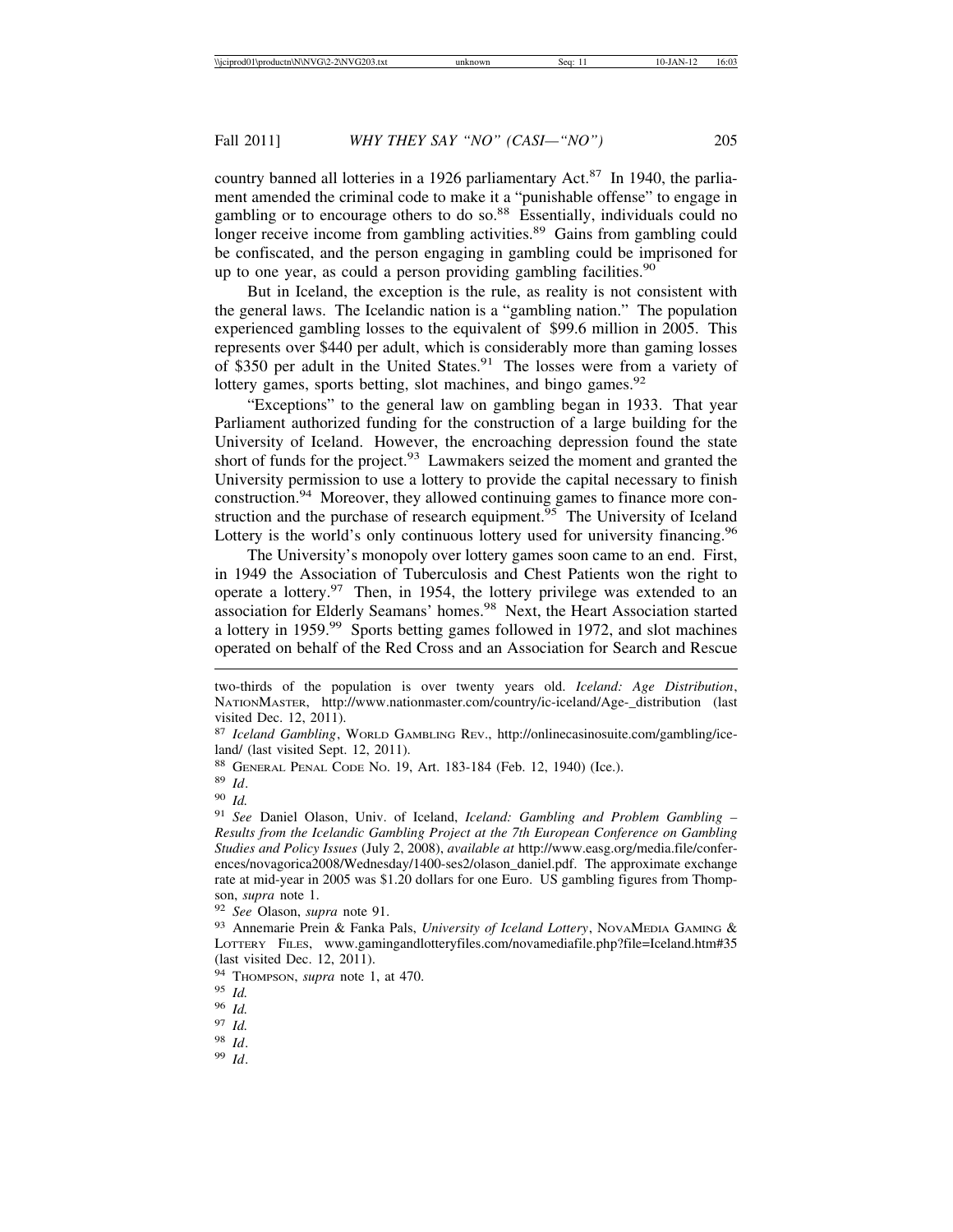teams.100 There are now 600 machines in 280 locations throughout the country.101 In 1986, Parliament created a government enterprise called Islenk Getspa to conduct lotto games.<sup>102</sup> The University of Iceland Lottery initiated the use of online video lottery terminals for gambling in  $1993$ <sup>103</sup> Today these machines produce fifty-seven percent of the lottery's revenue.<sup>104</sup> In 2004, parliament permitted a website for interactive casino gaming.<sup>105</sup>

The "people pleasures" are enjoyed—perhaps to an excess. The society is reported to have heavy alcohol use.106 Over ninety percent of adults over twenty years in age indulge in alcoholic beverages, often with weekend binges.<sup>107</sup> This behavior has been ongoing for generations, even while the nation maintained a partial prohibition from 1915 until the 1980s.<sup>108</sup>

While strong in the past, religious influence has waned. Although over eighty percent of the population formally belongs to the national Lutheran church, there is strong support for separation of church and state.<sup>109</sup>

The Icelandic people enjoyed a good economy prior to an economic collapse in 2008. Recently privatized banks overindulged in the world credit bubble. What was called "a casino economy," which was in reference to reckless government financial policies, had devastating economic consequences. The eruption of the Eyjafjallajökull volcano in April 2010 also hurt the economy. These economic disruptions have generated some feelings in favor of casino  $development.<sup>110</sup>$ 

In February 2010, two entrepreneurial brothers, both former football stars, proposed that Parliament allow a casino in the Hotel Nordica, owned by Icelandic Airlines, in the capital of Reykjavik.<sup>111</sup> The National Center of Addiction Medicine opposed the idea, as they feared that a casino would add to problems with addiction in the country.112 The brothers countered with the notion that the casino could be open only to tourists from other countries.<sup>113</sup> As the proposal was put forth to the administration, it received swift opposition

<sup>104</sup> *Id*.

<sup>105</sup> *Id*

 $\frac{100}{101}$  *Id*.

 $\frac{101}{102}$  *Id*.

<sup>102</sup> *Id*.

<sup>103</sup> *Id*.

<sup>106</sup> *See* Ministry of Health & Social Security, *The Icelandic National Health Plan to the Year 2010*, at 9 (May 20, 2001), http://eng.velferdarraduneyti.is/media/Skyrslur/heilbenska5mai.pdf.

<sup>107</sup> *Id.*

<sup>108</sup> *See* Helgi Gunnlaugsson & John F. Galliher, *Prohibition of Beer in Iceland: An International Test of Symbolic Politics*, 20 LAW & SOC'Y REV. 335, 339-45 (1986). <sup>109</sup> Austin Cline, *Iceland: Religious Freedom Report (2002)*, http://atheism.about.com/

library/irf/irf02/blirf\_iceland.htm (last visited Dec. 5, 2011).

<sup>110</sup> Ake Westerlund, *Victim of Casino Economy*, SOCIALIST WORLD (Oct. 10, 2008), http:// www.socialistworld.net/doc/3274.

<sup>111</sup> Paul Nikolov, *Casino Drama Continues:"We Have Gullfoss and Geysir and Not Much More,"* THE REYKJAVIK GRAPEVINE (Feb. 10, 2010), http://grapevine.is/News/ReadArticle/ Casino-Drama-Continues [hereinafter Nikolov, *Drama Continues*]. <sup>112</sup> *Id.*; *See also Casino Plans Divide Iceland*, *Gambling* Compliance (Feb. 12, 2010), http:/

<sup>/</sup>www.gamblingcompliance.com/node/41300.

<sup>113</sup> Nikolov, *Drama Continues*, *supra* note 111.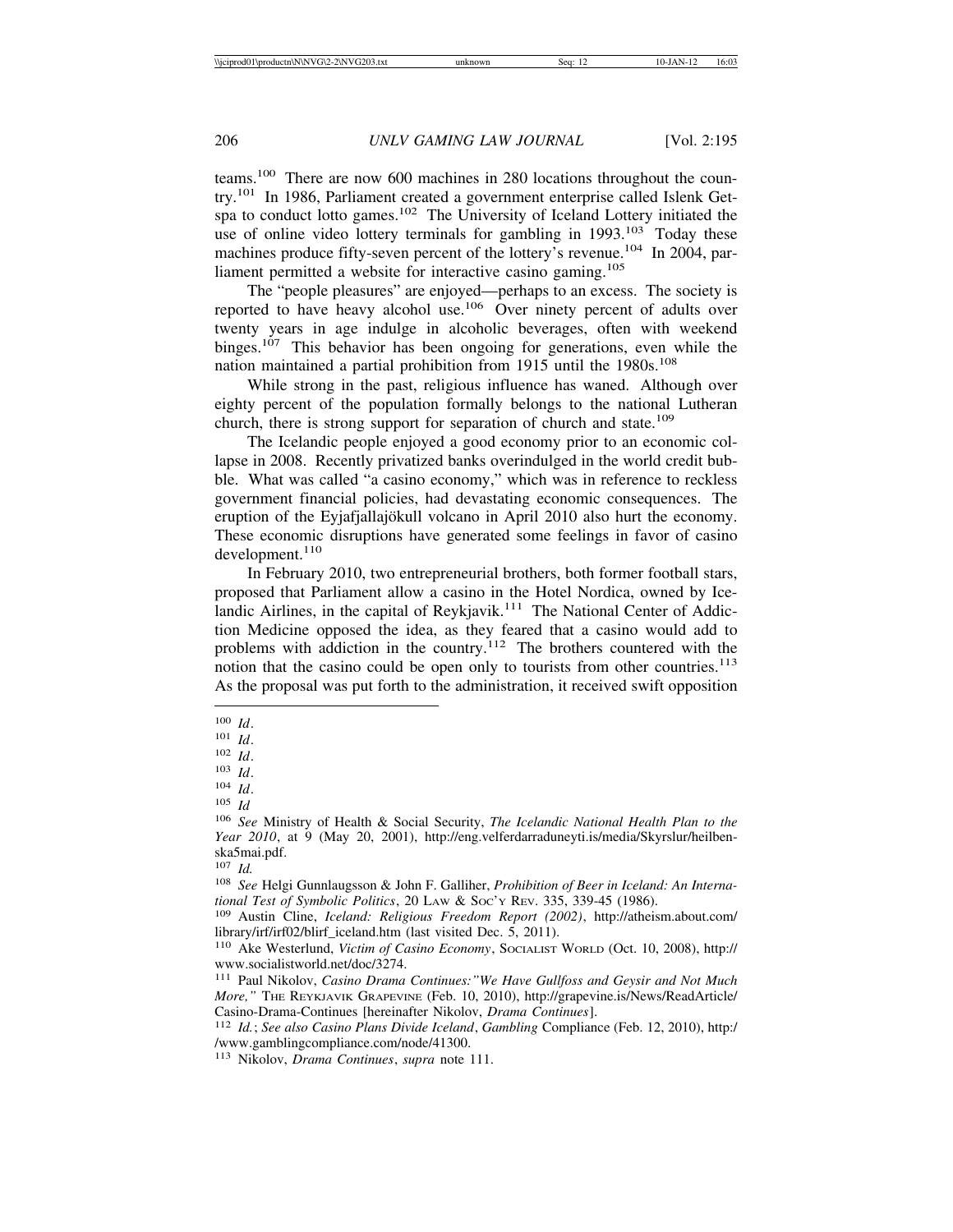from the Minister of Health who feared it would result in more addictive behaviors.<sup>114</sup>

There are several veto factors from the Worldwide Veto Model present in Iceland. Their force is strong. First, the island is quite removed from other locations that have casinos. Second, there are concerns over addictive behaviors of the local population. Third, rival interests including many bars as well as a lottery establishment (with gambling machines) all seem to be lined up against the proposition of legalizing full-scale casinos. Casinos will not be coming soon to Iceland.

## VII. INDIA

India is the second most populous country in the world with 1.1 billion people.115 India is a very poor country. Over 40% of its population may be classified as "poor."116 However, a rapidly growing middle class consists of two hundred million people.<sup>117</sup> Poverty has been a major factor in the country's decision to outlaw most forms of gambling.<sup>118</sup> The Public Gambling Act of 1867 was passed while the British had rule over India's politics.119 The Act applied to all games with the exception of private games and games of skill.<sup>120</sup> Over the years, horse racing developed with betting considered a skilled activity.<sup>121</sup>

A new federal act was passed in 1998, which permitted each of India's twenty-eight states to create lotteries; fourteen states have done so.<sup>122</sup> Lottery drawings may not take place more than once a week.<sup>123</sup> Casino gambling has been banned nationwide since 1867, but the 1998 law opened the door for states to permit the activity.<sup>124</sup> The states of Goa and Sikkim, both of which were under foreign influence until the mid-twentieth century, now permit lim-

<sup>114</sup> Paul Nikolov, *A Casino in Iceland?*, THE REYKJAVIK GRAPEVINE (Feb. 8, 2010), http:// www.grapevine.is/News/ReadArticle/Casino-in-Iceland [hereinafter Nikolov, *A Casino in Iceland*].

<sup>115</sup> *India*, WORLDSTATESMEN.ORG, http://worldstatesmen.org/India.htm (last visited Sept. 16, 2011).

<sup>116</sup> *Revised Poverty Estimates: What Does This Mean for India?*, THE WORLD BANK, http:// www.worldbank.org.in (last visited Sept. 15, 2011).

<sup>117</sup> Oxford Analytica, *India, Middle-Class Nation?*, FORBES (Sept. 8, 2010), http://www. forbes.com/2010/09/07/india-economic-reform-prosperity-markets-economy-oxfordanalytica-middle-class.html.

<sup>118</sup> THOMPSON, *supra* note 1, at 364.

<sup>119</sup> The Public Gambling Act, Act No. 3 of 1867, INDIA CODE (1867), *available at* http:// www.dhudhisaqilawassociates.com/major\_criminal\_laws/Public%20Gambling%20Act%201 867.pdf.

<sup>120</sup> *Id.* § 12.

<sup>121</sup> *India Gambling*, WORLD GAMBLING REV., http://www.onlinecasinosuite.com/gambling/ india/ (last visited Sept. 16, 2011).

<sup>122</sup> THOMPSON, *supra* note 1, at 364.

<sup>123</sup> The Lotteries (Regulation) Act No. 17 of 1998 § 4(h), INDIA CODE (1998), *available at* http://mha.nic.in/pdfs/LotteriesAct-1998.pdf.

<sup>124</sup> *Id*. § 1(2).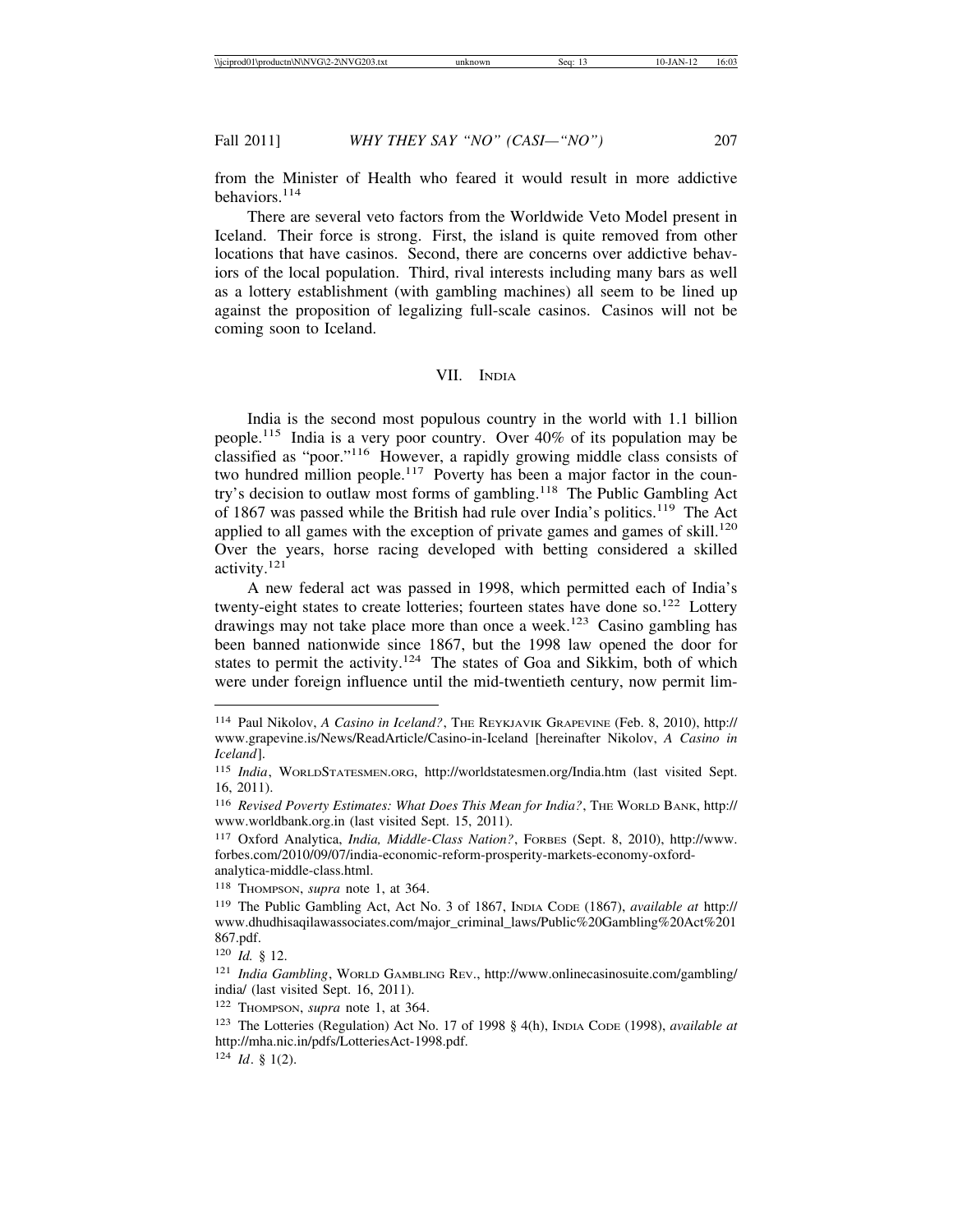ited forms of casino gaming.<sup>125</sup> Other states have defeated the efforts.<sup>126</sup> Moreover, hopes for casinos in union territories under federal rule in the Kashmir region were dashed as bombings and violence erupted in the area where India and Pakistan have long disputed control. $127$ 

The two states with limited casino gaming are Sikkim and Goa. Sikkim was ruled as a separate British protectorate from 1861 until the time of Indian independence in  $1947<sup>128</sup>$  At that time, the British gave India control over the remote area in the far northeast, which borders China, Nepal and Bhutan. Subsequently, India ruled it as a territory.<sup>129</sup> In 1975, Sikkim became a state.<sup>130</sup> In 2004, Sikkim passed state casino legislation, but a casino was not licensed until  $2008$  when gaming began in a four star hotel.<sup>131</sup> Near the Chinese border, the casino is the only land-based casino in India.132 However, only persons holding foreign passports are allowed to gamble.<sup>133</sup>

Goa was a Portuguese colony on the west coast of India for 450 years; in 1961, 40,000 military troops from India took possession of the land.134 India governed Goa as a "union territory" until 1987, when it became one of the country's twenty-eight states.<sup>135</sup> By 1987, Goa had a new reputation for its nightlife and its alternative "hippie" lifestyle, which added to its established reputation as a land of temples and world heritage architectural sites.<sup>136</sup>

Local authorities welcomed tourists, but they also had to maintain a balance with the desires of the central government, which were strongly influenced by Hindu religious traditions. Therefore, they passed a law in 1976 that prohibited all gambling.137 After achieving full statehood however, Goa allowed slot machine gaming in five-star hotels. Machines may simulate blackjack, baccarat, and roulette games, but there may be no live dealers. In 1996, the state authorized table games and machines on ships.<sup>138</sup> However, when the law was implemented in 1997, only the machines were allowed.<sup>139</sup> In 2001, tables with live dealers were permitted for the M.V. Carvela, a ship, which was located just off of the shore near the main city of Panji.<sup>140</sup> The operator pays

<sup>&</sup>lt;sup>125</sup> Sikkim All Set to Roll its Roulette for Great Gamblers, INDIAN REALTY NEWS, http:// www.indianrealtynews.com/real-estate-india/sikkim-all-sest-to-roll-its-roulette-for-greatgamblers.html?wpmp\_switcher=mobile (last visited Sept. 17, 2011).

<sup>126</sup> THOMPSON, *supra* note 1, at 364.

<sup>127</sup> *Id.*; *see India Gambling*, *supra* note 121.

<sup>128</sup> *History of Sikkim*, NATIONAL INFORMATICS CENTRE, SIKKIM, http://www.wikkim.nic.in/ sws/sikk\_his.hitm (last visited Sept. 17, 2011).

<sup>129</sup> *Id*.

<sup>130</sup> *Id*.

<sup>131</sup> THOMPSON, *supra* note 1, at 365.

<sup>&</sup>lt;sup>132</sup> Barun Roy, *Sikkim: The Dice is Set - Casino Games Rolls from the Royal Plaza*, THE HIMALAYAN BEACON (Mar. 2, 2009), http://www.sikkim.nic.in/sws/sikki\_his.htm.

<sup>133</sup> THOMPSON, *supra* note 1, at 365.

<sup>134</sup> *Id.* at 364.

<sup>135</sup> *Id*.

<sup>136</sup> *Id*.

<sup>137</sup> *Id*.

<sup>138</sup> *Id*.

<sup>139</sup> *Id*.

<sup>140</sup> *Id.*; *India Gambling*, *supra* note 121.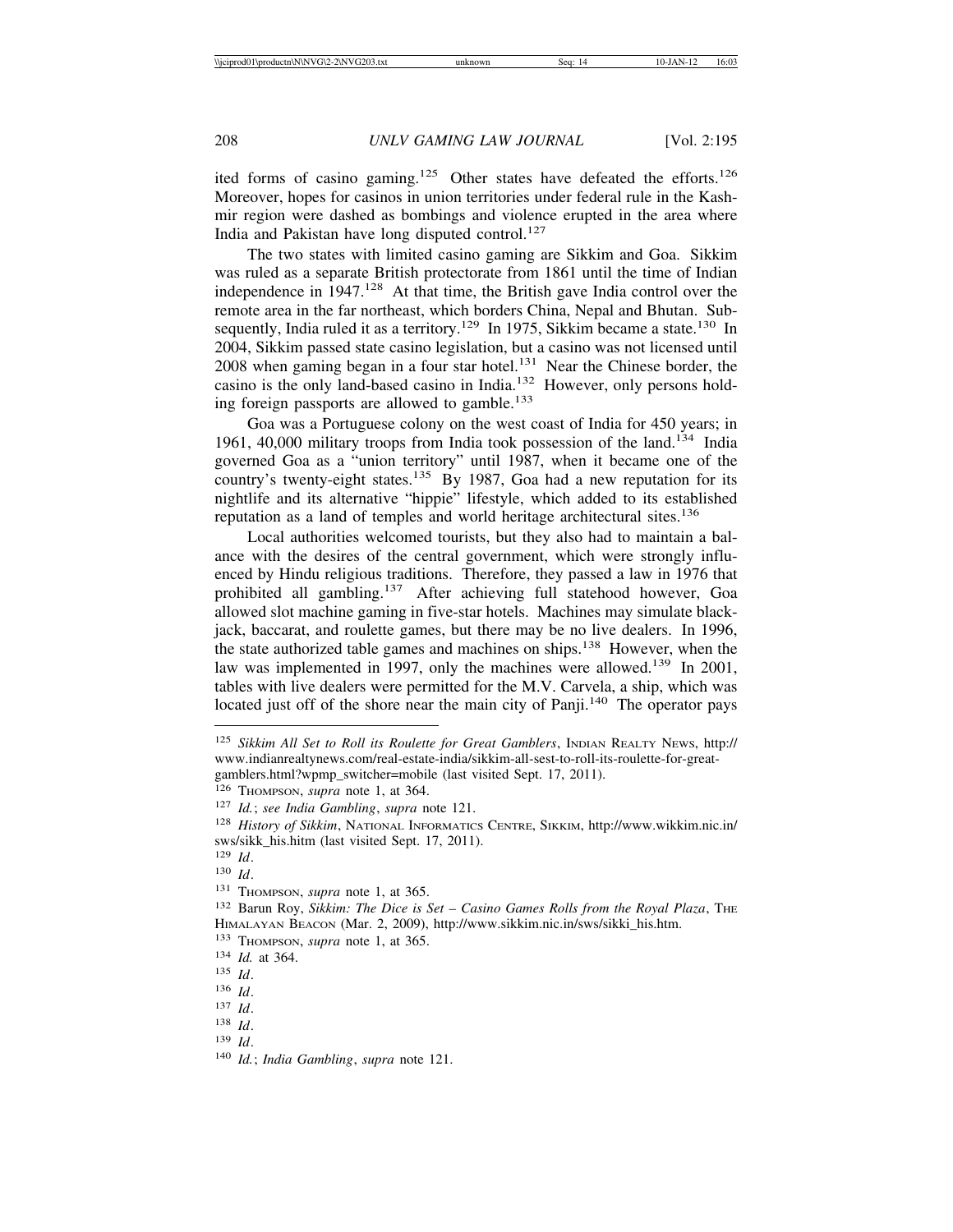an annual license fee, and the operator charges players a high entrance fee.<sup>141</sup> Since 2001, several other ship operators have also begun offering casino games.<sup>142</sup>

Among others, religious groups have severely criticized gambling as not being regulated effectively.<sup>143</sup> As a result, efforts to limit gambling have been enforced through state policy measures increasing taxes on player winnings.<sup>144</sup> Hopes that Goa would become a special gambling enclave along the order of China's Macau have been set aside for the near future.<sup>145</sup>

Several factors in the Worldwide Veto Model have retarded development of casinos in India. Poverty leads the list. Violence in the north of Kasmir has precluded casino development within the region. Moreover, after the bombings in Mumbai in 2008, general concerns about violence have put a damper on development elsewhere. Religious authorities both from Hindu adherents and Catholics in Goa have used political lobbying pressure to stop gaming growth. While entrepreneurs recognize that massive gambling developments in Macau and Singapore beckon to high rollers from India, neither the national nor the state governments experience border pressure sufficient to cause them to respond with the legalization of gaming. Macau and Singapore are rather far away. Also, limited gaming in Nepal does not present border pressures for Indian legalization; and to the west of India, Muslim countries have no casinos.

#### VIII. ISRAEL

Located beside the eastern shores of the Mediterranean, the small country of Israel has only 8,000 square miles of land and 7.3 million people,  $146$  holding one-third of the Jewish population worldwide.<sup>147</sup> While twenty percent of the population is not Jewish, Israel has been the world's only western-style democracy that is closely tied to a religious ideology, Judaism.<sup>148</sup> The modern nation began in 1948 as a realization of Zionism—the philosophy that there be a homeland for Jewish people.<sup>149</sup>

Israel is a gambling country. The country has maintained a lottery since 1951.150 However, allowing casinos has been a controversial issue. With a brief two-year exception when a casino was permitted in the Palestinian Authority area, as discussed below, there have been no legal casinos.<sup>151</sup>

<sup>141</sup> *Casinos in Goa*, MAKE MY TRIP, http://www.makemytrip.com/travel-guides/india/casinos\_goa-goa (last visited Dec. 12, 2011).<br><sup>142</sup> Thompson, *supra* note 1, at 364-65.

<sup>&</sup>lt;sup>143</sup> Id.<br><sup>144</sup> Id.<br><sup>145</sup> *See id.* at 364.<br><sup>146</sup> *Israel*, INFOPLEASE, http://www.infoplease.com/ipa/A0107652.html (last visited Sept. 12, 2011).<br><sup>147</sup> Alan Arian, Politics in Israel: The Second Republic 3, at 1-22 (2004).

<sup>148</sup> *Id.*<br><sup>149</sup> Asher Friedberg et al., *Gambling in Israel and the Jericho Casino: Moralistic Political Culture Bends Toward Pragmaticism*, 5 GAMING L. REV. 25, 25-26 (2001). <sup>150</sup> *Israel Lottery – New Lotto*, GLOBAL-LOTTERY-REV., http://global-lottery-review.com/

Israel-lottery.html (last visited Sept. 12, 2011).

<sup>151</sup> Friedberg et al., *supra* note 149, at 28.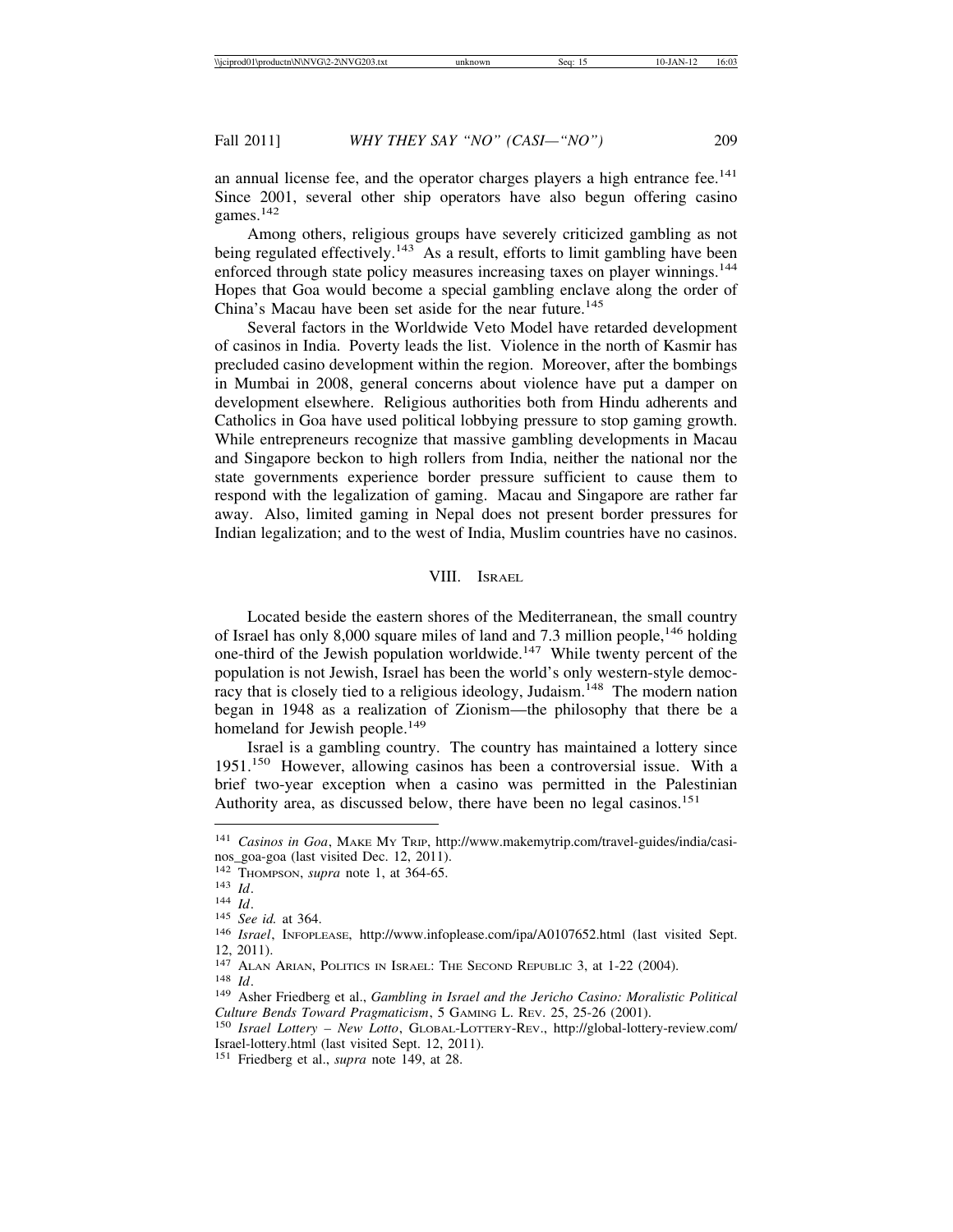Casino gaming may be an important economic issue, but the dominant issue facing Israel has been national defense. Jews began serious efforts to escape persecution by forming their own state in the nineteenth century.<sup>152</sup> When the modern state of Israel was formed ultimately in 1948, neighboring non-Jewish Arab countries immediately declared war. Israel has since fought wars with the surrounding nations in 1956, 1967, 1973, and  $1982$ <sup>153</sup>

In 1993, the Oslo Accords provided for peaceful relations between the Israelis and bordering Palestinians.154 The Accords proved short-lived and gave rise to the Intifada in 2000, which was largely characterized by pitched battles targeting civilians.<sup>155</sup> As of 2011, those hostilities persist.<sup>156</sup>

Gaming has deep roots in the life of Jewish people. Early Jewish scripture suggests that forms of lotteries were used as a common way for Hebrew people to solve social and legal disputes.<sup>157</sup> Some contend that the first gamble was by Eve as she picked the fruit from the forbidden tree in the Garden of Eden.<sup>158</sup> Others say the first use of a lottery may have been Aaron appealing to God to help him decide which of two goats to kill for a sacrifice.<sup>159</sup> Other examples of drawing lots to determine how land would be distributed,<sup>160</sup> military tactics, and other public issues appear throughout the Hebrew books of the Bible (the Christian Old Testament).<sup>161</sup> Whether these are examples of "real" gambling is open to dispute as often there was no consideration offered by players of the game.<sup>162</sup> The goals of Israeli lotteries have changed and they are now aimed at national targets, such as purchasing land for the public and supporting welfare programs.163

There are many examples of Israeli gambling today. There are lottery kiosks located in every neighborhood selling tickets for the twice-weekly national game, soccer pools, and instant games.<sup>164</sup> The government takes most of the revenues from the games, and player winnings are not subject to income taxes.165 Gambling vessels with both slot machines and table games operate on international waters sailing from Haifa and Eilat.<sup>166</sup> Advertisements in Israeli

<sup>154</sup> *The Oslo Accords*, MIDDLE EAST RES. & INFO. PROJECT, http://www.merip.org/Palestine-israel\_primer/oslo-accords-pal-isr-prime.html (last visited Sept. 13, 2011).

<sup>152</sup> ARIAN, *supra* note 147, at 1-22.

<sup>153</sup> *Israel Wars*, ISR. MINISTRY OF FOREIGN AFF., http://mfa.gov.il/mfa/modern%20history/ Israel%20wars (last visited Sept. 13, 2011).

<sup>155</sup> *The Fall 2000 Uprising*, MIDDLE EAST RES. & INFO. PROJECT, http://www.merip.org/ fall-2000-uprising (last visited Sept. 13, 2011).

<sup>156</sup> THOMPSON, *supra* note 1, at 513.

<sup>157</sup> *See id.* at 195.

<sup>158</sup> *See* Bereshit 2-3; *see also* Genesis 2-3.

<sup>159</sup> *See* Leviticus 16; *see* Vayikra 16; *see also* THOMPSON, *supra* note 1, at 195.

<sup>&</sup>lt;sup>160</sup> *See* Joshua 17; *see* Y'hoshua 17; *see also* Thompson, *supra* note 1, at 195.

<sup>161</sup> THOMPSON, *supra* note 1, at 195.

<sup>162</sup> The definition of gambling includes three elements: consideration (an element of all contracts), chance, and prize. *Id.* at 683.

<sup>163</sup> *Id.* at 513.

<sup>164</sup> Friedberg et al., *supra* note 149, at 27.

<sup>165</sup> *Id*.

<sup>166</sup> *Id*. at 28.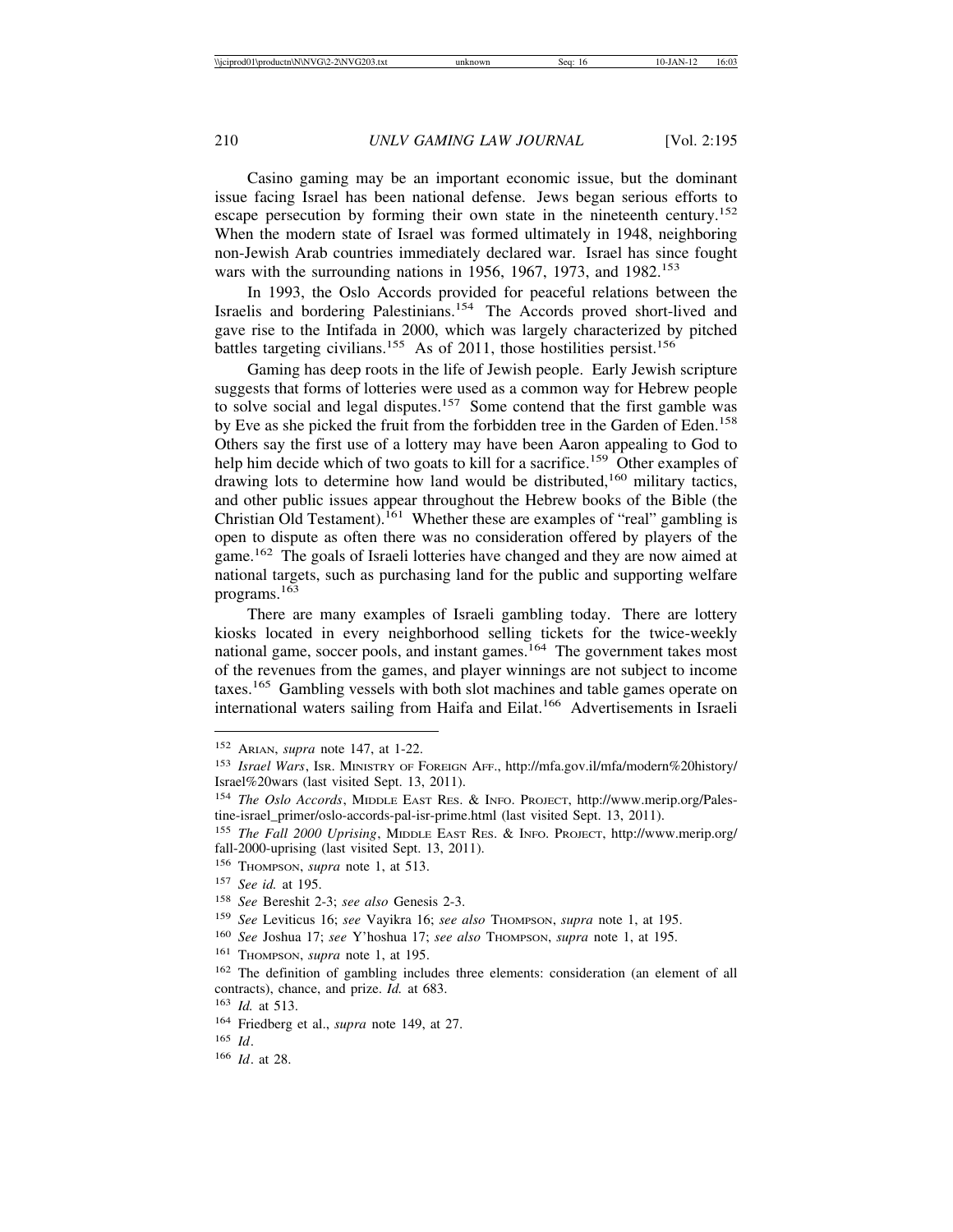newspapers tout floating casinos, including the provision of kosher food, and entertainment.<sup>167</sup>

A sizeable number of Israelis travel abroad in order to participate in casino gambling.168 While it has been opened and closed with the changing winds of violence, a casino in nearby Lebanon was one of the most popular in the world.169 Egypt also caters to Israeli gamers, offering a casino in the border town of Taba, to which players can walk from the Israeli town of Eilat.<sup>170</sup> In addition, illegal casinos operate in various locations and receive only occasional attention from the police.<sup>171</sup>

A survey in the 1970s found gambling to be a more prevalent behavior among those of the Jewish faith than of members of many other religions.<sup>172</sup> An article in *The Jerusalem Report* carried the title, *The Jewish Vice*, and the subtitle, *Gambling is the 'drug of choice' for the Chosen People*. 173 Rabbi R. Bernal Wein writes,

Gambling to too many Jews has become an addiction, no less so than drugs or alcohol. Gamblers' Anonymous is as busy as Alcoholics Anonymous [in Jewish communities]. . .The rabbis sensed all of the problems inherent in gambling and thus wisely attempted to distant Jews from being caught in gambling activities. Playing dreidel or cards on Chanuka (the Jewish Holiday) is one thing. Gambling on a daily basis is quite another matter, one that is contrary to the traditions and principles of halacha and Judaism.<sup>174</sup>

The legalization of casino gambling in Israel has been discussed since the 1990s. During its meeting in 1990, the Economic Committee of the Knesset recommended the establishment of a casino in Eilat.<sup>175</sup> The committee wished the casino to be operated by the National Lottery.<sup>176</sup> A second committee, meeting in February 1991, also recommended establishing a casino in Eilat, because the Egyptians were operating a casino in Taba.177 Efforts failed in the Knesset in 1994 and 1995.<sup>178</sup> According to University of Haifa Professor Asher, the purpose of the proposed legalization was to stem the growth of illegal gambling as well as competition with nearby casinos.<sup>179</sup>

The national government appointed another committee of inquiry to consider a legal casino in 1995.<sup>180</sup> The committee deliberated for five months. It

<sup>&</sup>lt;sup>167</sup> *Id.* 168 *Id.* at 27. 169 Thompson, *supra* note 1, at 516. 170 Friedberg et al., *supra* note 149, at 28. 171 *Id.* at 27. 172 Comm'n on the Rev. of the Nat'l Pol'y Toward Gambling, Gambling in AMERICA, FINAL REP. 59 (1976).<br><sup>173</sup> Friedberg et al., *supra* note 149, at 27.<br><sup>174</sup> R. Berel Wein, *Gambling*, Torah.org, www.torah.org/features/secondlook/gambling.

html (last visited Dec. 5, 2011).<br><sup>175</sup> Friedberg et al., *supra* note 149, at 29.

<sup>175</sup> *Id.*<br>
177 *Id.*<br>
178 *Id.* 179 Interview with Asher Friedberg, Professor Univ. of Haifa, in Jerusalem, Isr. (June 24, 179 Interview with Asher Friedberg, Professor Univ. of Haifa, in Jerusalem, Isr. (June 24, 2001*); see* PUBLIC COMM. TO EXAMINE THE ISSUE OF CASINO IN ISR., REPORT, at app. 5 (Dec. 1995) [hereinafter ISRAEL PUBLIC COMM.]. <sup>180</sup> *Id.*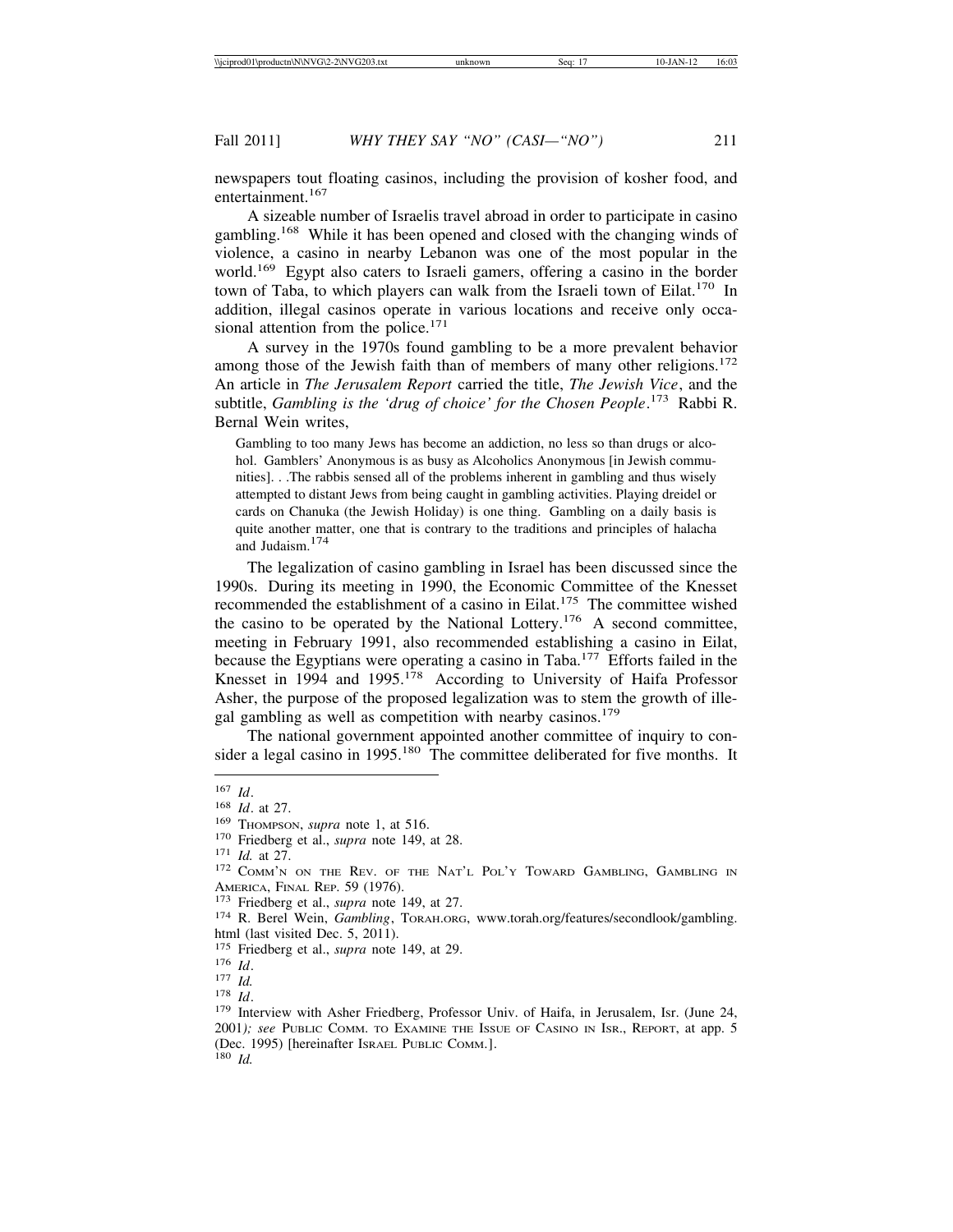surveyed the legal and illegal options facing Israeli gamblers, problem gambling, economic issues, and before ultimately proposing the development of legal casino gambling with safeguards.<sup>181</sup> The report generated opposition, most prominently from political parties identified with the Orthodox and ultra-Orthodox religious community.<sup>182</sup> Despite the committee's recommendations, the government took no further action.<sup>183</sup>

A reference point for much of the subsequent debate over casinos involved a political anomaly: a casino in Jericho, located in the land of Palestinian Authority.<sup>184</sup> The 1993 Peace Accords gave the Palestinian Authority a degree of sovereignty in much of the former Jordanian lands (called the West Bank) that Israel had conquered, and then occupied, in the  $1967$  war.<sup>185</sup> The Israeli government was seeking stability for the Accords, so in 1994 they agreed to a plan for the Palestinians to put a casino at the Israeli border in the city of Jericho.186 At first glance, it seemed to be an inspired choice. Jericho is one of the oldest cities in the world, $187$  and the Palestinians had hopes of making the city a major tourist destination. Their leader, Yassir Arafat, also maintained a home there.<sup>188</sup> Yet even though the Palestinians established the Oasis casino in Jericho, no Palestinians were permitted to gamble there; thus, almost all the players were from Israel.189 Moreover, Jericho is approximately a one-hour drive from Jerusalem.<sup>190</sup>

The Oasis Casino began operations in September 1998. However, it closed in September 2000 after the Intifada took power. The casino building was in the direct line of fire between Israeli and Palestinian combatants. However, the Israeli military relayed a message to the Palestinians that the casino building would not be a target.<sup>191</sup> Instead of recognizing it as "off limits," Palestinian snipers took advantage of the gesture by sheltering themselves on the roof of the building and firing upon nearby Israeli settlements.<sup>192</sup> After repeated warnings remained unheeded, an Israeli tank simply moved into position and fired on the casino building, essentially ruining the structure. No lives were lost in the shelling, but casino activity was over.<sup>193</sup>

The facility had served to meet the desires of many citizens of Israel who wished to participate in gambling activities. Three thousand visitors came to the casino every day for two years. Of the casino visitors, ninety-seven percent were Israeli citizens, while only three percent were tourists visiting Israel. The

<sup>&</sup>lt;sup>181</sup> *Id*. These safeguards included elements such as age requirements and identifications, alcoholic beverage restrictions, and limited hours.  $^{182}$  *Id.* 

<sup>182</sup> *Id*. <sup>183</sup> *See* ISRAEL PUBLIC COMM., *supra* note 179. <sup>184</sup> Asher Friedberg & William N. Thompson, *Politics of Casino Gambling: Israel and the Palestinian Authority – An Update*, 7 GAMING L. REV. 421, 421 (2003).<br><sup>185</sup> *See Details of the Oslo Accords*, PALESTINE FACTS, http://www.palestinefacts.org/pf\_

<sup>1991</sup>to\_now\_oslo\_accords.php (last visited Dec. 5, 2011).<br><sup>186</sup> THOMPSON, *supra* note 1, at 514.

<sup>187</sup> *Id.* 188 *Id.* 189 *Id.* 189 *Id.* 189 *Id.* 190 Friedberg et al., *supra* note 149, at 28. 191 *Id.* 193 *Id.*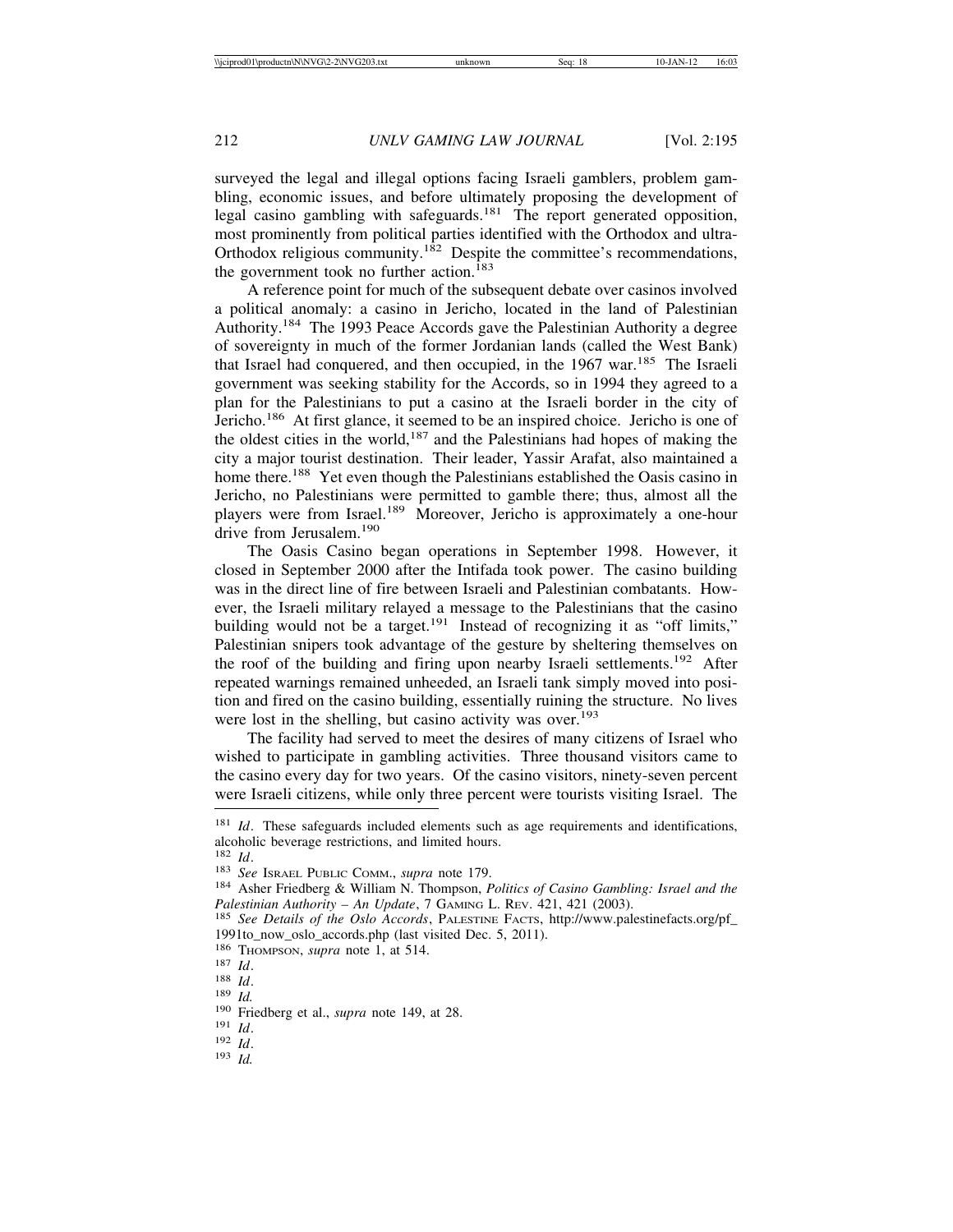average player was middle-class and middle-aged. Each spent on average \$225 per casino visit.194 The casino was very profitable and provided a major source of revenue from Israel to the Palestinian Authority. It was the largest, and most lucrative investment of the Palestinian Investment Fund.195 In its mere two years of operation, the casino took in the cash equivalent of \$1.5 billion U.S. dollars from the pockets of its players.<sup>196</sup> Operating profits amounted to \$328 million, or well over 60% of the play. As their leading source of revenue, this money financed many Palestinian Authority activities.<sup>197</sup>

Israeli leaders saw many benefits in the existence of the Jericho casino.<sup>198</sup> First, they realized that the casino met demands for gambling among many Israelis. The casino drew Israeli players away from illegal casinos and also casinos in other countries.199 Second, the creation of the Oasis Casino lessened pressures to establish casinos in Israel–pressures that brought political conflict and confrontation with strong moral interests as well as members of the Labor Party.<sup>200</sup> Because the Jericho casino was under Palestinian Authority jurisdiction, it muted opposition from those sources.<sup>201</sup> Third, the existence of the Jericho casino allowed Israeli money to go to Palestinians without direct appropriations.202 These investments helped to lessen hostility between Palestinians and Israelis. The countless jobs the casino provided to Jericho residents allowed them to build careers that in turn, built a more vibrant local community.<sup>203</sup> It was believed by many that strong Palestinian communities would be more likely to wish peaceful relations with Israel, as they would have a lot to lose in an atmosphere of hostility.<sup>204</sup>

On the other hand, the two-year existence of the Jericho casino did present some downsides for Israel. For instance, there were questions about where the casino profits went. Money intended for the community of Jericho and the Palestinians purportedly went to the Palestinian leader, Yassir Arafat instead; he may have used the money to plan attacks on Israel, while also adding to his personal wealth.<sup>205</sup>

Israeli policymakers asked parenthetically "We have our own needs, why should Israeli money flow to a Palestinian casino?" Instead, they reasoned that if the money went to an Israeli casino in the desert, it would save the outflow of foreign currency, provide tax revenues, and help the economy of a depressed region.206 Nonetheless, arguments about casinos were trivial in comparison

<sup>194</sup> *Id*. <sup>195</sup> *Id*. at 28-29 (citing William A. Orme, Jr., *Palestinian Investment Fund, No Longer Secret, Will Close*, N.Y. TIMES (July 7, 2000) http://nytimes.com/2000/07/07/world/palestinian-investment-fund-no-longer-secret).<br><sup>196</sup> Id. at 29 (citing INFO. & INVESTIGATIVE SERV., JERICHO CASINO SURVEY (Mar. 2001)).

<sup>&</sup>lt;sup>197</sup> *Id.* (citing INFO. & INVESTIGATIVE SERV., JERICHO CASINO SURVEY (Mar. 2001)).<br><sup>198</sup> Friedberg & Thompson, *supra* note 184, at 422.<br><sup>199</sup> *Id.*<br><sup>200</sup> *Id.*<br><sup>201</sup> *Id.*<br><sup>202</sup> *Id.* 

<sup>202</sup> *Id*. <sup>203</sup> *Id*. <sup>204</sup> *Id.* <sup>205</sup> *Id.* <sup>206</sup> Friedberg et al., *supra* note 149, at 30.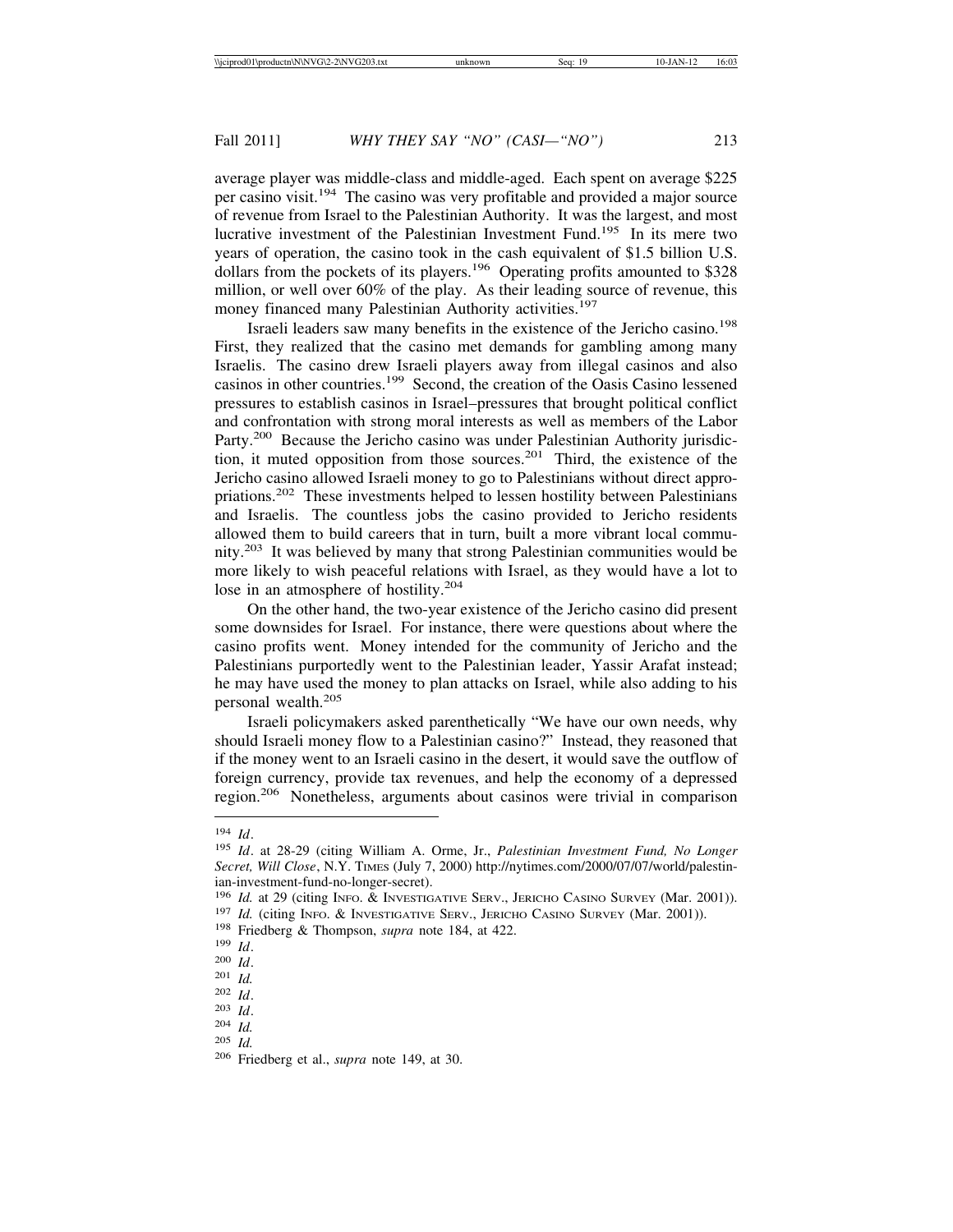with other problems facing the nation. The Prime Minister (Ehud Barak, 1999- 2001) faced more serious concerns: negotiations with the Syrians and Palestinians, troop deployment in Lebanon, and turmoil regarding the funding of religious schools and activities during Sabbath.<sup>207</sup> For all of these reasons, the prospect of a domestic casino was comparatively low on the list of national priorities.

Even in this political atmosphere, the Barak administration nonetheless did consider a Labor Party proposal to create a casino in the depressed Negev Desert town of Mitzpe Ramon.<sup>208</sup> The nation's first Prime Minister, David Ben Gurion, established settlements there, directed tens of thousands of immigrants to them in the 1940s and 1950s, and chose a desert site for his permanent retirement home.209 Continued poverty and chronic unemployment of the desert towns was a national embarrassment. The proposals did not have enough support to be brought forth in the Knesset for final votes.<sup>210</sup>

Despite past failed attempts by others, one prominent businessman kept pushing for casinos. Milton Schlaff, who had been an owner of the company that managed the Oasis Casino, purchased a large ship, and used it as a casino training facility for dealers.<sup>211</sup> He also wished to anchor the ship at Eilat and gain permission to operate his casino just off the shore.<sup>212</sup> Although the Mayor of Eilat was very much in favor of the idea, the Israeli Attorney General vetoed the project.<sup>213</sup>

The demands for gambling in Israel have also been made evident by one proposal to have a casino on an airplane. In May 2002, the transport ministry had authorized a Boeing 747 to be operated by Icelandic airlines with a casino aboard.214 Israeli investors were prepared to provide as much as \$30 million to convert the jumbo jet. $215$  Once ready, the jet would take 230 gambling passengers on four-hour flights from the Israel Ben Gurion International Airport out into the skies above the Mediterranean Sea before ultimately returning home.<sup>216</sup> The plan won approval from the transport ministry; however, it was doomed by objections from the legal advisor to the prime minister as well as the Israeli Supreme Court.<sup>217</sup>

A continuing opposition to gambling comes from a variety of sources reflecting the political culture in Israel. Newspapers report both religious and secular Jewish and Arab members in the Knesset who, while usually in competition with one another on basic issues of national security and economic pol-

<sup>207</sup> *Id.* at 30-31. <sup>208</sup> *Id.* at 31. <sup>209</sup> *Id.* <sup>210</sup> Amir Efrati, *MKs Work to Prevent Casinos*, JERUSALEM POST, June 17, 2003, *available at* 2003 WLNR 229133; *see* Calev Ben-David, *A Gamble Worth Taking*, JERUSALEM POST, June 18, 2003, *available at* 2003 WLNR 228626; *see also* Interview with Asher Friedberg, *supra* note 179. <sup>211</sup> Friedberg & Thompson, *supra* note 184, at 423. <sup>212</sup> *Id.* <sup>213</sup> *Id.* <sup>214</sup> *Id.* <sup>215</sup> *Id.* <sup>216</sup> *Id.* <sup>217</sup> *Id.*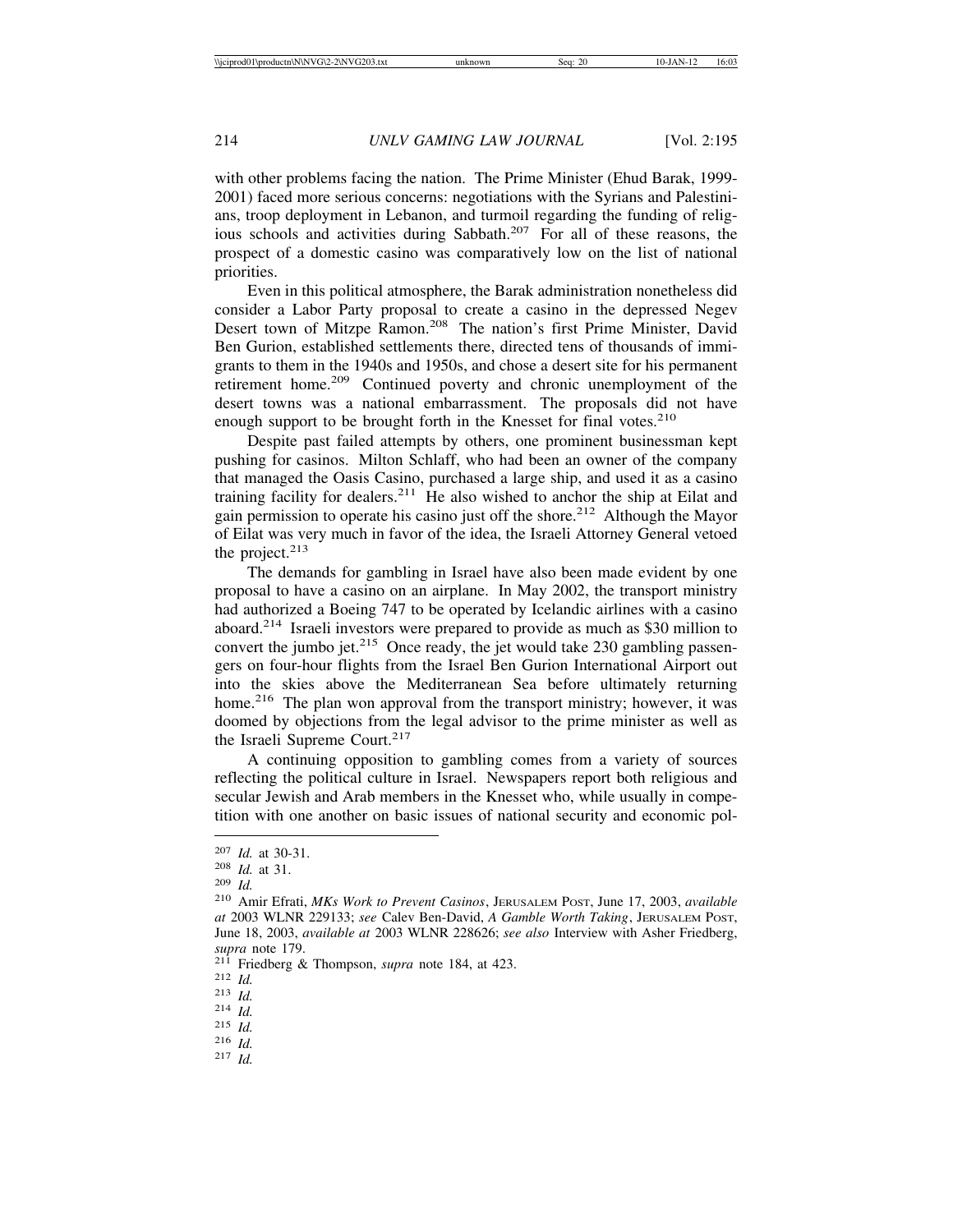icy, sit around a table and share stories about individuals led to personal ruin because of gambling.<sup>218</sup> A day after the prime minister and finance minister proposed a casino for Mitzpe Ramon, thirteen government ministers indicated their opposition and only seven supported it. $219$  The floor leader of the prime minister's party in the Knesset said that he would cut off his right hand before raising it in support of a casino.<sup>220</sup> The plan did not have a chance.

Continued hostilities and violence make it highly unlikely that Israel will permit casinos for some time.221 Regional violence is the major veto factor stopping casinos in Israel, although the strong religious sentiment among many members of the Knesset represents a veto force as well. On the other hand, while there is little political concern about protecting the poor from gambling, there is considerable feeling among politicians that casino gambling in Israel would hurt many people subject to gambling addictions. While there is no veto factor due to a lack of nearby casinos, an underground gambling establishment might just favor the status quo of no legal competition. An opposition from the illegal operators could be a silent veto factor.

## IX. JAPAN

Forces in favor of legalizing casinos have been at work in Japan for two decades. Members of the national parliament (the Diet) have prepared legislation, and ten to fifteen sites throughout the country have been designated as potential casino locations in their plans.<sup>222</sup> While legislative votes in favor of casinos have been tallied, and leaders in the Diet have been on the brink of bringing a bill up for debate, at crucial moments they pause.<sup>223</sup> The word goes out to the nation through the press, "They are almost there," but then, the word is amended, "just wait until the next election is over," or "wait until the new Prime Minister is installed," or "wait until next year."<sup>224</sup> Major decisions regarding many different matters are made very slowly in Japan.<sup>225</sup>

A reluctance to decide is imbedded into the national character. Responsibility is something that is taken very seriously. Those who decide, become responsible. There is only one way to avoid responsibility: do not decide. Consensus is also prized very highly. While debates in the halls of the United

<sup>218</sup> Friedberg et al., *supra* note 149, at 31.<br>
<sup>219</sup> *Id.*<br>
<sup>220</sup> *Id.* 221 THOMPSON, *supra* note 1, at 516.<br>
<sup>222</sup> William N. Thompson, *Gambling in Japan*, *in* CASINO INDUSTRY IN ASIA PACIFIC: DEVELOPMENT, OPERATION, AND IMPACT 59, 75 (Cathy H.C. Hsu ed. 2006) [hereinafter Thompson, *Gambling in Japan*]. Also the author attended a seminar that was more of a "rally of support for casinos" sponsored by proponents at the Dai-Ichi hotel in Tokyo, Nov. 8, 2011 where proposals were discussed.<br> $^{223}$  *Id*.

<sup>&</sup>lt;sup>224</sup> These general observations as well as those pertaining to Pachinko games were gained by the author during six visits to Japan, including one sabbatical semester at Osaka University of Commerce sponsored by University President Ichiro Tanioka, which occurred from 1993-2011. The visits included many interactions with Prof. Tanioka, other academics, gaming industry and government personnel.

<sup>225</sup> *See* BOYE LAFAYETTE DE MENTE, JAPAN UNMASKED: THE CHARACTER AND CULTURE OF THE JAPANESE 152-55 (2005).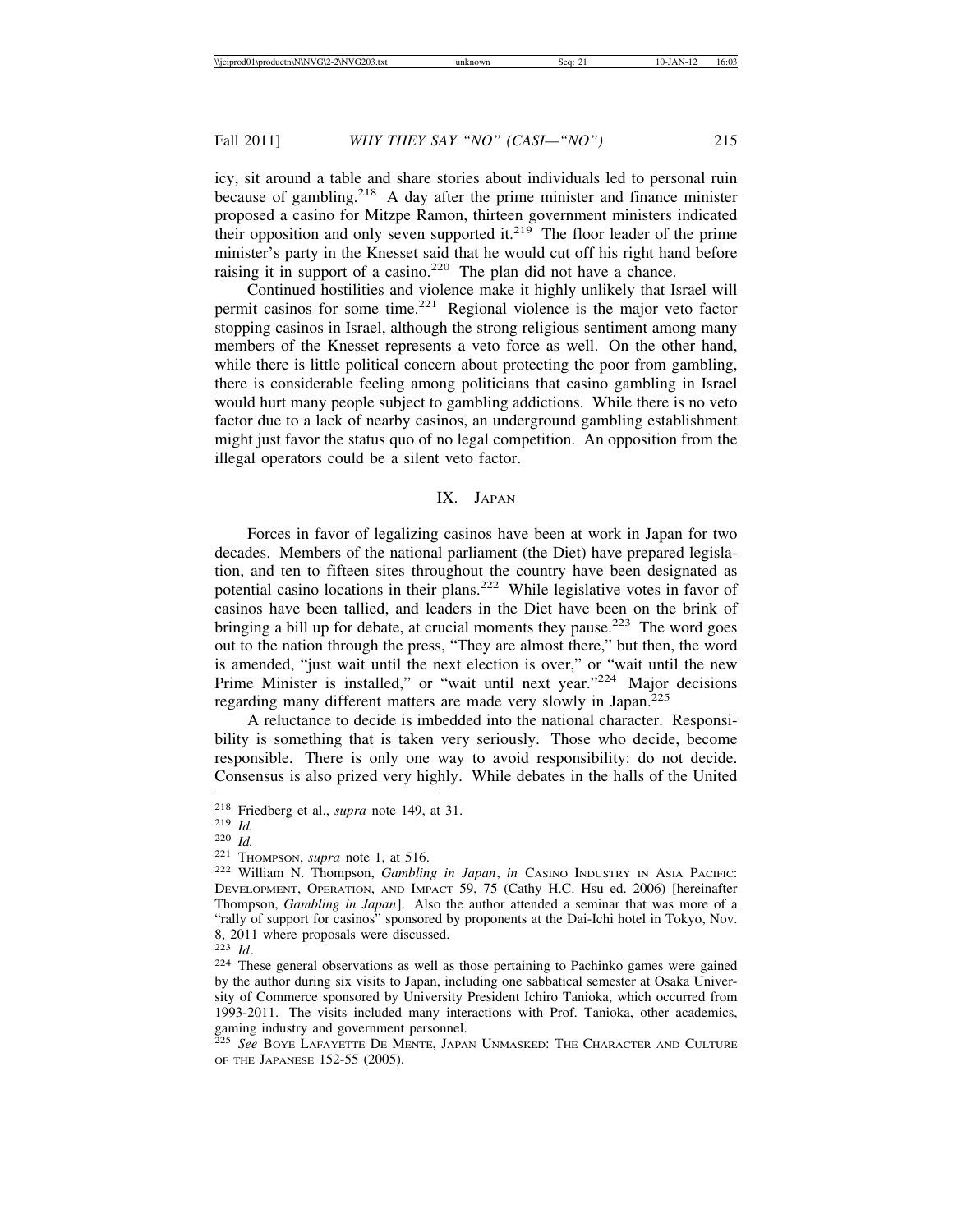States Congress become very acrimonious, and deals are made feverishly in order to secure the last vote needed to achieve a fifty-one percent majority, nothing ever comes to a vote in Japanese parliament unless approval is expected to be nearly unanimous.<sup>226</sup> If there is a sixty percent majority, an issue is not brought up for a vote. Backroom talks go on until approval reaches seventy percent, then more talks. At a critical point, usually somewhere above eighty percent, the opposition realizes that it may be seen as breaking the pattern of consensus, and may go silently away, allowing the proponents of change to pass a bill unanimously, or nearly so. While majorities make noises suggesting they may want casinos, they do not bring forth bills for consideration.227 And so it has been for many years. The *Casino Journal* commented in February 2011 that "legalization of casinos has been reported as imminent in Japan since at least 2002, and nothing has happened so far."<sup>228</sup> Still casinos seem to lurk just around the corner. It may be when the new prime minister takes office. Now that a new natural disaster has fallen upon Japan, maybe the casinos will come after the country deals with the disaster. On the other hand, some see the disaster as propelling the casino matter toward acceptance.<sup>229</sup>

Under the law, gambling is illegal in Japan. During the nineteenth century unregulated gambling thrived throughout Japan. Families were destroyed through losses of all their resources and even suicides, motivation to work declined, and there was general corruption of the public morals. In 1882, the government finally put its foot down by passing a law strictly prohibiting gambling.230 The law was re-passed in 1907, but with the addition of the following escape clause: "Provided, however, that, [this] shall not apply to a person who bets a thing which is provided for momentary entertainment.<sup>231</sup>

Exceptions to the law came after World War II, as policy makers looked toward possible economic opportunities attached to gambling. In 1948, Lottery legislation was passed.232 A mixture of governmental units—national, prefectural (regional) and municipal—came together with banks to operate lotteries. The Dai-Ichi Kangyo Bank gained a leading role in ticket sales.<sup>233</sup> In 1996, the lottery sold the equivalent of \$6.5 billion U.S. dollars in tickets, making it a world leader.<sup>234</sup> Their products mirrored those of all other lotteries, except,

<sup>226</sup> These are the author's observations based upon visits to Japan and also fifty years of graduate studies of political science and academic inquiries into political science as a Political Science and Public Administration professor.

<sup>227</sup> *Id*.

<sup>228</sup> *The Wild Wild East*, CASINO JOURNAL (Feb. 1, 2011), http://www.casinojournal.com/ Articles/Cover\_Story/2011/02/01/The-Wild-Wild-EAST.

<sup>229</sup> Interviews with Professor Kazuaki Sasaki, Nihon University, Tokyo, in Las Vegas, Nev. (Mar. 22, 2011), and in Tokyo, (Nov. 5, 2011). The notion that the March 2011 earthquake and tsunami in the Sendi region of Japan will lead to passage of a casino bill was articulated by many voices at the November 8, 2011 rally.

<sup>230</sup> Keiho [Keiho] [Crim. C.] 1182, ch. XXIII, art. 185-87 (Japan); Thompson, *Gambling in Japan*, *supra* note 222, at 59.

<sup>&</sup>lt;sup>231</sup> Keiho [Keiho] [Crim. C.] 1182, ch. XXIII, art. 185 (Japan).

<sup>232</sup> Thompson, *Gambling in Japan*, *supra* note 222, at 72.

<sup>233</sup> *Id.*

<sup>234</sup> Shannon Bybee & William N. Thompson, *Japan*, *in* A. CABOT ET AL., INTERNATIONAL CASINO LAW 520.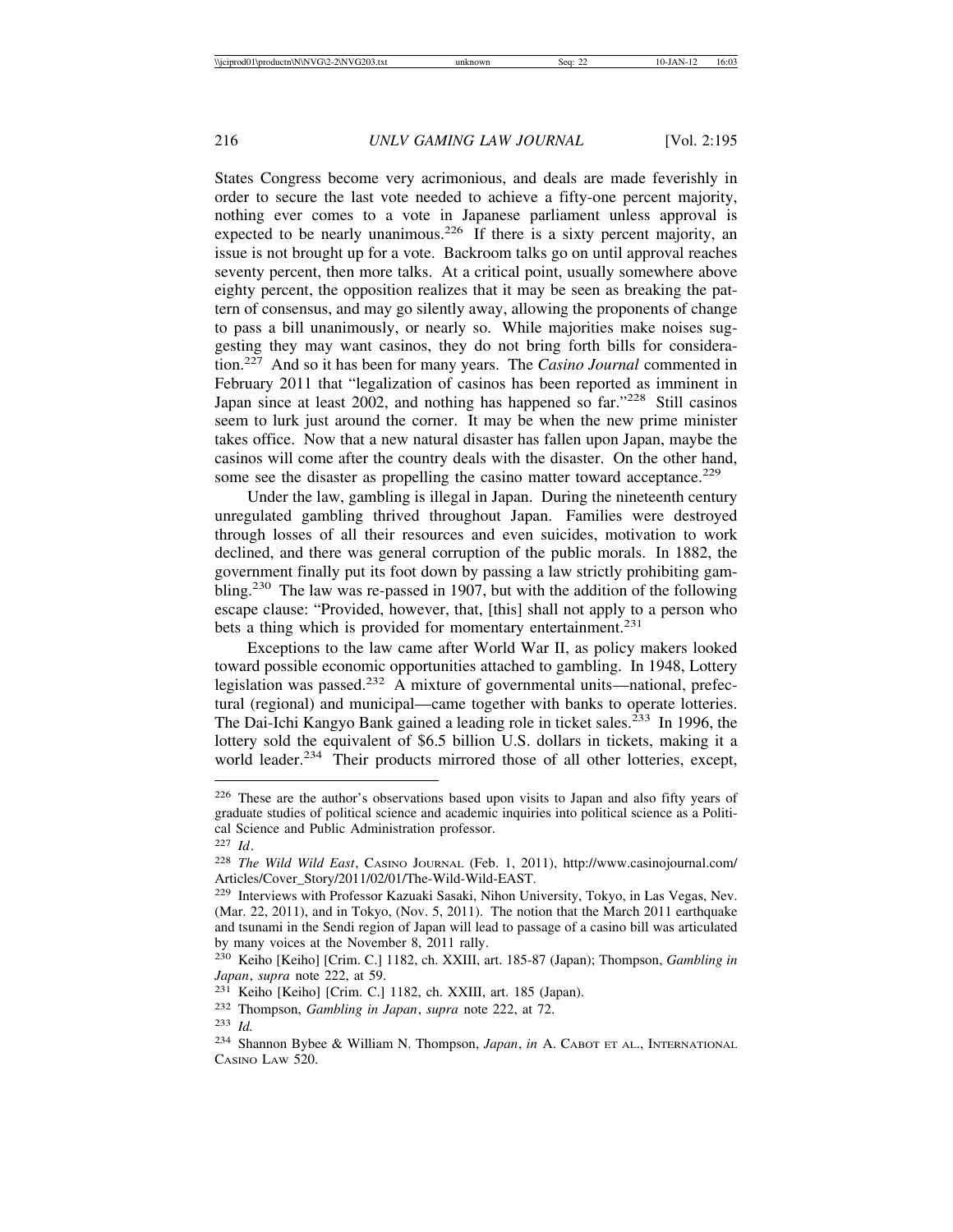interestingly, their major lotto game did not have a single super prize.<sup>235</sup> Instead, whenever someone hit all the winning numbers, many prizes were given to all those coming close.<sup>236</sup> For example, in one drawing, seventy-seven persons were given jackpot prizes, each worth about \$2 million U.S. dollars.<sup>237</sup>

The horse racing law was also passed in 1948, as was legislation for betting on motor boat racing.<sup>238</sup> Japan is the only venue in the world with motor boat race betting.<sup>239</sup> There are twenty-four government-owned courses.<sup>240</sup> In 1950, motorcycle racing was allowed with pari-mutuel betting, and bicycle racing followed in  $1951$ <sup>241</sup> There are six motorcycle tracks and forty-nine velodromes for bicycle racing.<sup>242</sup> Currently, horse tracks are owned by either the national government or by prefectures.<sup>243</sup> The racing event of the year is the "Japan Cup." Betting on the race exceeds total bets on all the American Triple Crown races combined.<sup>244</sup>

While these several forms of betting came about with new legislation, the major form of wagering–pachinko–has had no direct legislative underpinnings.245 Instead, police authorities have considered pachinko gaming subject only to the broad controls of the 1948 Law on Control and Improvement of Amusement Businesses.<sup>246</sup> A pervasive cultural legal fiction promotes the idea that pachinko is not gambling, because the three elements of gambling are found missing: (1) consideration (a wager of value), (2) chance, and (3) a prize of value. First, players "rent" pachinko balls, using plastic cards to activate their placement into machines.<sup>247</sup> No money is directly "bet." Second, players use "skills"—not chance—to activate a shooting mechanism that propels the balls around the playing surface of a board.<sup>248</sup> Third, if they are successful, the machine returns more balls to them, and they can exchange these balls for noncash prizes.<sup>249</sup> However, reality belies the notion that the elements of gambling are missing. The players advance cash to get the balls.<sup>250</sup> They use very

<sup>&</sup>lt;sup>235</sup> Thompson, *Gambling in Japan*, *supra* note 222, at 72.<br>
<sup>236</sup> *Id.*<br>
<sup>237</sup> *Id.*<br>
<sup>238</sup> *Id.* at 73.<br>
<sup>239</sup> *Id.*<br>
<sup>240</sup> *Id.*<br>
<sup>241</sup> *Id.*<br>
<sup>242</sup> *Id.* at 74.<br>
<sup>242</sup> *Id.* at 73; *see also* Kimihisa Kittaka, *Towar Racing to Introduce Private Business Resources*, IIST WORLD FORUM (June 3, 2002), http:// www.iist.or.jp/wf/magazine/0089/0089\_E.html.<br><sup>244</sup> Thompson, *Gambling in Japan, supra* note 222, at 73.

<sup>&</sup>lt;sup>245</sup> Id. at 63.<br><sup>246</sup> Fuzoku Eigyo no Kisei oyobi Gyomu no Tekiseka to ni Kansura Horitsu (Law on Control and Improvement of Amusement Businesses), Law 122, 1948, Art. 23, *cited in* I. TANI-

OKA, PACHINKO AND THE JAPANESE SOCIETY 80 (2000). <sup>247</sup> Thompson, *Gambling in Japan*, *supra* note 222, at 73; Eric C. Sibbitt, *Regulating Gambling in the Shadow of the Law: Form and Substance in the Regulation of Japan's Pachinko*

*Industry*, 38 HARV. INT'L L.J. 568, 569 (1997).<br><sup>248</sup> Thompson, *Gambling in Japan*, *supra* note 222, at 73; Sibbitt, *supra* note 247, at 569.<br><sup>249</sup> *See* Thompson, *Gambling in Japan*, *supra* note 222, at 73; Sibbitt, 569. Author's personal tour of Hinomara and P-Ark Pachinko Parlors of Kawasaki and Tokyo, in Kawasaki and Tokyo, Japan (Apr. 4-5, 1995).

<sup>250</sup> Thompson, *Gambling in Japan*, *supra* note 222, at 73.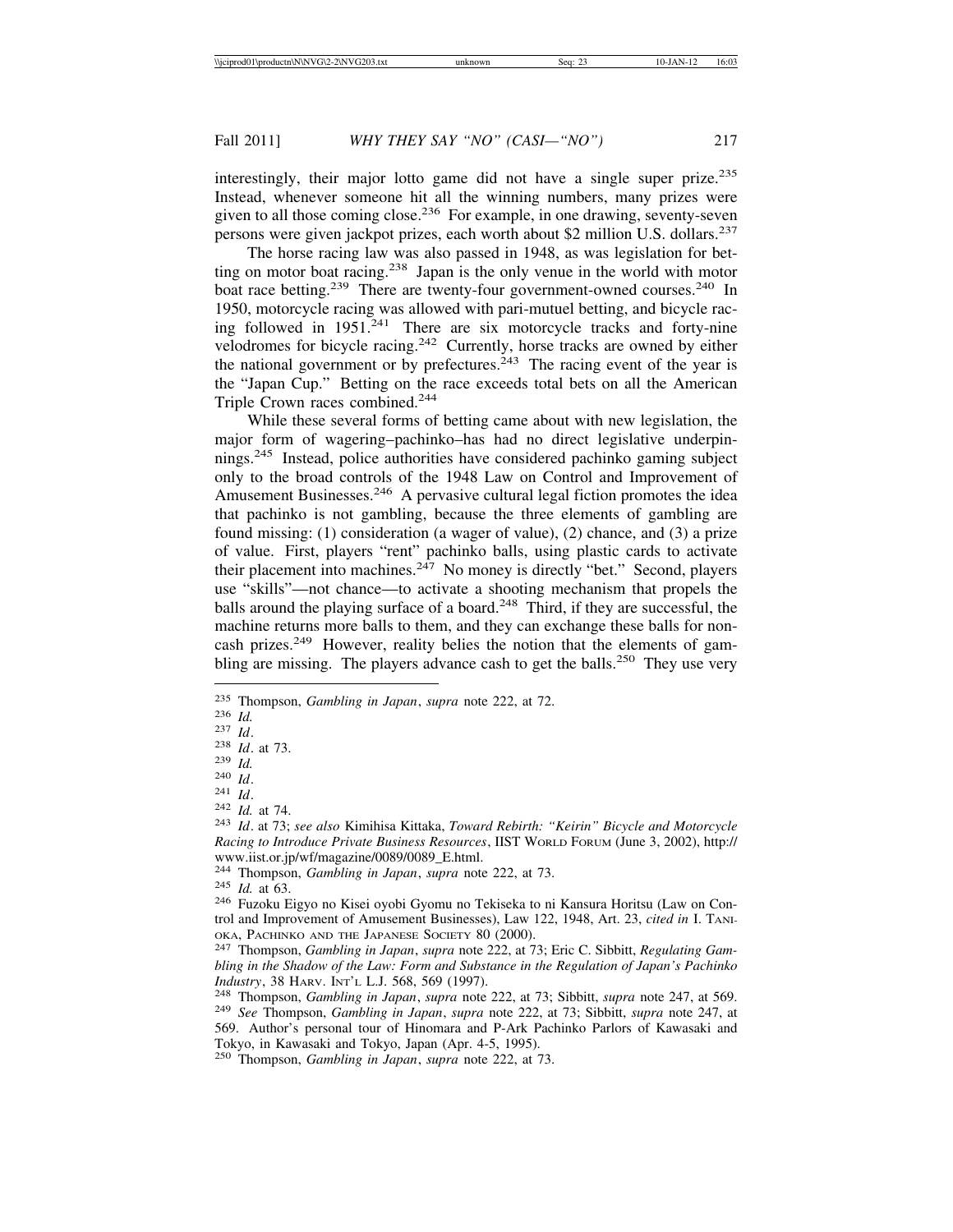little skill to activate the balls (although there is some skill in finding machines that may have boards that are more friendly for returning more balls than played).251 Ultimately, the players take their non-cash prizes outside of the pachinko halls where they are exchanged for cash.<sup>252</sup>

Pachinko became popular in Japan for reasons that keep pachinko play uniquely Japanese. The game is a spin-off of a game developed in the United States in the 1920s.<sup>253</sup> The American game was played on a horizontal board at a tilted angle. Balls—typically marbles—were "shot" upward (actually outward) and fell down a slope into areas where they would be judged to be winning or losing balls.254 Over time the game developed into what are now called pinball machines.<sup>255</sup>

The game idea came to Japan in the 1930s where it was adapted to the lack of space in commercial amusement centers. While American pinball machines are six feet in length and three feet in width, $256$  the pachinko board is vertical, requiring only two feet of lateral space. At first, the game was played only for amusement. The game became very popular, but during World War II, it was discouraged as it was considered a waste of valuable time, which could otherwise be spent on wartime pursuits. In addition, the pachinko machines used parts and metals (especially the balls), which were needed for the war effort. $257$  The machines were also seen to be devices that would waste valuable time that should be spent in more meaningful and productive pursuits.<sup>258</sup>

After World War II, new incentives made pachinko popular once again. There were certain shortages, and there were certain surpluses.<sup>259</sup> While Japan had an active manufacturing sector during the war, the Allies sustained bombing campaigns that destroyed a significant number of Japanese factories.<sup>260</sup> The result was that Japan faced certain shortages of manufactured products.<sup>261</sup> Interestingly though, they found that an essential element in their machinery the ball bearing—was not destroyed. In fact, they had a surplus of millions of ball bearings, for which they had no practical use.<sup>262</sup> In response, manufacturers started making pachinko machines to specifications that could use the ball bearings, essentially manufacturing a demand for something that was otherwise useless.<sup>263</sup>

<sup>251</sup> William N. Thompson, *Japan and Pachinko*, *in* GAMBLING IN AMERICA: AN ENCYCLO-PEDIA OF HISTORY, ISSUES, AND SOCIETY 202, 203-04 (2001) [hereinafter Thompson, *Japan and Pachinko*]; Thompson, *Gambling in Japan*, *supra* note 222, at 64.

<sup>252</sup> Thompson, *Japan and Pachinko*, *supra* note 251, at 203-04; Sibbitt, *supra* note 247, at 569.

<sup>253</sup> Thompson, *Japan and Pachinko*, *supra* note 251, at 203.

<sup>254</sup> *Id*.

<sup>255</sup> *Id*.

<sup>256</sup> Thompson, *Gambling in Japan*, *supra* note 222, at 70.

<sup>257</sup> *Id.*

<sup>258</sup> *Id.*

<sup>259</sup> *Id.*

<sup>260</sup> *Id*.

<sup>261</sup> *Id*.

<sup>262</sup> *Id*. <sup>263</sup> *Id*.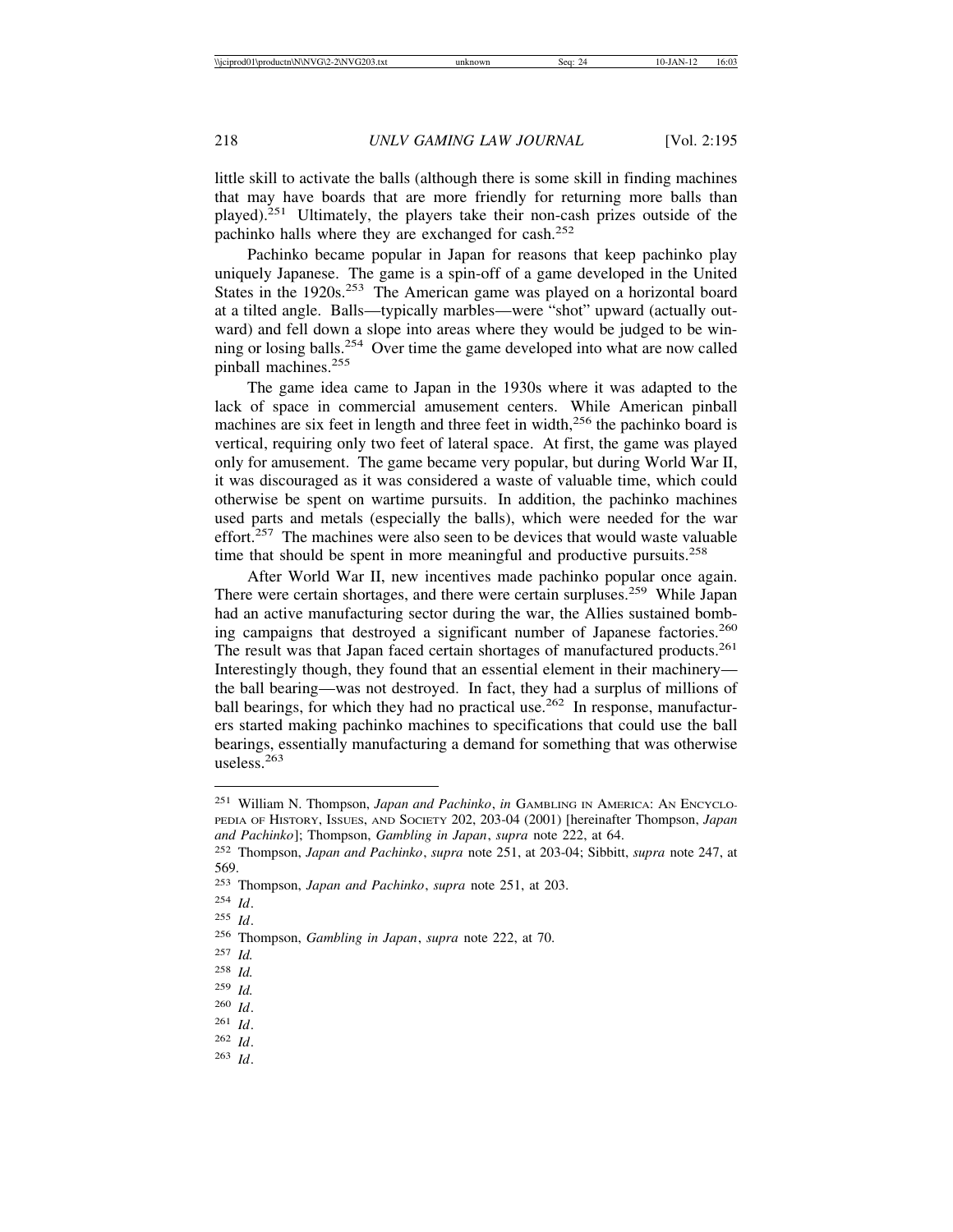Manufacturers also began to finance pachinko halls. The American army supported those decisions.<sup>264</sup> Indeed, the Americans and the Japanese supported any productivity that led to greater levels of employment after the war.<sup>265</sup> Stability was returning to a "new" Japan. The pachinko game also became a device for rationing the items people wanted or needed, all of which were in short supply.<sup>266</sup> Things people wanted included chewing gum and chocolate, while the things they needed included soap and home cleaning materials.267 The winners of the pachinko games received these types of goods.<sup>268</sup>

With time the economy improved and many of these consumer items became available. Machines were no longer needed to dispense the goods. A new prize structure was developed involving an exchange of prizes for cash.<sup>269</sup> The exchange system offered an avenue for crime elements to come into the picture.270 The pachinko parlors increased their number of machines to the average 250 machines at each parlor.<sup>271</sup> However, the Japanese economy hit difficult times, and the number of parlors, as well as pachinko revenues, has since decreased.<sup>272</sup> Today there are about 15,000 halls and over three million machines.<sup>273</sup> Profits earned in 2006 from pachinko exceeded the equivalent of \$25 billion U.S. dollars, equating to an excess of \$215 billion U.S. dollars wagered.<sup>274</sup> The average Japanese adult bets and loses double the amount than the average American at the games played. $275$ 

The wagering today in Japan comes almost exclusively from local residents. There is no tourism quality to the domestic gambling product. In the many decades since World War II, few Japanese have been attracted to casinos in other countries, although Japanese gamblers traveling to places like Las Vegas are considered to be good gamblers by casino hosts.276 Due to its island nature, casinos in other countries are not close to the Japanese borders. However, this veto factor is losing its effect, as Macau has undergone considerable expansion, and new Singapore and Korean-based casinos now look for patronage from Japanese players.<sup>277</sup>

Several veto factors do not operate to prevent casino development in Japan. For instance, widespread poverty is not a major government concern, and religion has not been a force in Japanese politics for many decades. Furthermore, the society is tranquil with little overt violence and governmental

<sup>264</sup> *Id.*

- 
- <sup>265</sup> *Id*. <sup>266</sup> *Id*. at 70-71. <sup>267</sup> *Id.* at 70. <sup>268</sup> *Id.* at 71. <sup>269</sup> *Id.*
- 
- 
- 
- 

<sup>271</sup> *Id.*<br>
272 *Id.*<br>
273 *Id.* at 59.<br>
274 *Id.*<br>
275 *Id.*<br>
276 Interview with Roy Kawaguichi, Interpreter for Japan Tour Bureau and former casino host, Las Vegas, Nev. (July 20, 2011).

<sup>277</sup> *See generally* Thompson, *Gambling in Japan*, *supra* note 222.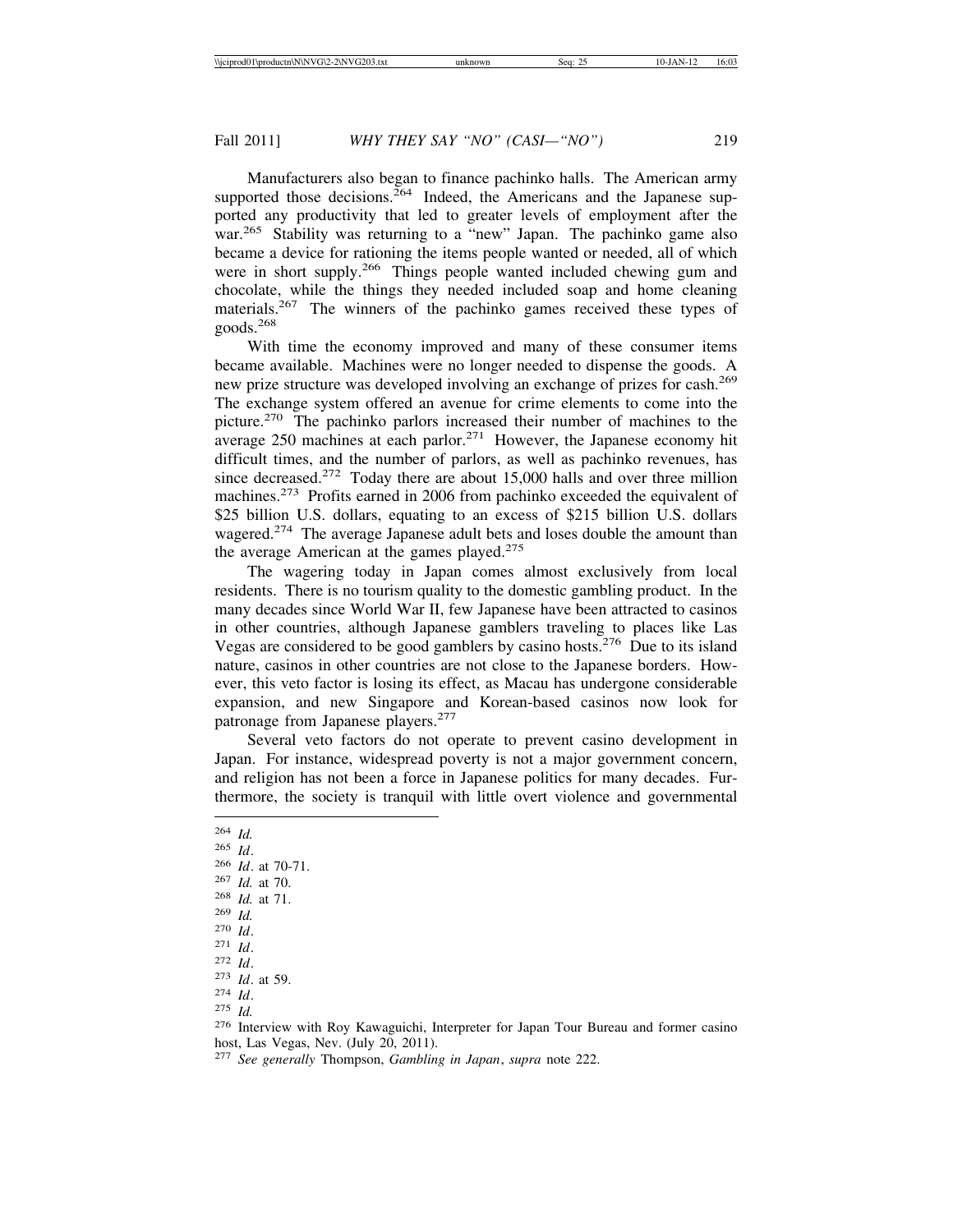corruption.278 Two veto factors remain, as there is concern about compulsive gambling and there are those in the pachinko industry that see casinos as a threat to their livelihood. $279$ 

## X. LIECHTENSTEIN

Landlocked Liechtenstein is one of the smallest countries in the world, having a population of only 32,000 people, and a landmass of sixty-two square miles.<sup>280</sup> The nation is the only contemporary country that was owned by a family.<sup>281</sup> It is also the only country named for a family, the Liechtenstein's.<sup>282</sup> The small principality represents the only remaining monarchy that was once part of the Holy Roman Empire. Today, the Roman Catholic Church is the national church of Liechtenstein. The Church maintains strong ties to both Rome and the government of the principality. The Church seeks to uphold morality with its influence, and is one force against the legalization of casinos.<sup>283</sup>

In 1868, with Liechtenstein mired in considerable public debt, a casino was proposed to usher it out of its financial woes. The parliament supported the project. However, ruling Prince Johann II nullified the action. The Prince then advanced his personal funds to pay the country's creditors.284 The Prince vetoed the establishment of another casino in 1872. In that instance, the Baden Baden company had applied to open a casino in Liechtenstein following the closure of its German casino the preceding year.<sup>285</sup>

Forty-nine years later, Liechtenstein was once more facing financial disaster. The country had been closely aligned with Austria in the early twentieth century. By agreement, Austria controlled Liechtenstein's borders with respect to trade and customs, and postal functions.<sup>286</sup> In turn, Austria gave Liechtenstein a handsome grant that often amounted to over fifty percent of its national budget, and once even ninety percent.<sup>287</sup> With the onset of World War I however, Liechtenstein declared its neutrality, thus siding with Switzerland. Austria was not pleased, and as the war took its toll on the country, the grants to Liechtenstein dwindled, as postal and customs agreements ended.<sup>288</sup> The victorious Allies, including the French and the British, also showed no gratitude for Liechtenstein's neutrality, and they refused to come to its aid with food or other needed supplies, during the war or afterwards.<sup>289</sup>

<sup>&</sup>lt;sup>278</sup> Interview with Kazuaki Sasaki, *supra* note 229.<br>
<sup>279</sup> Id.<br>
<sup>280</sup> Liechtenstein, in 17 ENCYCLOPEDIA AMERICANA 413 (2003).<br>
<sup>281</sup> R.MEIER, LIECHTENSTEIN XVI (1993).<br>
<sup>282</sup> THOMAS ECCARDT, SECRETS OF THE SEVEN SMALLE STEIN (1992); *see also* DAVID BEATTIE, LIECHTENSTEIN: A MODERN HISTORY 265 (I.B.

Tauris ed. 2004).<br><sup>284</sup> Liechtenstein Gambling, supra note 4.

<sup>285</sup> *Id.*<br>286 BEATTIE, *supra* note 283, at 25-26.<br><sup>287</sup> *Id.* at 30-35, 51.<br><sup>288</sup> *Id.* at 51. <sup>289</sup> *Id.* at 42.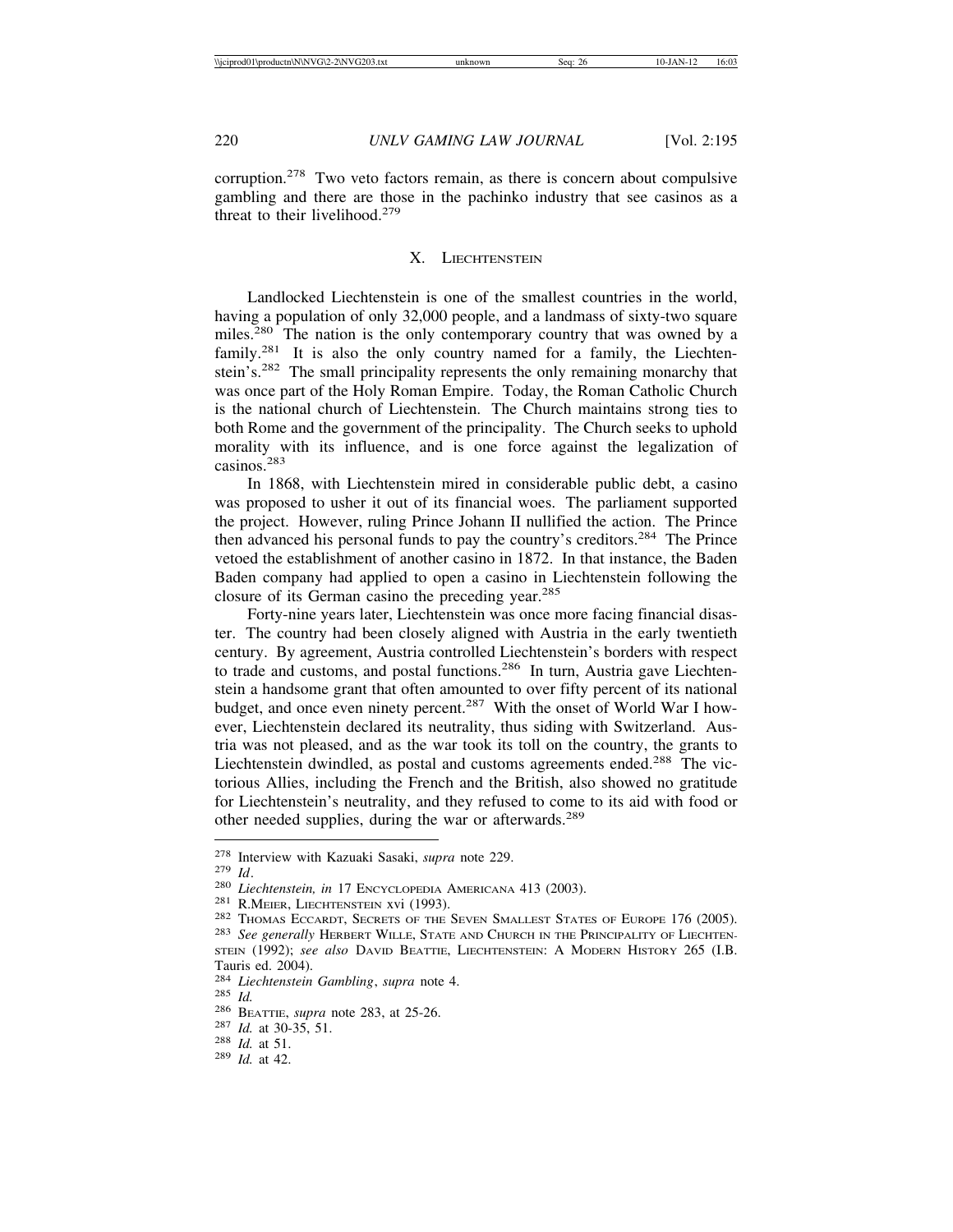The solution to Liechtenstein's economic difficulties was a casino. A single conglomerate of Swiss and French finance interests proposed a casino monopoly, promising generous tax revenues, improvements in roads, a new tram, and a drinking water supply system<sup>290</sup>-an offer it could not refuse? At least the parliament thought so. However, once again, Prince Johann II stepped forth with a counterproposal.<sup>291</sup> He would furnish the funds for the needed improvements—if there was no casino.<sup>292</sup> Parliament accepted the counterproposal.293 Johann II had reigned for over seventy years until he died in 1929.294 As a matter of habit, it seems he opened his family's treasury and paid off debts, and he personally established new transportation services.<sup>295</sup>

As the Austrian alliance and trade treaty was now defunct, Liechtenstein had little choice but to turn to the Swiss for mutual aid agreements. In 1923, these agreements culminated in new treaty agreements giving the Swiss rights to participate in Liechtenstein's postal system.<sup>296</sup> For the first time, Liechtenstein would have its own postage stamps—money-making products marketed worldwide to philatelists. $297$  Under the treaty, Liechtenstein maintained the right to control internal taxation, but Switzerland controlled the borders and international customs, and it participated in authorizing Liechtenstein's passports.298 Moreover, Liechtenstein agreed to abide by many Swiss domestic laws. The agreement was applied generally to all Swiss laws (unless there was a specific exception); therefore, it included an agreement to abide by Swiss law not to allow casino gambling.<sup>299</sup> The agreement was continuous but after the first five years could be cancelled by either country with a year's notice.<sup>300</sup>

As general economic conditions improved, Liechtenstein found its success tied to low taxes and very liberal incorporation laws.<sup>301</sup> The new economic formula led the country to mandate its own constitutional provision against almost all gambling in 1949.<sup>302</sup> In the ensuing years, Liechtenstein became the antithesis of Monaco.<sup>303</sup> Rather than having any casinos of its own, Liechtenstein was surrounded by German, Italian, Yugoslavian, and Austrian casinos.<sup>304</sup>

<sup>290</sup> *Liechtenstein Gambling*, *supra* note 4. <sup>291</sup> *Id.*

 $\frac{292}{293}$  *Id.* 

*Id.* 

<sup>&</sup>lt;sup>294</sup> BEATTIE, *supra* note 283, at 384.<br>
<sup>295</sup> Liechtenstein Gambling, *supra* note 4.<br>
<sup>296</sup> BEATTIE, *supra* note 283, at 51, 53.<br>
<sup>297</sup> Id. at 53.<br>
<sup>298</sup> Id. at 52-53.<br>
<sup>299</sup> See id. at 52-57.<br>
<sup>300</sup> Id.<br>
<sup>301</sup> ECCARD companies have established their corporate offices in the country—that is over two companies per resident. *Liechtenstein Gambling*, *supra* note 4.<br><sup>302</sup> *Casinos and Gambling in Germany*, THE GERMAN WAY & MORE, http://www.german-

way.com/casinos-germany-spielbank.html (last visited Dec. 5, 2011).

<sup>&</sup>lt;sup>303</sup> See generally THOMPSON, *supra* note 1, at 455-57. In the mid-nineteenth century, tiny Monaco was an enclave on the Mediterranean Sea surrounded by French lands. It gained prominence by becoming the only territory in Central and South Europe that permitted casino gambling. *Id.* at 456.<br><sup>304</sup> *See generally*, Thompson, *supra* note 1 for a discussion of casinos in each country.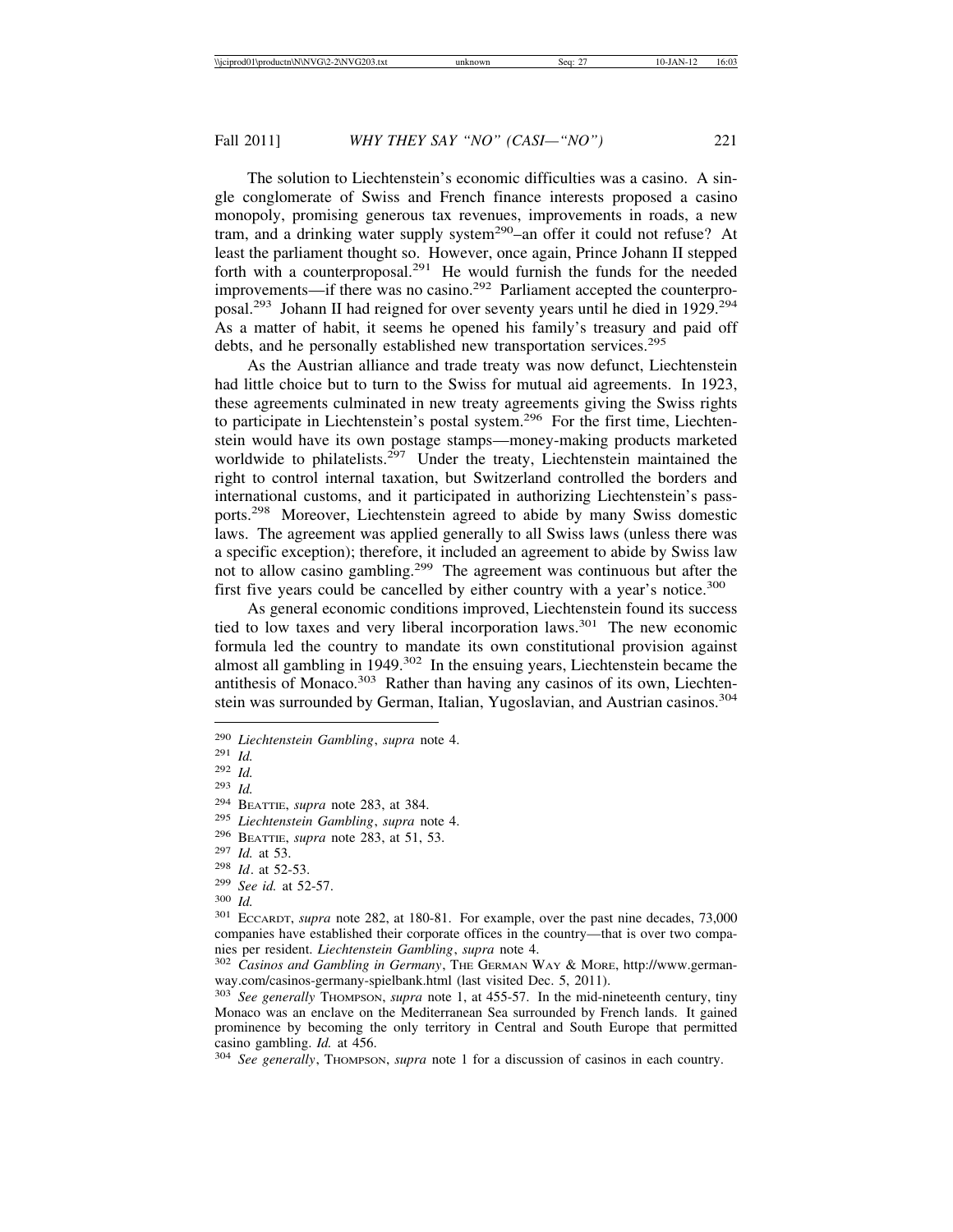In 1995, Liechtenstein entered the gambling foray as it established a government-run Internet lottery marketed to foreign countries.<sup>305</sup> When Switzerland authorized casinos in 1994, and then approved their operations in nineteen locations beginning in 2002, Liechtenstein authorities began to rethink casinos.306 The 1923 Customs Union Treaty prohibition against casinos was predicated on the notion that Liechtenstein would be abiding by the social laws of Switzerland. Those laws had been altered. Moreover, the 1923 edict operated at first on a five-year timetable with a provision that it would continue on a year-by-year basis after that as long as neither country affirmatively withdrew from any provision.<sup>307</sup> Liechtenstein could back out of the no-casino provisions when Switzerland authorized its own casinos.

The government set up a parliamentary commission in 1999 to survey the issue and set forth ideas for a casino law. Because the government had become aware of significant money laundering activities in its banks throughout the 1990s, one of the commission's primary concerns involved the effects a casino might have on money laundering activities in its domestic banking system.<sup>308</sup> There was also concern that very strict bank privacy laws in Liechtenstein seemed to have opened the door to money laundering schemes for Islamic terrorists to hide and secretly transfer money to their operatives.<sup>309</sup> Other "crooks, crime syndicates, [and] tax evaders," purportedly did the same, as did fronts for nefarious businesses.<sup>310</sup>

Nonetheless, in 2006, the prime minister opened the door to legislation that could drive casino development. In 2009, members of parliament proposed a draft of a casino  $act.^{311}$ . The legislation will allow the government to grant licenses to private casino companies.<sup>312</sup> Other provisions seem to mirror policies for the nineteen new casinos in Switzerland.<sup>313</sup> Ultimately, the drafted legislation was not brought forward for a vote. $314$  One internet source indicates that it did pass in 2010, but that that the legislation has not been implemented at this time.<sup>315</sup>

After examining the factors of the Worldwide Veto Model as applied to Liechtenstein, we can dismiss several. First, Liechtenstein has not been a society subject to violence, nor have residents displayed personality attributes tending toward addiction. Second, gaming policy has not been driven by feelings

<sup>305</sup> *Casinos and Gambling in Germany*, *supra* note 302; *Liechtenstein Gambling*, *supra* note 4.

<sup>&</sup>lt;sup>306</sup> Thompson, *supra* note 1, at 477-81.<br><sup>307</sup> BEATTIE, *supra* note 283, at 52, 54.<br><sup>308</sup> *Id.* at 305. 309 Conal Walsh, *Trouble in Banking Paradise as Uncle Sam's Sheriffs Ride In*, The OBSERVER (Oct. 27, 2002), http://www.guardian.co.uk/business/2002/oct/27/theobserver. observerbusiness9/.<br> $^{310}$  *Id*.

<sup>310</sup> *Id*. <sup>311</sup> James Kilsby, *Liechtenstein Casino Consultation Drawing to a Close*, GAMBLING COM-PLIANCE (July 9, 2009), www.gamblingcompliance.com/node/37613.<br><sup>312</sup> Id.<br><sup>313</sup> See Liechtenstein Gambling, supra note 4.<br><sup>314</sup> Kilsby, supra note 311.<br><sup>315</sup> Casinos and Gambling in Germany, supra note 302; Two to Compete f

*Licenses*, INT'L CASINO REV., May 2011, at 8, *available at* http://publishing.yudu.com/ A1rz7e/Casinoreview103/resources/8.htm.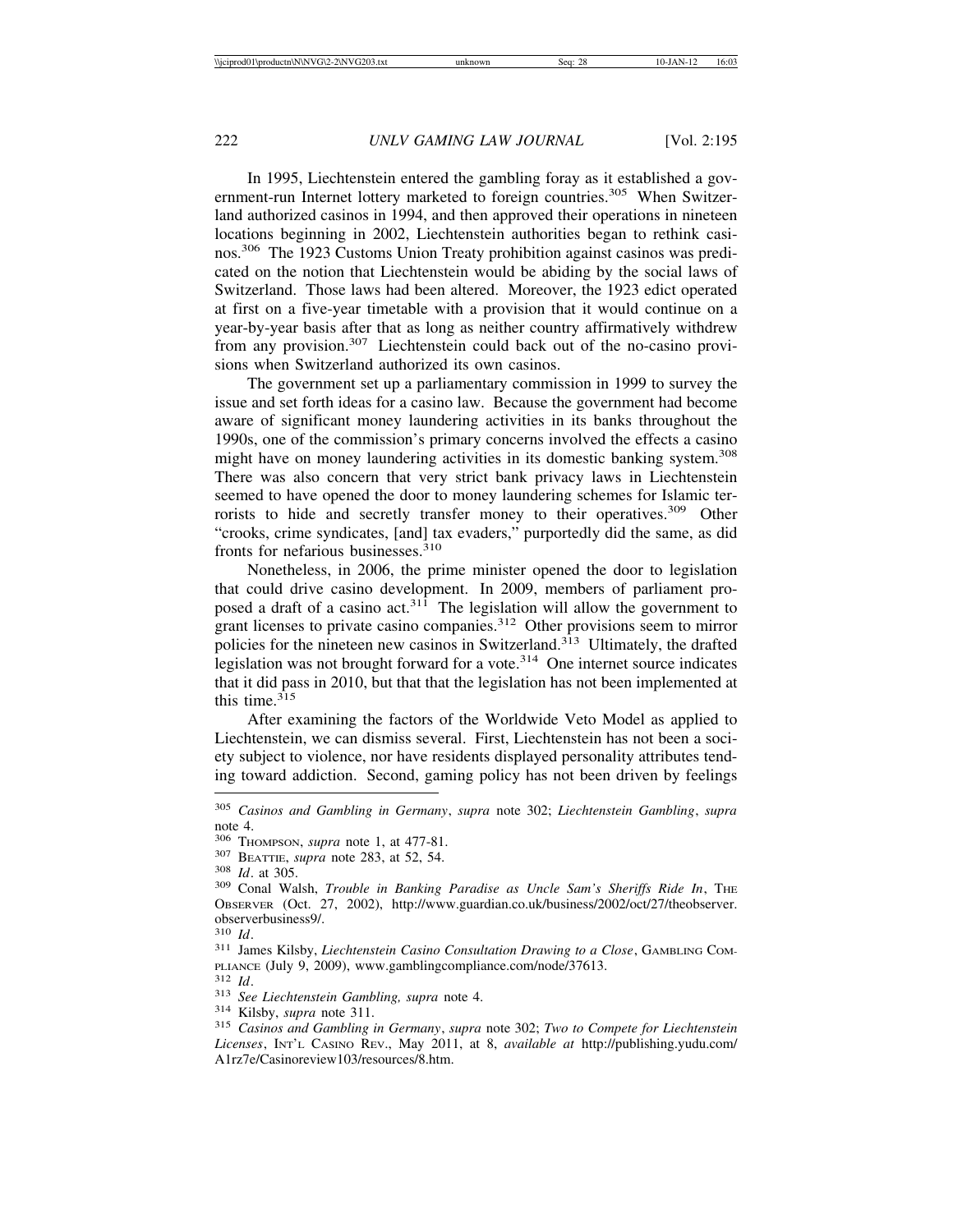that the "poor" must be protected from gambling. The present-day residents have levels of wealth among the highest in the world. Third, there are no competing gambling enterprises that would otherwise work to block casino development. On the other hand, in very recent years the people have been exposed to border-area casinos. But even so, the small population of 35,000 residents is not a targeted market for casinos in either Switzerland or Austria. The notion that the country may be used by criminal elements or terrorist-related elements for banking purposes, also makes policy makers nervous. Furthermore, Liechtenstein is very much a Catholic country, and the Church's influence has operated to produce a dampening effect on casino development. However, whether the Church will continue to provide a strong veto force will be observable through the manner in which contemporary casino development legislation fares in the national parliament.

## XI. MEXICO

With a population exceeding 110 million and an active tourist industry, Mexico might expect to be a lucrative market for casino gambling; and so it was during much of the nineteenth century and for many decades in the early twentieth century.316 Formal casinos came onto the scene during the time of a French intrusion (called the War of the French Intervention) in the 1860s, and then flourished from 1876 to 1911 under the government of Portfirio Diaz.<sup>317</sup>

When liberal forces ousted Diaz from power in the Mexican Revolution of 1911, casinos were closed, and remained so until the  $1920s$ <sup>318</sup>. Then during the years of American Prohibition—the "Roaring Twenties" (also a time when casinos in Nevada were closed) —it became quite lucrative for entrepreneurs to establish casinos and nightclubs on the Mexican border near southern California cities and the "Hollywood" crowd.<sup>319</sup> Times were very exciting, but unfortunately, government officials overseeing conditions were corrupt.<sup>320</sup>

A peaceful "Revolution Rekindled," occurred in 1934 with the election of reform President Lazaro Cardenas.321 He ousted corrupt officials and exiled the previous president.<sup>322</sup> He also declared casinos illegal and closed them by presidential decree.<sup>323</sup> In 1947, the national legislature ratified the Cardenas decree by making slot machines and other gambling illegal.<sup>324</sup> The 1947 law remained in effect for nearly sixty years, but governmental authorities never-

<sup>316</sup> THOMPSON, *supra* note 1, at 506. <sup>317</sup> *Gambling in Mexico*, WORLD GAMBLING REV. (Oct. 9, 2008), http://www.onlinecasinosuite.com/gambling/mexico.<br><sup>318</sup> Id.

<sup>318</sup> *Id*. <sup>319</sup> *See id*. <sup>320</sup> *See* Andre Castillo, *Terror and Corruption in Mexico – Part One*, Center for a Just Society (Jan. 21, 2010), http://www.centerforajustsociety.org/2010/01/21/27765/cjs-forum/ terror-and-corruption-in-mexico-part-one/.

<sup>321</sup> Jim Tuck, *Mr. Clean: The Phenomenon of Lazaro Cardenas (1895-1970)*, MECONNECT, http://www.mexconnect.com/articles/310-mr-clean-the-phenomenon-of-lazaro-cardenas-1895-1970 (last visited Dec. 5, 2011).<br><sup>322</sup> *Id*.

<sup>322</sup> *Id.* <sup>323</sup> *Gambling in Mexico*, *supra* note 317. <sup>324</sup> *Id.*; THOMPSON, *supra* note 1, at 506.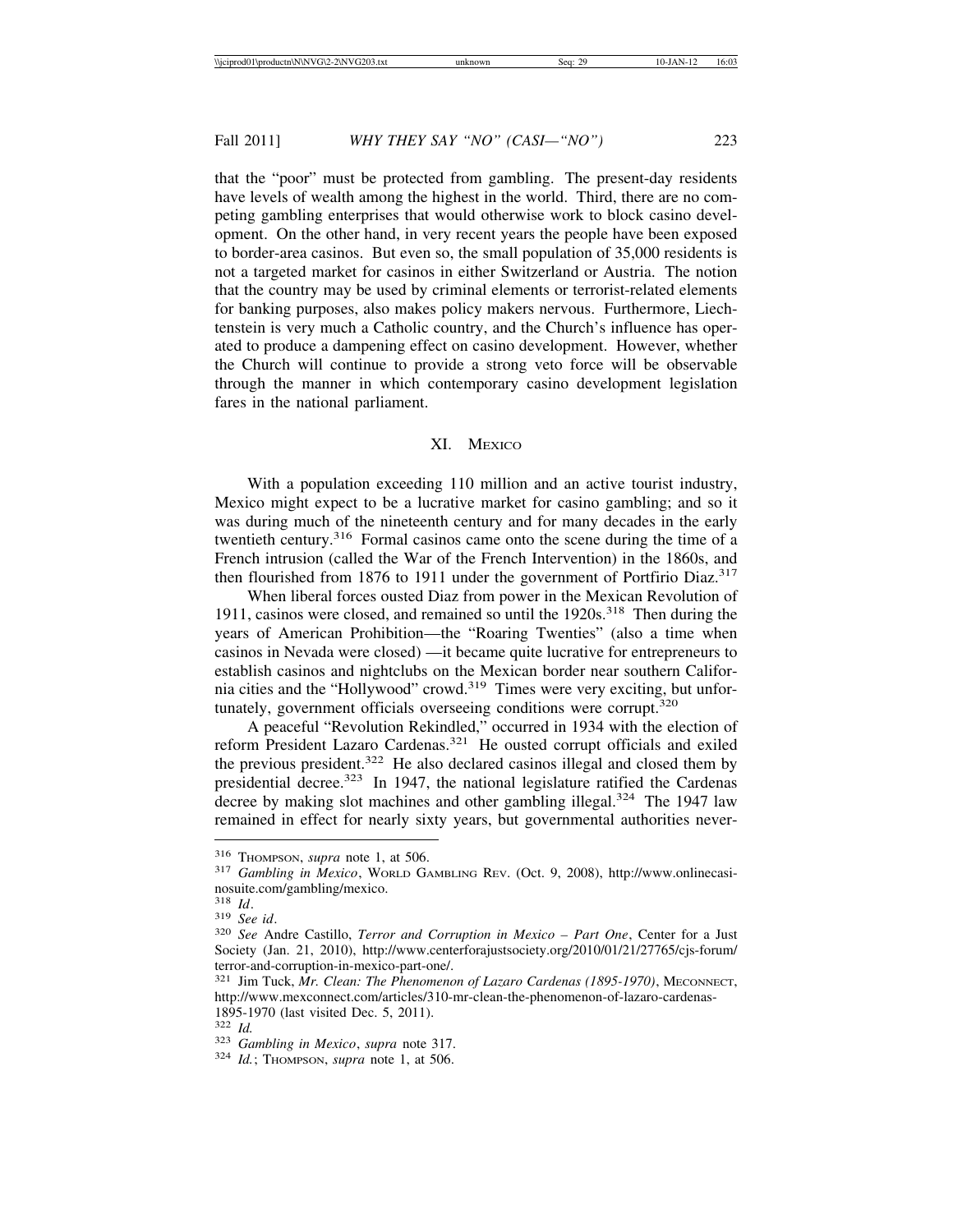theless permitted licensing of sports betting and pari-mutuel wagering.<sup>325</sup> Moreover, a national lottery in operation since 1770 continued.<sup>326</sup>

Many discussions about legalizing casinos became common among members of the casino industry after the 1980s. However, popular fears that organized crime, corrupt government officials, and drug cartels would become involved in casinos hindered their development.<sup>327</sup> The politically powerful Catholic Church also opposed casinos.<sup>328</sup>

Nonetheless, talk persisted. In the 1990s, the discussions became increasingly urgent, driven by the country's worsening economic troubles.<sup>329</sup> In 1996, a legalization plan was put forward in the National Congress.330 The plan called for ten casinos, one each to be located in a tourist city or border town. Selected sites included Tijuana, Juarez, Mexico City, Acapulco, Cancun, Cabo San Lucas, Cozemal, Monterrey, Puerto Vallarta, and Reynosa.<sup>331</sup> American companies rushed representatives to Mexico City to offer proposals. The Mexican Tourism Agency studied the issue and concluded that the gambling would benefit the tourist economy.<sup>332</sup> As with prior proposals, forces of resistance intervened just when action was about to be taken, Governmental corruption and an increasing drug trade was reported in the press, and organized crime operatives close to the government were identified.333 Congressional leaders expressed fears that casinos could aid drug dealers with money-laundering services.334 Consequently, in 1997, the proposal was not passed by the legislature, but talks continued.<sup>335</sup>

While casino legalization has been stalled, a public tolerance for gambling in Mexico has included bingo hall licensing.336 Entrepreneurs in Mexico took note as Native American tribes won the right to operate certain gambling machines.<sup>337</sup> Inspired by tribal success in the United States, entrepreneurs began efforts in Mexico for the legalization of "Bingo Machines."338 In 2004, the Minister of the Interior issued regulations permitting the machines.<sup>339</sup>

<sup>325</sup> THOMPSON, *supra* note 1, at 506-07. <sup>326</sup> *Id*. at 507. <sup>327</sup> Paul A. Lofgren, *Mexico, So Little is Known, So Much to Tell*, INT'L GAMING AND

WAGERING BUS., Oct. 2008, at 1, 23.<br><sup>328</sup> *See* Miguel Kim, *Online Gambling in Mexico*, FAMILIE KONTORET (Nov. 10, 2011), http://www.familiekontoret.net/online-gambling-in-mexico, which reports: "Mexico was largely against gambling for one clear reason: religion. The people are deeply rooted in Catholicism. The religion does not believe that gambling is a way that God would like His children to use money and they do not allow it."<br>
<sup>329</sup> THOMPSON, *supra* note 1, at 506.

<sup>330</sup> *Id.*<br>
331 *Id.*<br>
332 *Id.*<br>
333 *Id.*<br>
335 *Id.*<br>
336 *See id.* at 507.<br>
337 The machines the tribes won the right to operate functioned like slot machines. Never-<br>
337 The machines the tribes won the right to operat theless, U.S. officials declared them instead to be legal Class Two "Bingo Machines." *Id.* at  $\frac{143}{338}$  *Id.* 

<sup>&</sup>lt;sup>339</sup> Anna Cearley, *In Tijuana, Gambling Makes Noise*, SAN DIEGO UNION-TRIB., Aug. 14, 2006, at A1; *Gambling in Mexico*, *supra* note 306.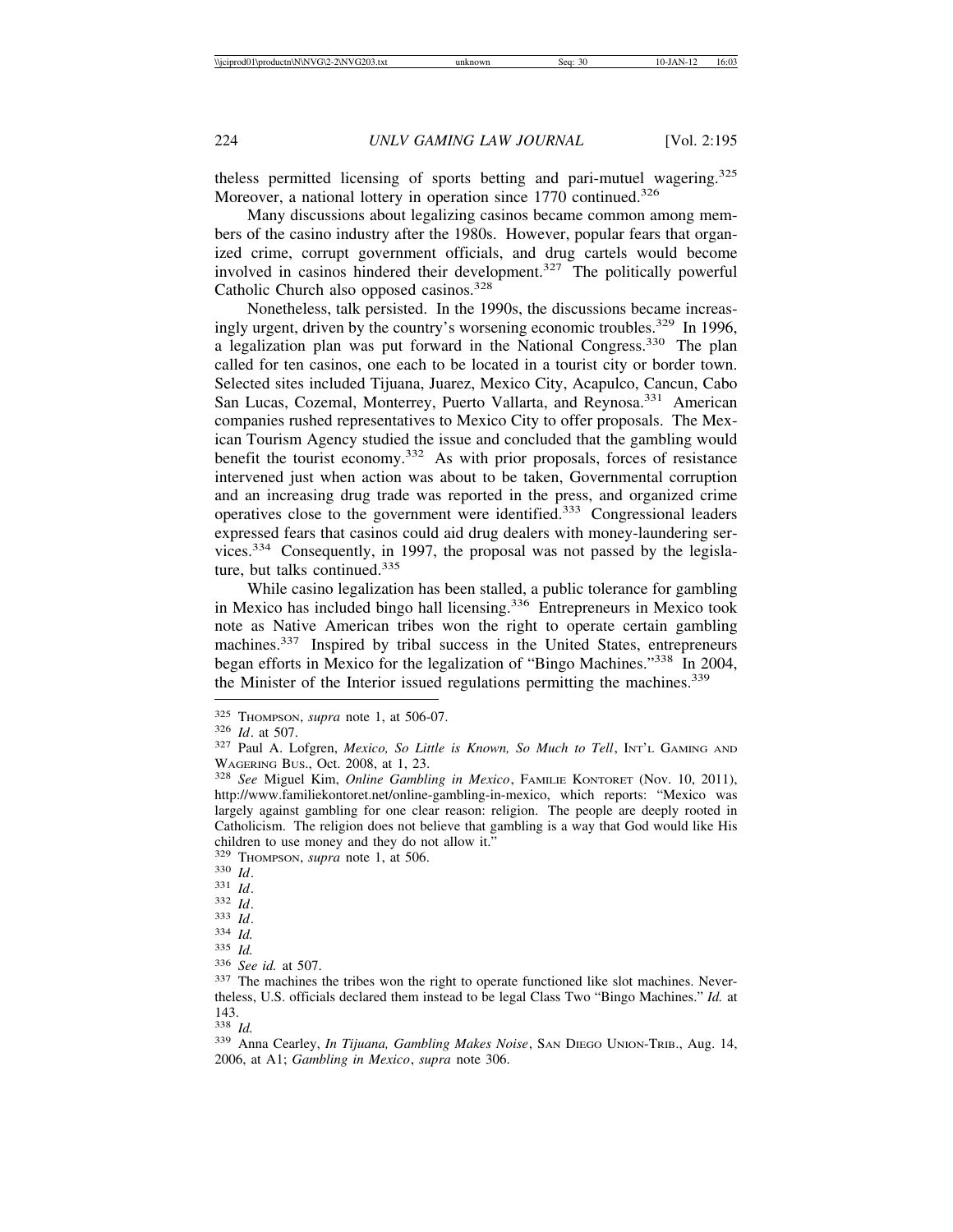While traditional slots were still banned, bingo games could be conducted on freestanding machines. Thus, the Minister issued a number of permits for machines located in arcades, bingo parlors and racetracks with sports betting.<sup>340</sup> An eager gambling industry stepped forward to test the luck of the Mexican players, and racetracks with machines and mini-casinos have since proliferated.<sup>341</sup> American slot manufacturers descended on Mexico to sell their equipment. By 2008, 35,000 machines were in use for play in Mexico.<sup>342</sup> There are now around 300 slot machine locations.<sup>343</sup> False starts had turned into a real start toward casino gambling. Moreover, although Mexican law still prohibits live table games, machine parlor operators have adjusted to this reality by utilizing electronic roulette, blackjack, craps and other varieties of electronic table games.<sup>344</sup>

While the Mexican government exercises few controls over the machines—beyond licensing—a large group of operators established an association, which set forth both machine testing requirements and integrity controls widely followed by all operators.<sup>345</sup> It is hoped by the association that legislation can establish formal rules that can then lead to more widespread gambling.346 Casino industry expectations are that this will in turn appeal to visitors from the United States. However thus far, almost all the gamers are local Mexican residents.<sup>347</sup>

In 2009, authorities relaxed policies and began allowing regular—class three type— slot machines for gaming.<sup>348</sup> Proposals, which would have provided for greater casino development, again were scheduled to come before Congress. However, this time the crisis generated by the Swine Flu caused the national congress to shut down the bill before considerations could be made.<sup>349</sup>

Subsequently the spread of violence due to a growing illegal drug trade kept forces in favor of casinos from advancing their cause.<sup>350</sup> The cry of "wait until next year," continues to be heard as casinos appear to be vetoed by corruption, violence, the Catholic Church, and competition from established bingo

<sup>340</sup> THOMPSON, *supra* note 1, at 507.

<sup>341</sup> For example, "the Caliente racetrack in Tijuana has undergone a \$40 million restoration and now offers 1,000 machines, live bingo, as well as a race and sports book. Another large racino is at the Hippodrome in Mexico City; it has 400 machines. A racino in Guanajuato may be the largest machine parlor with 1333 machines in operation. The leading company in Mexican gaming is a Spanish company, Codero, which has more than 100 machine outlets. Another Spanish company, Zitto, controls 6500 Mexican machines." *Id*. <sup>342</sup> *Id.*

<sup>343</sup> James Marrison, *Mexico's Gaming Growing Pains*, CASINO ENTERPRISE MGMT. (Aug. 1, 2011), http://www.casinoenterprisemanagement.com/articles/august-2011/mexico's-gaminggrowing-pains.

<sup>344</sup> *Caliente*, LAND CASINOS, http://www.landcasinos.org/mexico/caliente.html (last visited Sept. 14, 2011); *see also* Lofgren, *supra* note 327, at 23. 345 THOMPSON, *supra* note 1, at 507. 346 *Id*. 347 *Id.* 

<sup>348</sup> Jeff Blum, *At Last, Mexico (Legally) Welcomes Casino-Style Slots*, CASINO JOURNAL (Dec. 1, 2009), http://www.casinojournal.com/Articles/Article\_Rotation/2009/12/01/At-Last-MEXICO-Legally-Welcomes-Casino-Style-Slots.

<sup>349</sup> *Id.*

<sup>350</sup> *Id*.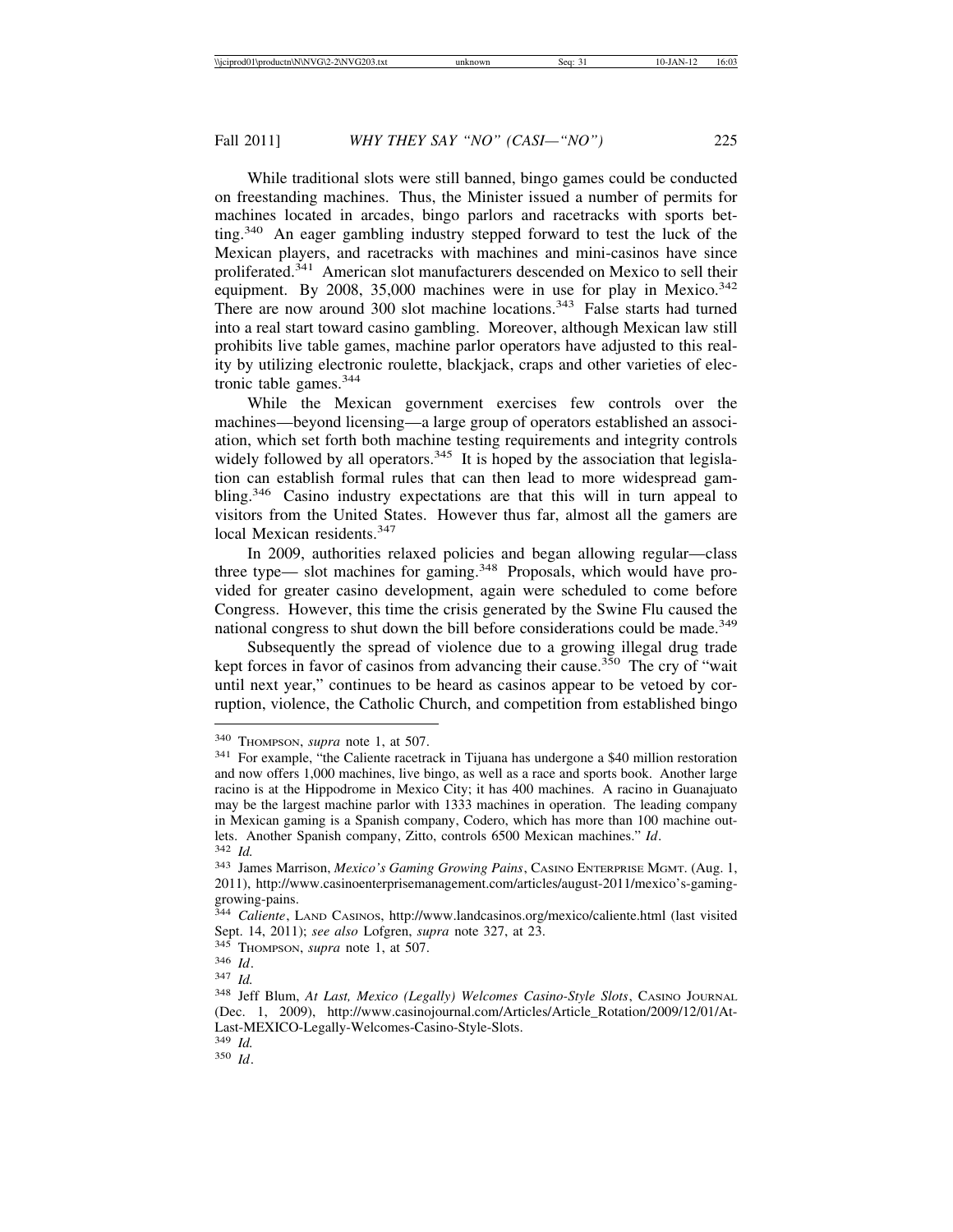halls, which fear that the addition of full-scale casinos could significantly temper their success.<sup>351</sup>

## XII. NORWAY

Norway is a prosperous and peaceful country. It is the home of the Nobel Peace Prize. It rests at the northeastern top of Scandinavia, it has not engaged in wars for several centuries, albeit it was occupied by Nazi Germany in World War II.<sup>352</sup> Norwegians enjoy a healthy economy with high living standards, and a very high Gross Domestic Product per capita.353 A politically aware population also enjoys a government with a highly favorable ranking on the scale of anti-corruption among nations. Transparency International placed Norway tenth on the ranking of governmental corruption among a list of 178 nations in 2010.354 The Norwegian Constitution established for a state Evangelical Lutheran religion. The state church was very influential in political affairs, especially during World War II, but that influence waned in post-war years.<sup>355</sup>

Norway has a history marked by gambling activities. Yet still, the country has shown a genuine reluctance to embrace gambling. Legal gambling was established with a lottery in 1719 while the land was under control of Denmark.356 This short-lived lottery raised funds for charities, and the Danish King gave land away as prizes.<sup>357</sup> Norway then came under control of Sweden,<sup>358</sup> and gambling activity persisted as those in control took a laissez-faire attitude toward its existence.<sup>359</sup> Playing cards became widely used in the nineteenth century leading to excessive play and personal tragedies.<sup>360</sup>

The national government of Norway gained complete independent status in 1905. At the time, the state church and public raised concerns about excessive drinking and gambling.<sup>361</sup> There were feelings that protections were needed amidst national conditions of poverty.<sup>362</sup> Thus, Parliament enacted legislation prohibiting such behavior. For much of the early twentieth century, Norway's puritanical society and church condemned gambling. Moreover,

<sup>351</sup> Paul, *Mexican Close to Legalizing Gambling*, ONLINECASINONEWS, http://www.onlinecasinonews.com/ocnv2\_1/article/article.asp?id=1902 (last visited Sept. 18, 2011).

<sup>352</sup> CAMBRIDGE UNIV. PRESS, *supra* note 40, at 295.

<sup>353</sup> *Norway – Poverty and Wealth*, ENCYCLOPEDIA OF THE NATIONS, http://www.nationsencyclopedia.com/economies/Europe/Norway-POVERTY-AND-WEALTH.html (last visited Sept. 13, 2011).

<sup>354</sup> *TI Perception Index*, TRANSPARENCY INT'L, http://www.transparency.org/policy\_ research/surveys\_indices/cpi/2010/results (last visited Sept. 13, 2011).

<sup>355</sup> T.K. DERRY, A HISTORY OF MODERN NORWAY, 1814-1972, at 9, 440 (1973).

<sup>356</sup> Lotteritilsynet (Norwegian Gaming Board), Proposal for an Action Plan to Prevent Problem Gambling and Reduce the Harmful Effects of Excessive Gambling, at 10 (2004).

<sup>357</sup> Hans Olav Fekjaer, *Gambling and Gambling Problems in Norway* (Sept. 12, 2003),

http://www.fekjaer.org/warsaw.html.

<sup>358</sup> CAMBRIDGE UNIV. PRESS, *supra* note 40, at 295.

<sup>359</sup> Interview with Dr. Hans Olav Fekjaer, in Oslo, Nor. (Sept. 12, 2003).

<sup>360</sup> Fekjaer, *supra* note 357.

<sup>361</sup> *Id.*; DERRY, *supra* note 355, at 176-77.

<sup>362</sup> Interview with Dr. Hans Olay Fekjaer, *supra* note 359.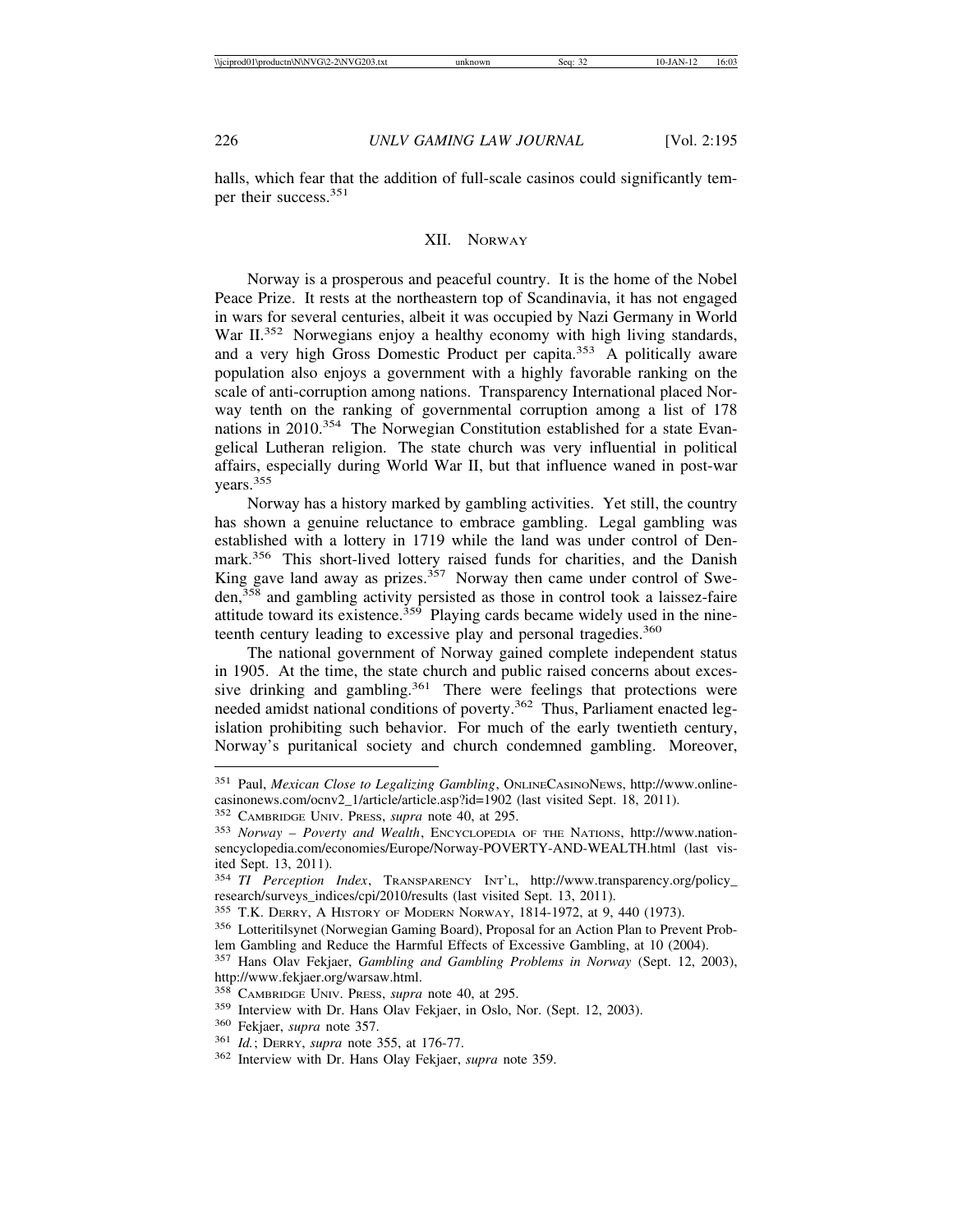gambling was forbidden by statute. $363$  The Norwegian penal code said, "Any person who in a public place arranges or provides accommodation for gambling shall be liable to fines or imprisonment."<sup>364</sup> Nevertheless, a lottery received parliamentary approval in 1913.<sup>365</sup> Subsequently in 1927, horse race betting was also permitted.<sup>366</sup>

Following World War II, the Norwegian Sports Federation, by law, was allowed to accept a limited amount of money from gambling. This led to the creation of the national lottery company, Norsk Tipping, and to the introduction of football (soccer) pools.<sup>367</sup>

The Norwegian gambling market was stable for decades following the end of World War II. Then in the 1960s, Norsk Tipping permitted bingo halls.<sup>368</sup> In addition, in the 1970s the government lottery introduced instant tickets as well as the mega-prize lotto games. Norsk Tipping also gave the Red Cross the right to operate slot machines, which proliferated to over 30,000 by the turn of the century.369 Although the Red Cross' beneficiaries arguably were all good causes, there was a fear from some public leaders that problem gambling was again getting out of control, and the Red Cross was contributing to it.<sup>370</sup> The 1980s and 1990s also saw a spread of betting shops. By 1999, per person spending on gambling approached \$530 U.S. dollars a year.<sup>371</sup>

Concerns about problem gambling prompted both the existing Ministry of Culture and Church Affairs, and a newly created separate Norwegian Gaming Board, to act together and prepare a report.372 They issued a report entitled, *An Action Plan to Prevent Problem Gambling and Reduce the Harmful Effects of Excessive Gambling* (hereinafter "Report").<sup>373</sup> The Report noted that although there were several forms of gaming in the country, electronic games were the most dominant form played by individuals and the instruments of choice among problem gamblers.<sup>374</sup>

The Report revealed that eighty percent of the adult Norwegian population participated in betting games and about forty percent of those surveyed took part relatively frequently.<sup>375</sup> Approximately 50,000 people in Norway are considered either pathological or problem gamblers.<sup>376</sup> The Report estimated that 3.2% of Norwegian teenagers show clear signs of problem gambling.377 To

<sup>367</sup> *Id.*<br>
<sup>368</sup> *Id.*<br>
<sup>369</sup> THOMPSON, *supra* note 1, at 469.<br>
<sup>370</sup> *Id.*; *see also* Fekjaer, *supra* note 357.<br>
<sup>371</sup> *Id.*; *see also* Fekjaer, *supra* note 357.<br>
<sup>372</sup> In 2003, Parliament created a Norwegian Gami

<sup>&</sup>lt;sup>363</sup> GEN. CIV. PENAL CODE ch. 298-99 § 29 (1902:10) (Nor.); *Id.* ch. 383 § 38.<br><sup>364</sup> GEN. CIV. PENAL CODE ch. 298-99 § 29 (1902:10) (Nor.); *Id.* ch. 383 § 38.<br><sup>365</sup> Fekjaer, *supra* note 357; *see also* THOMPSON, *supr*  $\frac{10}{367}$ 

<sup>&</sup>lt;sup>373</sup> *Id. Id. isee also Not Everyone Has Their Dream come True*, Norsk TIPPING REP. at 10 (2003).

<sup>375</sup> Lotteritilsynet, *supra* note 356, at 6. <sup>376</sup> *Id.* <sup>377</sup> *Id.*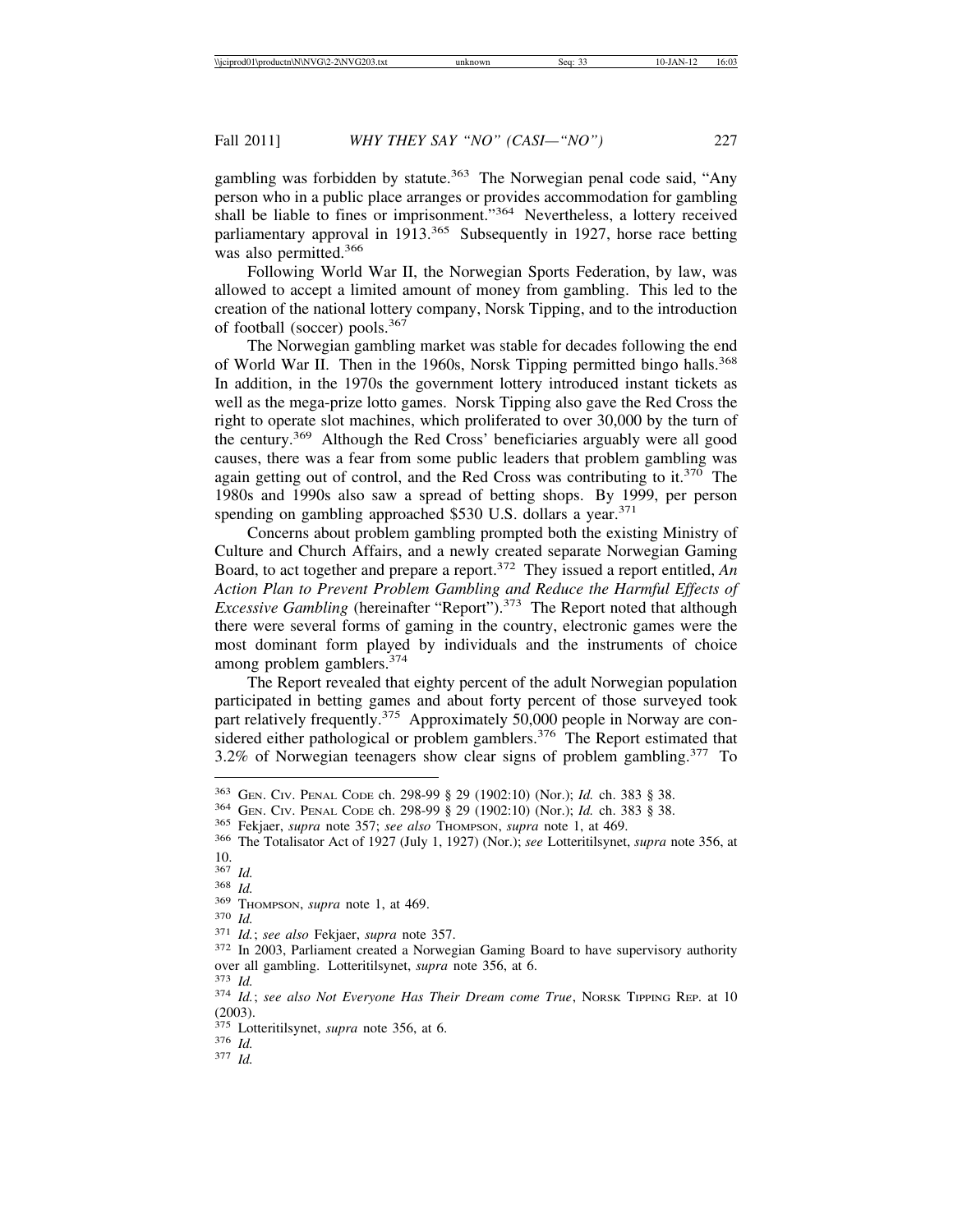address these problems, the Norwegian Gaming Board proposed the following goals: (1) the knowledge base concerning gaming and gaming problems must be increased; (2) the number of people developing gambling problems must be reduced: and (3) the extent of damage caused by gambling problems must be reduced.<sup>378</sup>

In light of these goals, in 2003, the parliament moved to limit the number of machines in operation. They decreed that the government lottery company—Norsk Tipping—was to have full control over the machines.<sup>379</sup> Parliament instructed Norsk Tipping to drastically cut the number of machines.<sup>380</sup> Moreover, parliament indicated precisely that there would be no casinos in Norway.<sup>381</sup> As a result of that decree, the Norwegian Gaming Board was given control over all gambling.<sup>382</sup> Nationwide, the number of machines in operation dropped from the peak of  $30,000$  to  $11,000$ .<sup>383</sup> Efforts to maintain restrictions continue.384

While some veto factors have little to no effect on Norway, others are very influential. On the one hand, religion has not been a barrier, as the population is no longer as strongly tied to church-going activities as they were for much of the early twentieth century.<sup>385</sup> Furthermore, Norway is a peaceful land, poverty has for the most part been defeated, according to international corruption indexes the government is honest, and the major gaming operation—Norsk Tipping—does not act as a force seeking to end economic competition within the country. On the other hand, there are no foreign casinos along foreign border areas near Norwegian cities, and casinos in Sweden, Denmark, and Germany are not readily accessible.<sup>386</sup> In addition, there is a strong perception that the population is susceptible to addictive behaviors. Thus, casinos would only encourage bad outcomes for many in the population.

<sup>&</sup>lt;sup>378</sup> *Id.* at 11; *see also* Thompson, *supra* note 1, at 469.<br><sup>379</sup> *Id.* at 11; *see also* Thompson, *supra* note 1, at 469.<br><sup>380</sup> Lotteritilisynet, *supra* note 356, at 11; *see also* Thompson, *supra* note 1, at 469. European Association of Gambling Studies, Vienna, Austria (June 25, 2010).

<sup>385</sup> DERRY, *supra* note 355, at 440; Ingvill Thorson Plesner, *State Church and Church Autonomy in Norway*, *in* CHURCH AUTONOMY: A COMPARATIVE SURVEY (Gerahard Roberts ed. 2001), *available at* http://www.strasbourgconsortium.org/document.php?DocumentID= 3854 (last visited Dec. 5, 2011).

<sup>386</sup> THOMPSON, *supra* note 1, at 485.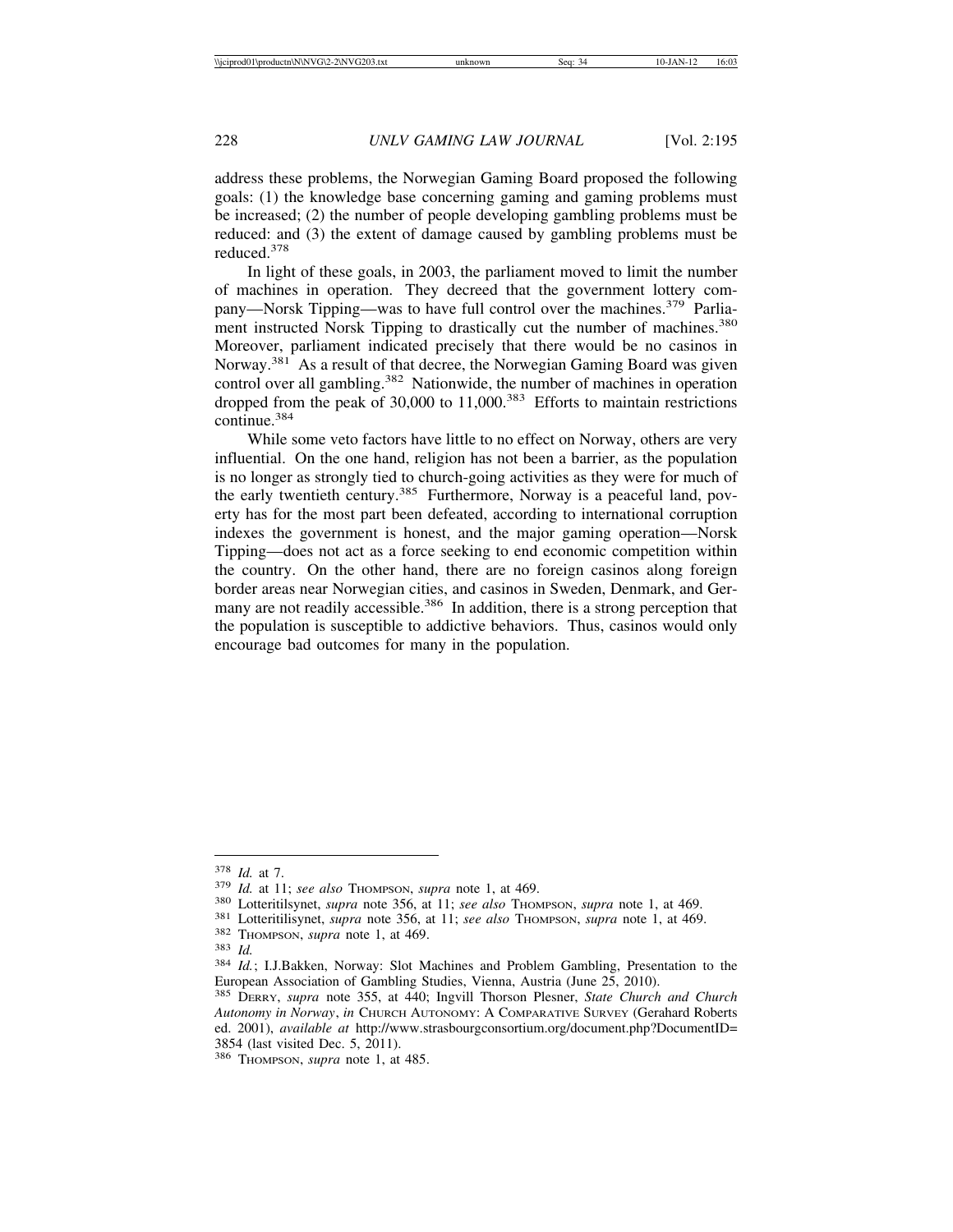SUMMARY AND CONCLUSION

|               | Addiction | Poverty      | Corruption | Violence | <b>Borders</b> | Religion | Competition |
|---------------|-----------|--------------|------------|----------|----------------|----------|-------------|
| Ireland       | X         | (x)          | x          | (x)      | X              | (x)      | X           |
| Bhutan        |           | $\mathbf{x}$ |            |          | X              |          | X           |
| <b>Brazil</b> |           | $\mathbf{x}$ | X          |          |                | X        |             |
| Iceland       | X         |              |            |          | X              |          | X           |
| India         |           | $\mathbf{x}$ |            | X        | X              | X        |             |
| Israel        | X         |              |            |          |                | X        | X           |
| Japan         |           |              |            |          | X              |          | X           |
| Liechtenstein |           |              |            |          | (x)            | X        |             |
| Mexico        |           | X            | X          | X        |                | X        | X           |
| Norway        | X         |              |            |          | X              |          |             |

The review of gambling developments in ten nation venues without casinos today suggests the veracity of the Worldwide Veto Model. This article offers a model, which has been used to explain public decision-making on the issue of legalization of casino gambling. It was called the "Veto Model" as it was applied to explain the results of campaigns for casinos in a multitude of American states from the 1960s through 1990, and in addition to decisions on the casino question in Ireland over the past three decades. Here the model is called the "Worldwide Veto Model." It builds upon the veto factors influencing casino development in Ireland, and in turn is applied to that country and nine others. The ten case studies look at how seven veto factors may have influenced decisions to ultimately reject casino development in each venue.

The notion inherent in the "Worldwide Veto Model" is that the presence of one or more strong veto factors in any jurisdiction will result in negative decisions on legalization. The rejection will occur even if many or most of the veto factors are absent. The model manifests itself with results similar to those found in the study of casino legalizations in American state venues.

In applying the model in the ten case studies presented here, what emerges is unanimous rejection of casinos. At least two of the worldwide veto factors are present in nine of the venues. One strong factor is present in the other. At the same time, a majority of veto factors are found in only three of the ten case studies—Ireland, India, and Mexico. In seven of the ten venues, a majority of the factors are absent—Bhutan, Brazil, Iceland, and Israel. Each of these venues has three factors present and four missing. In Japan and Norway, two factors are present and five are missing, while in Liechtenstein only one factor remains today.

This revelation strongly suggests that the notion of the veto strength of the factors overcomes the idea that policy makers are subject to a rival model called the "Gravity Model." This rival model is not used in our analysis; however, it was discussed in Dombrink and Thompson's *The Last Resort*, as in American politics it was seen to have application to proposals for other gambling such as lotteries and horseracing.<sup>387</sup> In such a rival model, policy makers would in essence weigh all factors together and take positions in the direction

<sup>387</sup> DOMBRINK & THOMPSON, *supra* note 2, at 131, 164-65, 186-87.